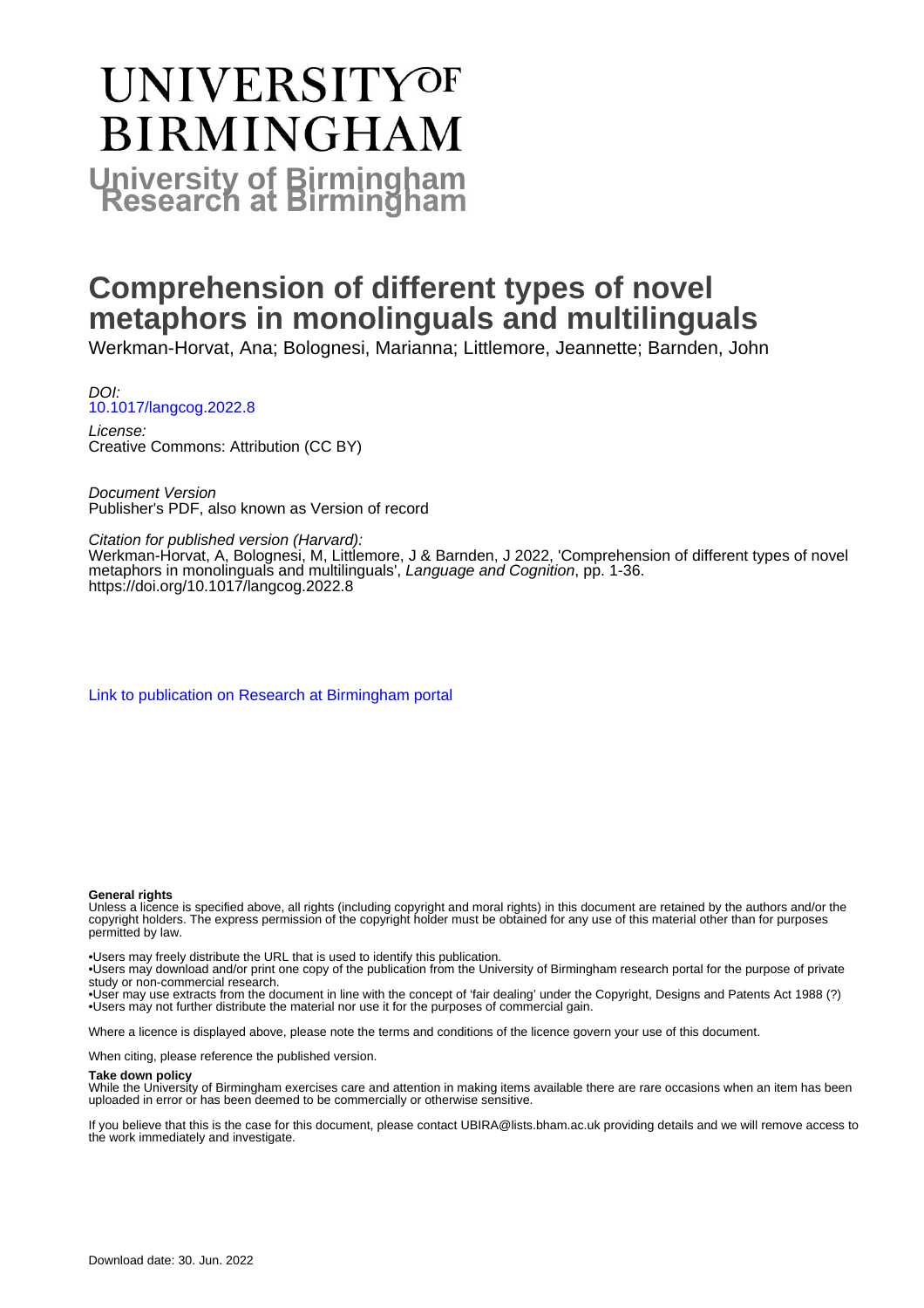#### ARTICLE

# Comprehension Of Different Types Of Novel Metaphors In monolInguals And multilInguals

Ana Werkmann Horvat $^1$  $^1$   $\mathbf{O}$ , Marianna Bolognesi $^{2*}$  $^{2*}$  $^{2*}$  $^{2*}$ , Jeannette Littlemore $^3$  $^3$  and John Barnden $^3$ 

<span id="page-1-1"></span><span id="page-1-0"></span> $^1$ University of Osijek;  $^2$ University of Bologna;  $^3$ University of Birmingham \*Corresponding author. Email: [m.bolognesi@unibo.it](mailto:m.bolognesi@unibo.it)

(Received 07 September 2021; Revised 25 March 2022; Accepted 28 March 2022)

#### Abstract

It has been suggested that multilingualism can lead to increased cognitive flexibility and creativity. No studies to date, however, have investigated whether this advantage leads to a greater propensity to find meaning in different kinds of novel metaphors. This article reports a self-paced reading study that focuses on whether such an increased propensity is displayed by multilingual English speakers, as opposed to monolingual English speakers. The article explores the difference between two broad types of novelty in metaphorical expressions, which are distinguished by how readily they conform to existing metaphorical schemata. The results indicate that both monolinguals and multilinguals find novel metaphors that conform readily to an existing schema easier to comprehend those that do not. They also take longer to seek meaning in metaphors that conform readily to an existing schema. Multilinguals are more likely than monolinguals to find meaning in both types of novel metaphor. The theoretical distinction drawn between metaphors that conform readily to an existing schema and those that do not highlights the variability of meaning in novel metaphors. It also focuses attention on the different extents to which hearers seek rich meanings as opposed to less rich but more easily derived ones.

Keywords: novel metaphor; multilingualism; cognitive flexibility; metaphor comprehension; high-conforming novel metaphor; low-conforming novel metaphor

# 1. Introduction

This work originated in two different but interacting interests: (1) the ways in which being multilingual rather than monolingual affects one's comprehension of novel metaphor; and (2) the diverse ways in which metaphorical utterances can be novel, and how this diversity affects comprehension of the utterances.

There is evidence to suggest that being multilingual leads to increased cognitive flexibility (Bialystok, [2011\)](#page-33-0), although, as we will see below, this idea has been challenged. Prompted by this, we ask whether such cognitive flexibility effects arise in novel metaphor comprehension. Specifically, we investigate whether multilinguals

© The Author(s), 2022. Published by Cambridge University Press. This is an Open Access article, distributed under the terms of the Creative Commons Attribution licence [\(https://creativecommons.org/licenses/by/4.0/](https://creativecommons.org/licenses/by/4.0/)), which permits unrestricted re-use, distribution, and reproduction in any medium, provided the original work is properly cited.

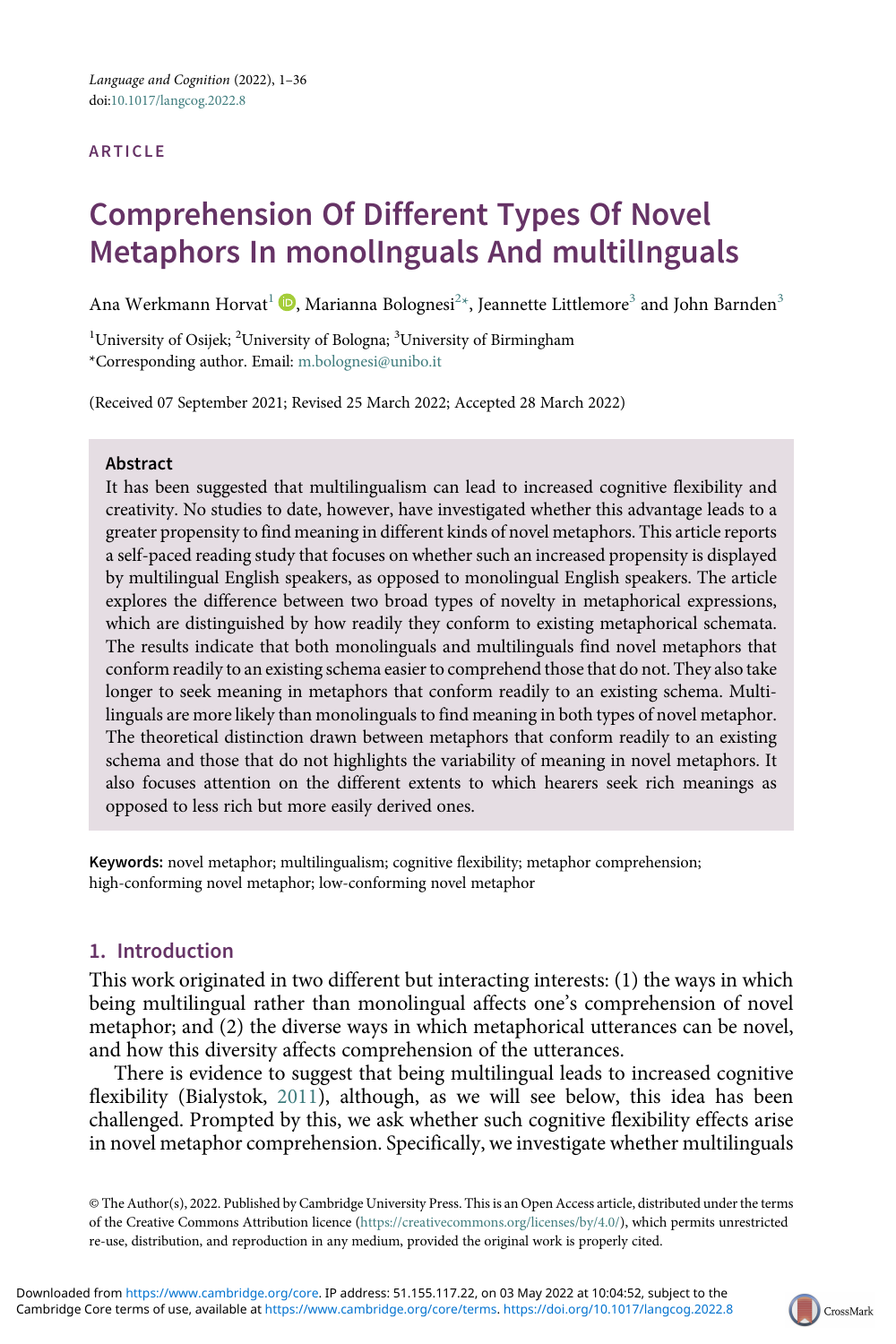more readily comprehend novel metaphorical utterances than monolinguals do. That is, we explore whether multilinguals are more inclined to see meaning in novel metaphorical utterances than monolinguals are. At the same time, we are interested in whether any such effect differs between two different types of metaphor novelty that we introduce, based partly on work by Barnden ([2015](#page-33-1)), and that we call here 'high-conforming novelty' and 'low-conforming novelty'. These types of novelty reflect differing extents to which novel metaphors that conform to an existing schema.

The article proceeds as follows. The next section provides theoretical and experimental background, and motivates the particular hypotheses for experimental investigation in our study. Section 3 presents the detailed nature of the experiment. Sections 4 and 5 report and discuss the results, showing how they broadly support our hypotheses concerning the impact of metaphor novelty type on comprehension difficulty and the tendency for multilingualism to enhance comprehension for both novelty types. Finally, the Supplementary Document<sup>1</sup> explains why, in the experiment, we classified particular metaphorical examples in the way that we did.

# 2. Background, approach and hypotheses

# 2.1. Multilinguals, monolinguals and metaphor

One might hypothesise that multilingual individuals are more flexible than monolinguals when seeking to comprehend novel metaphor. There is a substantial body of literature indicating that multilinguals are, generally speaking, more cognitively flexible than monolinguals. Classic empirical studies show that multilinguals appear to outperform monolinguals on cognitive control tasks (Bialystok, [2001a](#page-33-2), [2001b;](#page-33-3) Bialystok et al., [2014](#page-33-4)). Cognitive control is the ability to deal with potentially conflicting sources of information, to ignore irrelevant sources and to deliberately switch between sources. Multilinguals' superior performance suggests that learning another language renders our categorisation systems more flexible (Bialystok & Martin, [2004](#page-33-5); Jacques & Zelazo, [2001;](#page-34-0) Martin-Rhee & Bialystok, [2008\)](#page-35-0). In addition, multilinguals appear to develop stronger metalinguistic skills than monolinguals (Bialystok, [2001a;](#page-33-2) Bialystok et al., [2014\)](#page-33-4), and this has a washback effect on their first language (L1) ability (Jarvis, [2003](#page-34-1); Murphy & Pine, [2003;](#page-35-1) Yelland, Pollard, & Mercuri, [1993\)](#page-36-0).

The issue of multilinguals' higher cognitive flexibility, compared to monolinguals, is not free from controversy and has, in recent years, been at the centre of a replication crisis. Recent meta-analyses of studies that claim to have found cognitive advantages for multilinguals conclude that some differences in executive control tasks may have been overstated (Lehtonen et al., [2018;](#page-35-2) Paap & Greenberg, [2013;](#page-35-3) Papageorgiou et al., [2019\)](#page-35-4). Other meta-analyses suggest that such differences may be linked to the publication bias phenomenon, in which empirical studies that observe a significant difference are more likely to be published than studies that report no statistical effect (de Bruin, Bak, & Della Sala, [2015;](#page-34-2) de Bruin, Dick, & Carreiras, [2021](#page-34-3); de Bruin, Treccani, & Della Sala, [2015a,](#page-34-4) [2015b](#page-34-5)).

It therefore remains unclear whether, to what extent, and in what ways monolinguals and multilinguals differ in their repertoire of cognitive and linguistic

<sup>&</sup>lt;sup>1</sup> Accessible at https://osf.io/ek4q8/?view\_only=[faa82d8334fd478cb8f99fd15f107597.](https://osf.io/ek4q8/?view_onlyfaa82d8334fd478cb8f99fd15f107597)

<span id="page-2-0"></span>of use, available at <https://www.cambridge.org/core/terms>.<https://doi.org/10.1017/langcog.2022.8> Downloaded from<https://www.cambridge.org/core>. IP address: 51.155.117.22, on 03 May 2022 at 10:04:52, subject to the Cambridge Core terms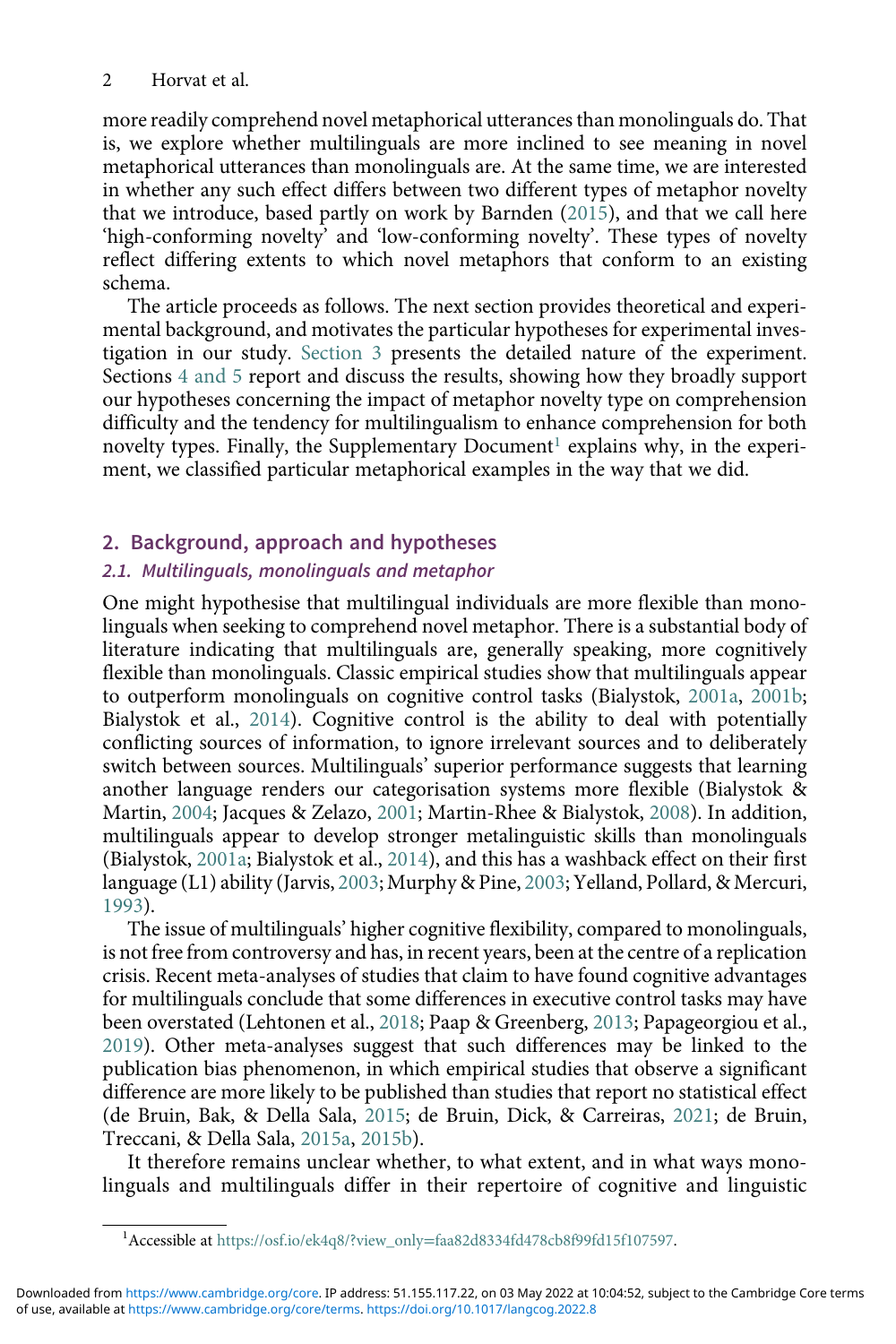abilities. As a step towards removing some of this lack of clarity in the field, we focus specifically on metaphor, and test the hypothesis that multilingual speakers display greater flexibility in dealing with novel metaphor, compared to monolinguals. This general hypothesis is supported by empirical literature in metaphor studies, showing, for instance, that on acquiring a second language (L2), people more frequently produce new metaphors in their L1 (Kecskés & Papp, [2000](#page-34-6)). These authors suggest that L2 acquisition engenders greater ability to construe events in different ways: it leads to a common underlying conceptual base for the two language channels, which constantly interact. Presumably, therefore, multilinguals can incorporate metaphorical associations from both languages, access them in either language and switch between them easily. Other studies have suggested strong links between divergent thinking (namely, the tendency to make fast associative connections between distant ideas aimed at exploring potential solutions; see Runco & Acar, [2012\)](#page-35-5), fast automatic holistic processing and creative metaphor production and comprehension, particularly in L2s (Birdsell, [2018a](#page-33-6), [2018b;](#page-33-7) Littlemore, [2001,](#page-35-6) [2010](#page-35-7); Littlemore & Low, [2006a,](#page-35-8) [2006b\)](#page-35-9). In addition, people are more likely to find meaning in novel metaphor when operating in their L2 than when operating in their L1 (Littlemore, [2010](#page-35-7)). These studies suggest that multilinguals will be more flexible in comprehending novel metaphor, in the sense of being more likely to find meaning in it.

It is less clear how multilingualism might affect the speed with which novel metaphorical expressions are processed. Fast metaphor meaning identification correlates with holistic processing (Littlemore, [2001\)](#page-35-6), suggesting that it relies largely on loose associative networks and coarse semantic processing (Beeman, [1998](#page-33-8)). The fact that multilinguals have more elaborate associative networks than monolinguals may mean that it takes them longer to search these networks for meaning. This tentative hypothesis is indirectly supported by robust findings in lexical retrieval tasks where multilinguals tend to perform more slowly than monolinguals, and exhibit more effortful language processing (Bialystok et al., [2009\)](#page-33-9).

# 2.2. Conventionality and two types of novelty

Numerous studies have investigated differences between novel and conventional metaphors (see below for further information on how we define these terms), comparing, for instance, the speed with which they are comprehended. The broad conclusion from such studies appears to be that novel metaphors take longer to process (Cacciari et al., [2011](#page-33-10); Cardillo et al., [2012](#page-33-11)). Blasko & Connine ([1993](#page-33-12)) and Blasko & Briihl [\(1997\)](#page-33-13) demonstrated a clear effect of familiarity on how metaphors are comprehended (see also Bambini et al., [2019;](#page-33-14) Columbus et al., [2015](#page-34-7); Mashal & Faust, [2009\)](#page-35-10). Similarly, Bowdle & Gentner [\(2005\)](#page-33-15) presented their career of metaphor hypothesis, whereby novel metaphors are comprehended through intricate analogy building, but conventional metaphors (at least of the A-is-B type) are comprehended through a less effortful process of categorisation.

In such studies, there are some gradations of novelty and conventionality, and these qualities are generally regarded as occupying different regions of a single, simple scale. There have, however, been few attempts to explore whether qualitatively different ways of being novel have a bearing on comprehension difficulty, and if so, whether this relates to mono/multilingualism. We mention here two studies that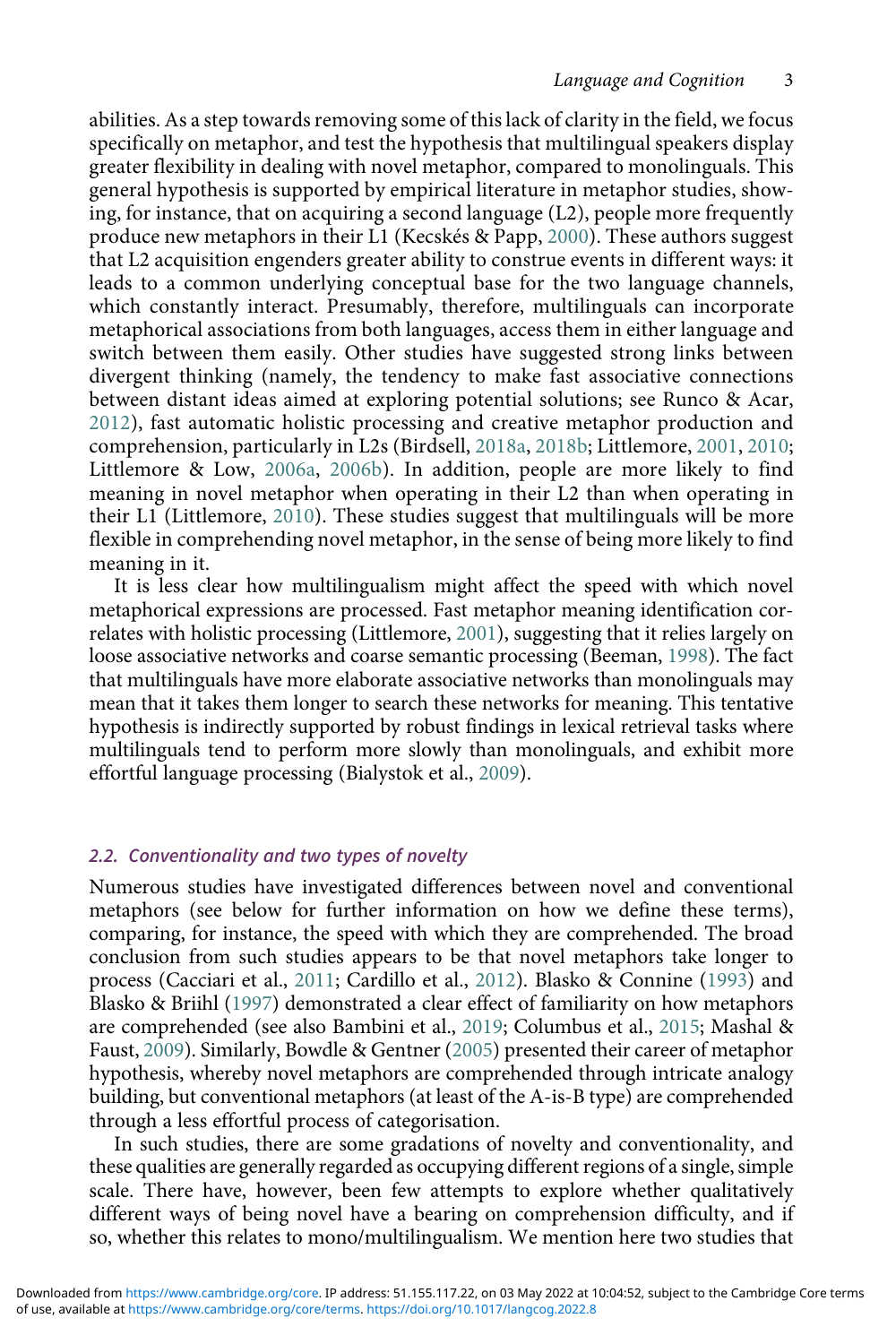#### 4 Horvat et al.

have investigated phenomena that are related to these issues. First, Littlemore et al. ([2018](#page-35-11)) studied the role that 'optimal innovation' plays (Giora et al., [2004](#page-34-8)) in metaphor comprehension, and found that 'optimally innovative' metaphors were more likely to be deemed to be of a higher quality than metaphors that were 'too' creative and therefore not optimally innovative. Second, Werkmann Horvat, Bolognesi, & Kohl ([2021\)](#page-35-12)) explored the ways in which easy-to-interpret and difficult-to-interpret metaphors were received by people with and without multilingual experience. They found that people with multilingual experience were more likely to say that the metaphor makes sense than those without multilingual experience. However, neither of these studies discussed the differences between different types of novelty in any depth. Before further addressing novelty, we must address conventionality.

#### 2.2.1. Conventionality

Usually, a metaphor is considered to be conventional if it has an established meaning that is widely shared by L1 speakers of the language.<sup>[2](#page-4-0)</sup> The matter can differ between different theorists, notably because of different views of what counts as metaphorical. Another complication is that the degree of familiarity a language user might have with the conventional term and its meaning(s) can vary between users and between expressions. Nevertheless, there are many expressions, such as 'at the back of one's mind', which have an established meaning that most theorists would regard as metaphorical and that would be easily discerned by L1 speakers.

Following Müller ([2009](#page-35-13)), we take conventional metaphor to come in two broad subtypes, 'transparent' and 'opaque', with the latter subtype equated by Müller with the type that should truly be said to be 'dead' or 'historical' (e.g., 'broken heart'). The transparent metaphors, which are the only ones of explicit interest in our study, are those where L1 speakers are equipped to see how the metaphorical meaning fits with extant literal meanings of the words in the metaphor. In Section 3.1.1, we comment further on our particular criteria for selecting conventional metaphorical terms for our particular study.

In line with Müller's ([2009\)](#page-35-13) claims that conventional metaphorical meaning, if sufficiently common and standard, is easily retrievable by hearers, and in line with evidence about the speed of comprehending conventional metaphor, even when transparent and out of context (see, e.g., Holyoak & Stamenković, [2018](#page-34-9)), we assume that conventional metaphorical meanings are usually simply retrieved, in much the same way as literal meanings are generally assumed to be. However, Müller ([2009\)](#page-35-13) mentions various types of special circumstance where something more than straightforward retrieval can happen, including circumstances where the term in question is accompanied by pictures, hand gestures or other linguistic metaphorical terms using the same source subject matter.<sup>3</sup> However, even without a special circumstance, we should

<span id="page-4-0"></span> $2$ The notion of conventionality is rarely as precisely defined in the metaphor research literature as one might wish, although it is necessarily operationalised in particular ways in the many psycholinguistic studies that feature conventional metaphor. Our description of it incorporates the portrayal of conventional metaphor in Müller, [2009](#page-35-13) (see especially p. 181 and elsewhere in Ch. 6), and accords with the notion of conventionality as familiarity (i.e., being repeatedly experienced) in Holyoak & Stamenković's ([2018](#page-34-9)) survey of major empirically investigated theories of metaphor.

<span id="page-4-1"></span> $3$ The *target* subject matter is the one that is being addressed, and the *source* subject matter is the one being used to address it. For instance, for 'firm belief', the source subject matter can be taken to be that of physical objects and their properties, and the target subject matter can be taken to be mental states. (Neither subject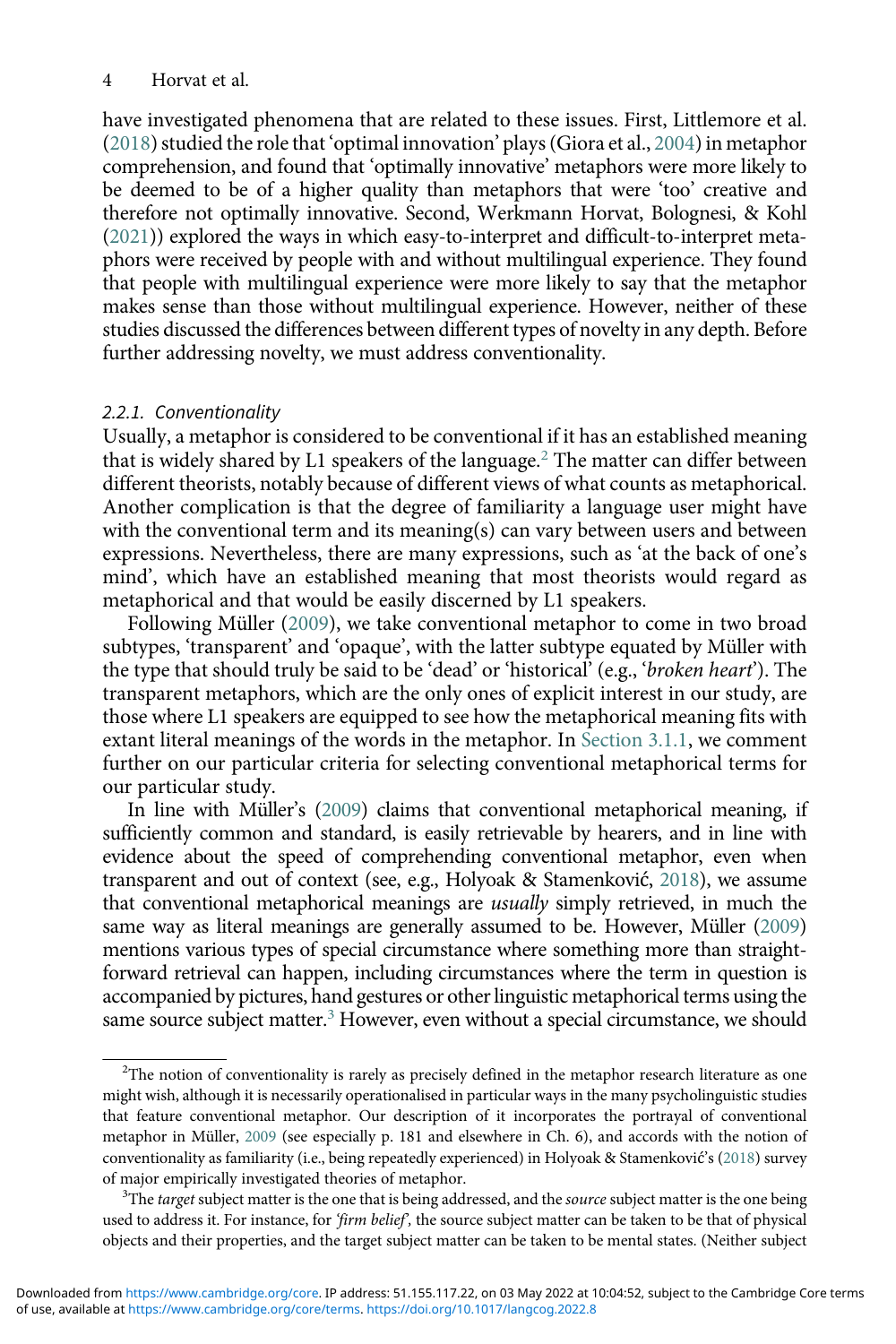be open to the possibility that something more than simple retrieval happens. Holyoak & Stamenković [\(2018](#page-34-9)) postulate that some conventional metaphors may be compre-hended by a constrained, non-cognitively weighty analogy mechanism.<sup>[4](#page-5-0)</sup>

# 2.2.2. Novelty in general

We take the common approach of defining novelty in metaphor as a lack of conventionality – the fewer widely shared meanings that a metaphorical expression has, the more novel it is. The more novel it is, the less likely it is that a hearer can just retrieve a familiar, relevant metaphorical meaning, and so the more likely it is that he/she must work out a metaphorical meaning in some other way, a 'beyond retrieval' way as we will say. To the extent that the comprehension of novel metaphor involves a beyond-retrieval process, we are faced with a range of different processes that have been proposed by different metaphor theories. We are also faced with the possibility that different types of processing, whether drawn from the same theory or from different theories, are useful in different types of metaphorical phrases, different contexts and so forth. In defining different varieties of metaphorical novelty, we do not wish to be bound by the limits imposed by particular theories of metaphor. We therefore abstract two general forms of beyond-retrieval processing that are discernible in different specific forms in different theories, and that can therefore plausibly be assumed to be used by hearers in some way, irrespective of what one's specific theory of metaphor comprehension is. These general forms are: (1) the use of bridges between source and target subject matters; and (2) the following of within-source connections. These are discussed separately in the following two subsections.

#### 2.2.3. Metaphoric bridges: mappings, superordinate categories etc.

The comprehension of metaphor must involve some way in which the hearer can take aspects of the source subject matter to relate suitably to aspects of the target subject matter. Different metaphor theories have different versions of this, but we generalise by using the term '[metaphoric] bridge' for whatever device is being used to relate source to target aspects. Some prominent theories are in some way reliant on bridges in the form of 'mappings'. Consider first a metaphor theory that proposes that the hearer finds an analogy entirely from scratch between the source and target subject matters as the central part of comprehension. A salient example here is the structure-mapping theory (Gentner, [1988](#page-34-10); Gentner & Wolff, [1997;](#page-34-11) Wolff & Gentner, [2011](#page-36-1)); also incorporated as one part of the career of metaphor theory proposed by Bowdle & Gentner ([2005\)](#page-33-15). The analogy consists of postulated mappings between aspects of the source and aspects of the target. For instance, if an academic department is talked of metaphorically as a solar system, the hearer might be theorised to create a mapping between the most prominent researcher and the star of the solar system, mappings between other academic staff members and

matter has clear boundaries.) We also say the subject matters are on the source side and target side, respectively. <sup>4</sup>

<span id="page-5-0"></span><sup>&</sup>lt;sup>4</sup>See also Casasanto & Gijssels ([2015](#page-33-16)) and Hampe [\(2017\)](#page-34-12) for commentary on some of the evidence amassed by various authors about the source subject matter of metaphors being activated, and Barnden ([2020\)](#page-33-17) for further commentary and a discussion of what such activation means for metaphor theory in general.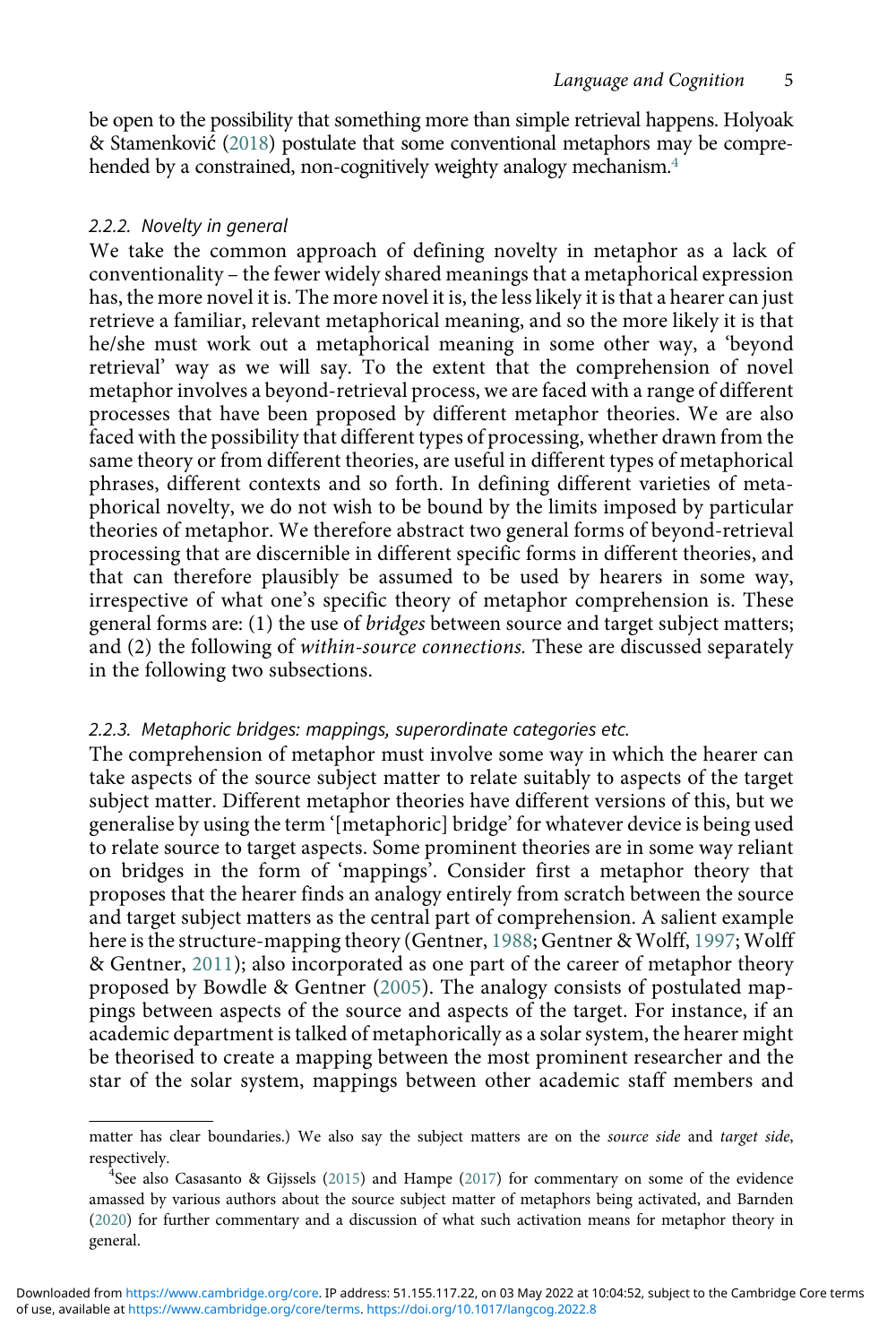planets, a mapping between the relationship of working under someone and gravitational attraction to a heavier object, a mapping between academic prowess and physical size of solar-system objects and so forth. In such a theory, the 'bridges' are the mappings created.

Another possibility is that the hearer already knows of an analogy, and extends it for the purposes of comprehending a specific utterance. For instance, we can regard a conceptual metaphor (Lakoff & Johnson, [1980,](#page-34-13) [1999\)](#page-35-14), such as LOVE RELATIONSHIP AS A JOURNEY as a body of already-known analogy (Holyoak & Stamenković, [2018\)](#page-34-9). That is, it is an already-known set of mappings between love items and journey items (e.g., between the lovers and the journey companions, and between the progress of the relationship and the progress of the journey). However, the comprehension of a particular sentence that relies on such a conceptual metaphor, for example, 'John and Mary were on a lazy tropical cruise together' when this is taken to be metaphorically about John and Mary's love relationship rather than literally about a cruise, might involve the creation of new mappings. An example would be a mapping that puts physical effort (a lack of which is suggested by 'lazy') in correspondence with emotional and mental effort aimed at sustaining the relationship. Similar points apply, though with great differences of specific detail, if the already known mappings are of much more generic sorts such as in the primary metaphors of Grady ([1997\)](#page-34-14) (e.g., ORGANISATION IS PHYSICAL STRUCTURE) or in the correspondences proposed by the ATT-Meta theory (Barnden, [2015,](#page-33-1) [2016;](#page-33-18) Barnden & Lee, [2001\)](#page-33-19). In the theories of the sort discussed in this paragraph, we take both the already-known mappings and the newly constructed ones as bridges.

Other theories propose other ways whereby hearers relate source aspects to target aspects. Most saliently, consider categorisation-based theories. We include here not just Glucksberg's [\(2001](#page-34-15)) theory, but also proposals from Relevance Theory, such as in Carston & Wearing ([2011\)](#page-33-20) and Sperber & Wilson ([2008](#page-35-15)). Such theories propose the finding and/or construction of categories (often called 'superordinate' categories) that include a mentioned source category and also the target item. Take, for instance, the widely discussed (Glucksberg, [1998](#page-34-16)) example 'My job is  $a$  jail'. Here a category jail\* of situations that are behaviour-limiting and unpleasant may be retrieved or invented. This category contains the (real-)jail category as a subcategory, but is also broad enough to include at least some jobs or types of jobs. We count this superordinate category as the bridge used between source and target. As we have already indicated, such a superordinate category may be either already known or freshly invented. An intermediate possibility is that the hearer knows of a superordinate category jail\* that includes real jails, but finds it to be too narrow or too broad to fit the specific job with optimal aptness, and so constructs a new category jail\*\* that is broader or narrower, as needed. This makes the point that metaphor comprehension may involve the refinement of an existing bridge as opposed to the construction of an entirely new one. Alternatively, instead of theorising in terms of superordinate categories, one can do so in terms of shared properties. In the job/jail example, the shared properties would be behaviour limitation and unpleasantness. These properties would be aspects of both target and source, and would serve as a type of bridge.

The types of bridges so far mentioned are drawn from the main types of theories surveyed by Holyoak & Stamenković [\(2018\)](#page-34-9), namely detailed fresh-analogy-finding accounts, conceptual metaphor theories (here considered as a type of known-analogy-cum-fresh-analogy-finding theory) and categorisation theories. Their survey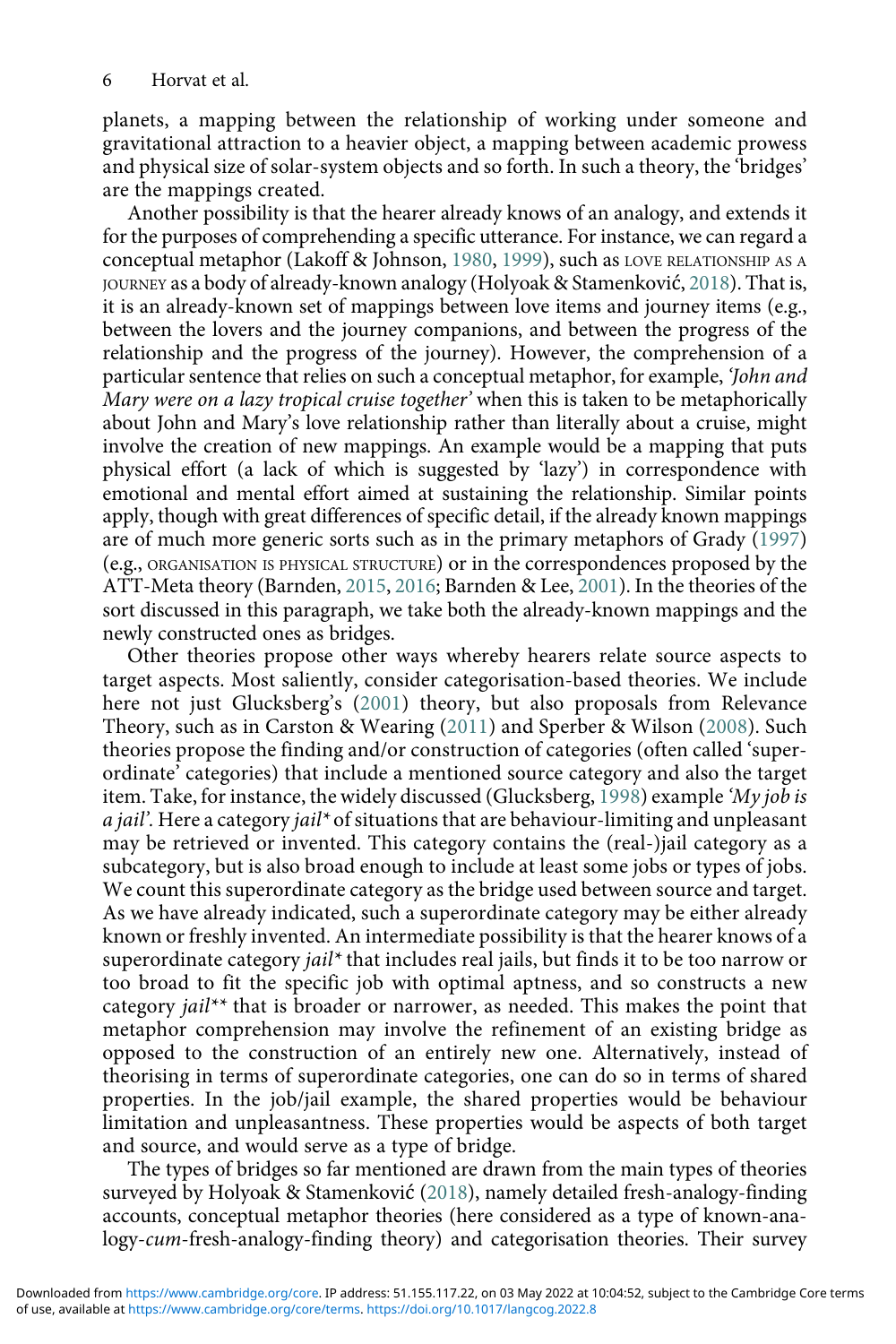covers those theories that are about adult metaphorical comprehension and that have been subjected to major psychological investigation aimed at support or rebuttal. Their survey also mentions some further possibilities, for example, a weaker, simpler form of analogising. Nevertheless, the sense in which source and target aspects are related is similar to what was already described above. It should be noted that their survey also omits some major theories, notably blending theory (or conceptual integration theory; Fauconnier & Turner, [1998,](#page-34-17) [2008\)](#page-34-18), presumably on the grounds that it has mainly been subject to linguistic theorising rather than psychological experimentation. The melding of different conceptual items within blend spaces can be seen as a type of bridging that is different from the types above, but in fact such melding is tied to the existence of (already known or newly stipulated) mappings between subject matters as well.

An aspect of our relative neutrality with respect to different theories is the way we hypothesise the existence of particular familiar bridges. Although we have been influenced by specific bridges that existing theories have postulated as familiar, we do not rely only on these postulations. Instead, as we will see below, in our study, we use conventional expressions (including those in our materials as specified in Section 3, but also others) directly as evidence for the existence of bridges. For instance, we used the conventional metaphoricity of 'firm belief' to evidence a familiar bridge between beliefs and physical objects (the Supplementary Document contains more examples of this).

In summary, bridges are the constructs proposed by theories as constituting the relationships that the hearer sees between source and target subject matters and that help to comprehend the metaphorical utterance at hand. The notion of bridge is not intended as a new idea, but just as a convenient way of abstracting what is common from well-known proposals by previous researchers.

#### 2.2.4. Within-source inferencing and other connection-following

Beyond-retrieval metaphor comprehension can also benefit from something orthogonal to the use of bridges, namely the following of inferential or other connections within the source subject matter, whereas bridges are between the target subject matter and the source subject matter. As an example, let us assume that, when something is being metaphorically viewed as a source of physical light, there is a familiar bridge between (on the source side) the physical brightness of the item and (on the target side) the item's usefulness and strikingness. Thus, one way to comprehend 'high-wattage idea' is to assume that the idea is being viewed as an illumination source and then to infer from its high wattage that it is especially bright. This especially strong brightness then plausibly suggests, via the bridge, that the idea is especially useful and striking. However, the inference to the especially strong brightness from the high wattage is entirely within the source subject matter.

Connections followed within the source subject matter do not need to be a matter of inference. For instance, they might be a matter of negation, opposition or lack. Suppose an idea that has so far been considered to be 'bright' is said to be 'extinguished'. This might be comprehended by taking the idea to be an initially bright light source as above that at some point has its shining stopped. The resulting non-shining could be interpreted as non-usefulness, using the same bridge as above. There is certainly an inference here from extinguishing to non-shining, but to use this to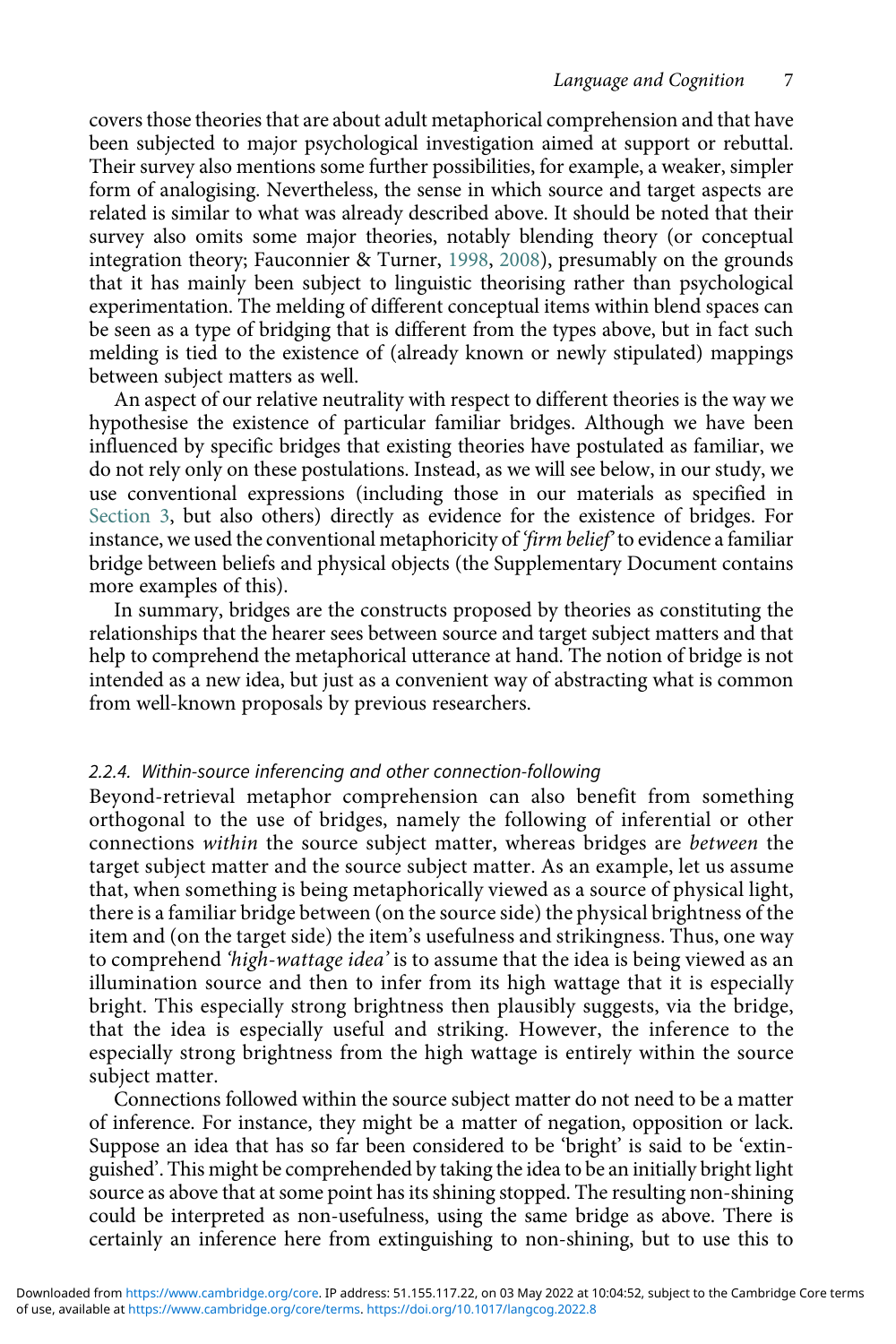exploit the bridge between shining and usefulness, there needs to be a step taken from non-shining to shining.

The use of inferencing or other connection-following within the source subject matter, or 'on the source side' as we will also say, is discernible in many theories of metaphor, but is especially notable in relevance theory proposals (Carston & Wearing, [2011\)](#page-33-20), ATT-Meta (cited above) and the approach taken by Ruiz de Mendoza and colleagues (Ruiz de Mendoza & Galera, [2014,](#page-35-16) especially pp. 108ff). Within-source connection-following (inferencing etc.) is also involved in the use of so-called 'entailments' of conceptual metaphors (Lakoff & Johnson, [1980](#page-34-13), [1999](#page-35-14); Lakoff & Turner, [2009](#page-35-17)). It therefore spans a number of different theories of metaphor comprehension.

# 2.2.5. Two types of metaphorical novelty: high-conforming and low-conforming

The particular constellations of beyond-retrieval processing types (based on existing bridges, refinement of existing bridges, construction of new bridges and withinsource connections) that are proposed by different theories of metaphor comprehension could have different effects on speed of processing and on the results of meaning construction. Furthermore, for a given expression, markedly different processing mixes might be used in different contexts or by different hearers. In essence, there is an extensive, intricate landscape of different beyond-retrieval processing scenarios that could be proposed to account for the novelty of metaphorical expressions and the ways in which they are processed, and derivatively we can talk of there being different types of novelty on the basis of such scenarios.<sup>[5](#page-8-0)</sup>

The points discussed here are somewhat expanded upon in the Supplementary Discussion. They require much more extensive development than is possible in this paper, but as they stand, they suggest that we can usefully pick out a relatively easily comprehended, high-conforming type of novel metaphor. We deem a nonconventional metaphorical expression to be high-conforming if, when the expression is presented out of context, the following holds:

- major distinctive aspects of source-side concepts raised by the expression can be used,
- without creatively entertaining any special context,
- to provide distinctive aspects of a metaphorical meaning for the expression,
- by means only of bridges that can plausibly be suggested to be *familiar to hearers* together with
- easy, generally applicable within-source connections.

In dubbing an expression as high-conforming, we assume that different metaphor theories would agree that the expression can be comprehended in the way indicated, even if the particular bridges and within-course connections deployed might be importantly different, and even if the distribution of effort between the use of bridges

<span id="page-8-0"></span><sup>&</sup>lt;sup>5</sup>A slight complication in our discussion is that beyond-retrieval processing could in principle be used for transparent conventional metaphor as well as for novel metaphor. Empirical results such as those summarised in Holyoak & Stamenković ([2018](#page-34-9)) suggest that this does not generally happen, and our main interest in the working-out is in application to novel metaphor, but as a matter of principle and of thoroughness, we should not restrict the possibility of beyond-retrieval processing solely to novel metaphor.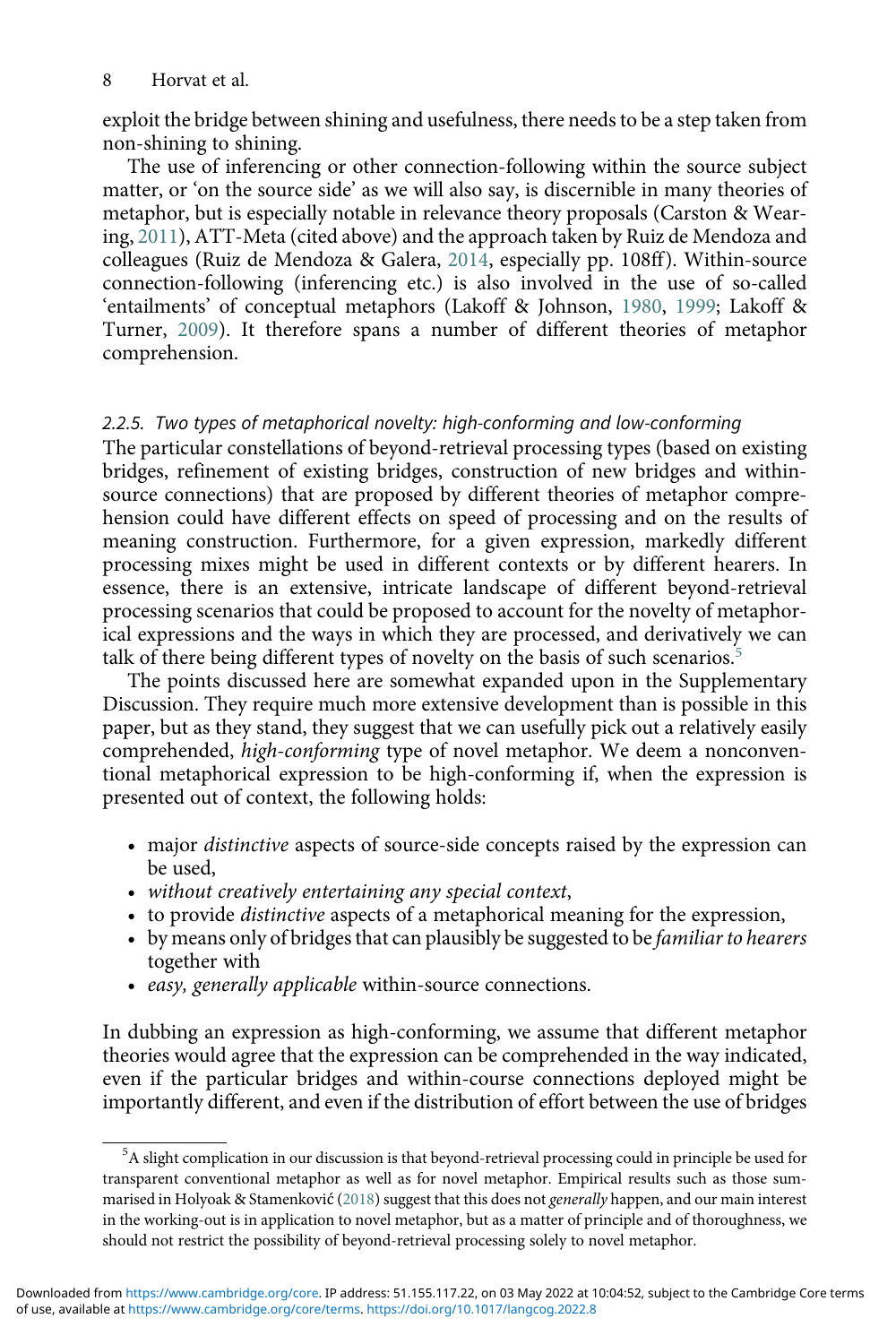and the use of within-source connections is different. Given the comments above, the expression 'high-wattage idea' is arguably high-conforming as a novel metaphorical expression. In the process imagined above, all that was needed was a simple, generally applicable within-source inference from the distinctive source-side feature of high wattage to especially high brightness, together with the use of a familiar bridge between degree of brightness and degree of strikingness and usefulness; and no special context needed to be creatively entertained.

By contrast, a novel metaphorical expression is low-conforming if, when the expression is presented out of context, the following holds:

- in order to derive a *distinctive* metaphorical meaning for the expression that
- exploits distinctive source-side concepts raised by the expression,
- the hearer needs to: creatively entertain *special contexts*, AND/OR
- construct *new* bridges (or refine old ones<sup>[6](#page-9-0)</sup>), AND/OR
- follow difficult or not generally applicable within-source connections.

We place 'curved hope' in this category, because of the probable need to entertain a special context, and because of the relative difficulty of making useful within-source inferences from curvedness. Now, a hearer might infer from the curvedness that the hope is probably being viewed as a solid physical object, and then infer that it has at least a normal level of robustness. However, this meaning, relying only on familiar bridges and easy within-source inferencing, does not exploit anything very distinctive about being curved as opposed to being straight. One possible meaning would be to take being curved as opposed to straight as implying greater visual appeal – especially if, let us imagine, the attractiveness of hopes is under discussion in a rather unusual context – and to use some new or old bridge between visual appeal and more abstract attractiveness.[7](#page-9-1)

Note that the low-conforming type of novel metaphor is not simply the negation of the high-conforming type – it involves a fairly strong departure from high conformity. Novel metaphors can conform to any degree, and can lie between the two types. These types are intended to lie relatively near either end of the scale of conformity to what is familiar, generic and straightforward. High-conforming novel metaphor covers at least some of what is commonly called extended metaphor, although the more difficult cases of extended metaphor would be low-conforming.

In our characterisations of high conformity and low conformity, we have sought to build in matters other than the question of whether new bridges are needed, in order to respect the point that hearers of metaphorical expressions may derive meanings of different richness depending on how strongly they exploit distinctive source-side features, what special contexts they entertain and what relatively difficult or special within-source inferencing or other connection-following they do.

We should point out that what counts as high conforming or low conforming depends on what counts as a bridge and what counts as within-source inferencing or other connection-following. A metaphor theory that proposes different types of bridges of connection might identify different boundaries between high-conforming

<sup>&</sup>lt;sup>6</sup>Henceforth, for brevity, we will count such refinement as a type of construction of new bridges.

<span id="page-9-1"></span><span id="page-9-0"></span> $7$ The Supplementary Materials contain more examples of how we decided whether a novel pair was highconforming or low-conforming.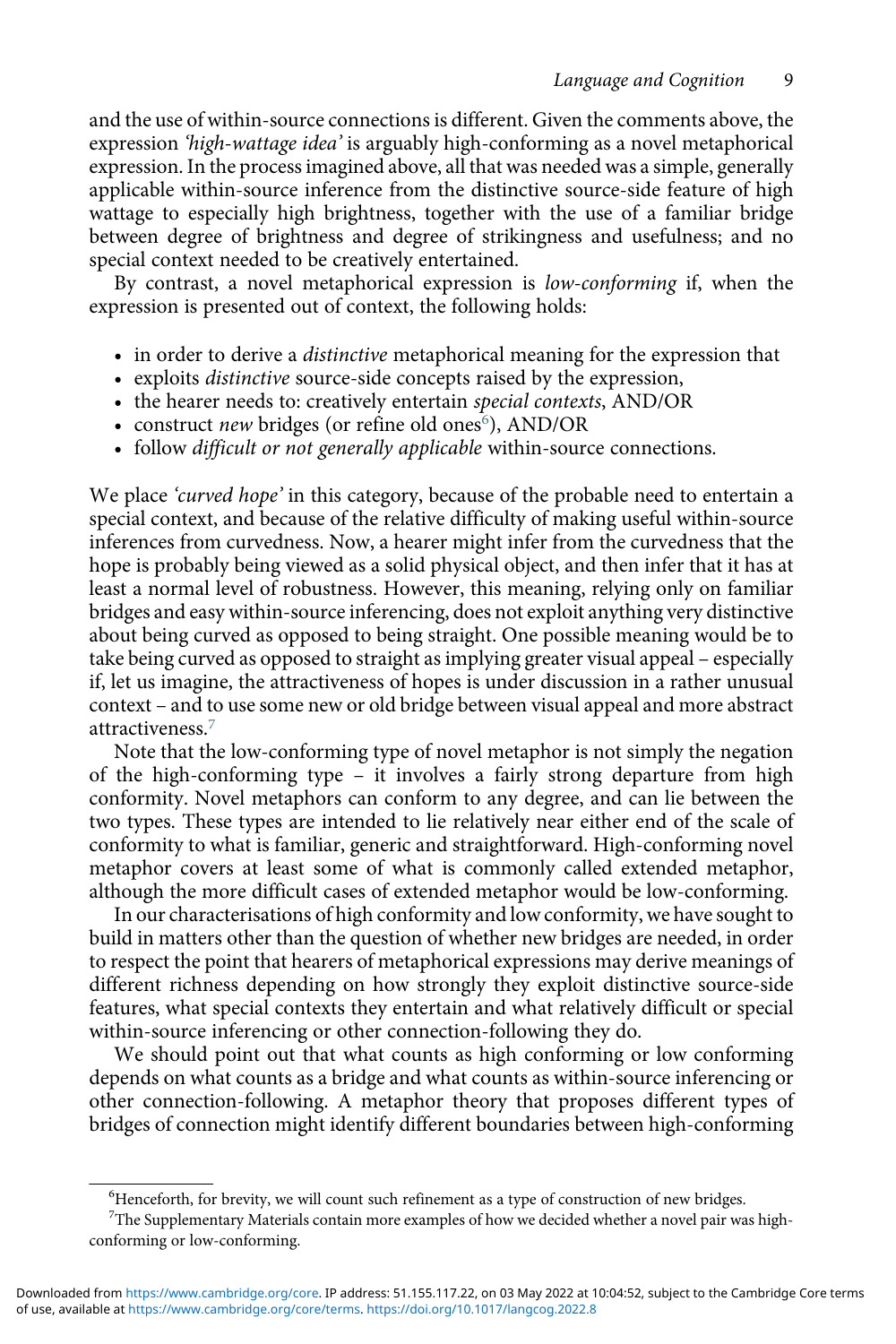and low-conforming novel metaphors. Additional types of existing knowledge, beyond knowledge of possible contexts, bridges and within-source connectionfollowing possibilities would also play a role in making this distinction. The study below is confined to our current notions of high conforming and low conforming. However, given that it takes into account the main empirical approaches, as surveyed in Holyoak & Stamenković [\(2018\)](#page-34-9), it should be reasonably robust in the context of current developments in metaphor theory.

We also need to stress that the high-conforming/low-conforming distinction may well be language-specific in that speakers who know different languages may to some extent deploy different bridges and know different within-source connections. The classifications of expressions in our study are from the point of view of English.

Finally, we do not assume that the process of constructing or using bridges, following inferential or other connections on the source side, or considering possible contexts, needs to be conscious. Nor do we assume that a meaning that is derived for the expression is clearly apparent in consciousness. These points greatly affected our methodology below.

#### 2.3. Hypotheses

We divide the hypotheses for our experiment into two sets. The first set is centred on the differences between monolinguals and multilinguals in making sense of novel metaphor, irrespective of novelty type (high conforming versus low conforming), whereas the second set is centred on the way in which those two different types of novelty affect readers' attempts to make sense of an expression, irrespective of the readers' mono/multilingualism. We had no specific expectation as to whether there would be an interaction whereby multilinguals and monolinguals act more differently from each other on one type of novelty than on the other.

Our main hypotheses concern the likelihood of someone taking a novel metaphorical expression to make sense (be meaningful), as one aspect of the person's degree of cognitive flexibility. As a subsidiary matter, we also include hypotheses about the time taken to make those meaningfulness judgements, as a way of illuminating the amount of effort involved, potentially giving more detailed insight into cognitive flexibility.

We include both literal and conventional metaphorical expressions in our study as something to contrast novel metaphorical expressions to, but the study does not aim to explore differential effects from being literal as opposed to conventional metaphorical. Different theories may differ on whether an expression is literal or conventional metaphorical, and as indicated above, it is reasonable to claim that conventional metaphorical meanings are typically found by simple retrieval from memory, on a par with literal meanings of words. We thus assume that people make sense of conventional metaphorical expressions about as easily as literal expressions, in line with findings from previous research (Werkmann Horvat, Bolognesi, & Lahiri, [2021\)](#page-36-2) However, there is no guarantee that a meaning that could reasonably be claimed to be conventional metaphorical is obtained simply by memory retrieval (see Section 2.2.1), so we still mention literal and conventional metaphorical phrases separately in our hypotheses.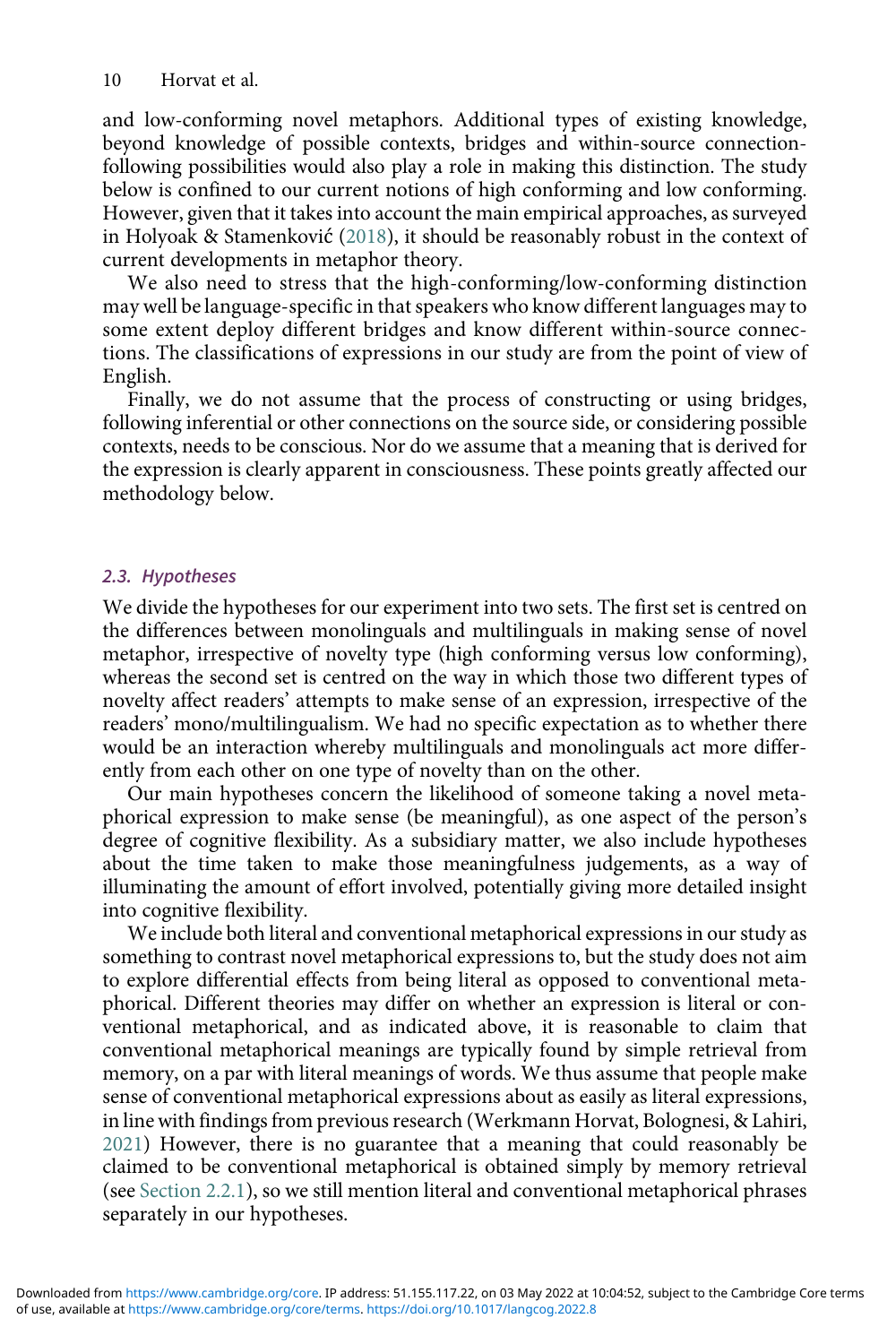#### 2.3.1. Hypotheses concerning monolinguals vs. multilinguals

Hypothesis A. Multilinguals are more likely to take novel metaphorical expressions to make sense than monolinguals are, regardless of whether the expressions are highconforming or low-conforming.

Hypothesis B. Multilinguals take longer than monolinguals to assess whether novel metaphorical expressions make sense, whether they are high-conforming or low-conforming.

These hypotheses follow from the discussion in Section 2.1. Since the multilinguals as well as the monolinguals in our experiment are L1 English speakers, the differences could be subtle. In particular, as regards Hypothesis B, the factors affecting timing might be too mixed in their individual effects to show a generalisable overall effect. The extra information potentially possessed by multilinguals could tend to slow them down, while possibly speeding them up in cases where it allows considerably easier comprehension of an expression.

#### 2.3.2. Hypotheses concerning effect of novel metaphoricity

Hypothesis C. Monolinguals and multilinguals are (a) more likely to take expressions to make sense when they are literal or conventional metaphorical than when they are novel metaphorical (whether in a high-conforming or low-conforming way); and (b) more likely to take novel metaphorical expressions to make sense when they are high-conforming than when they are low-conforming.

Hypothesis D. Monolinguals and multilinguals (a) take less time in assessing whether literal or conventional metaphorical expressions make sense than whether novel metaphorical ones (of either type) do so; and (b) take different amounts of time in assessing whether low-conforming as opposed to high-conforming novel expressions make sense.

Hypotheses  $C(a)$  and  $D(a)$  are based on the suspicion that conventional metaphorical expressions are typically comprehended by simple retrieval of metaphorical meanings, and on findings from experiments suggesting that comprehension of novel metaphors is relatively taxing (Gentner & Wolff, [1997;](#page-34-11) Lai & Curran, [2013;](#page-34-19) Lai, Curran, & Menn, [2009;](#page-34-20) Rutter et al., [2012](#page-35-18); Werkmann Horvat, Bolognesi, & Kohl, [2021](#page-35-12)).

Hypothesis C(b) is motivated by the special work needed for rich comprehension in low-conforming cases. Nevertheless, the hypothesis may be invalidated if enough participants settle for less-rich comprehension of some low-conforming expressions, or enough participants fail to comprehend some high-conforming expressions.

As regards hypothesis D(b), there are considerations that pull in different directions as regards processing speed. Low-conforming expressions are more likely than high-conforming ones to need, for rich comprehension, the creative entertainment of special contexts, the construction of new metaphoric bridges (e.g., new/refined mappings or superordinate categories) or the finding of unusual within-source inferential or other connections. Therefore, attempts at rich comprehension of a low-conforming expression, exploiting distinctive aspects of the source-side concepts raised, may often be slower than for a high-conforming one (recall our discussion of 'curved hope' in Section 2.2.5). However, precisely because of the relative difficulty of rich comprehension in low-conforming cases, participants may, more frequently than in high-conforming cases, give up trying to comprehend at all or settle for lessrich, quick-to-derive comprehension that ignores distinctive aspects of source-side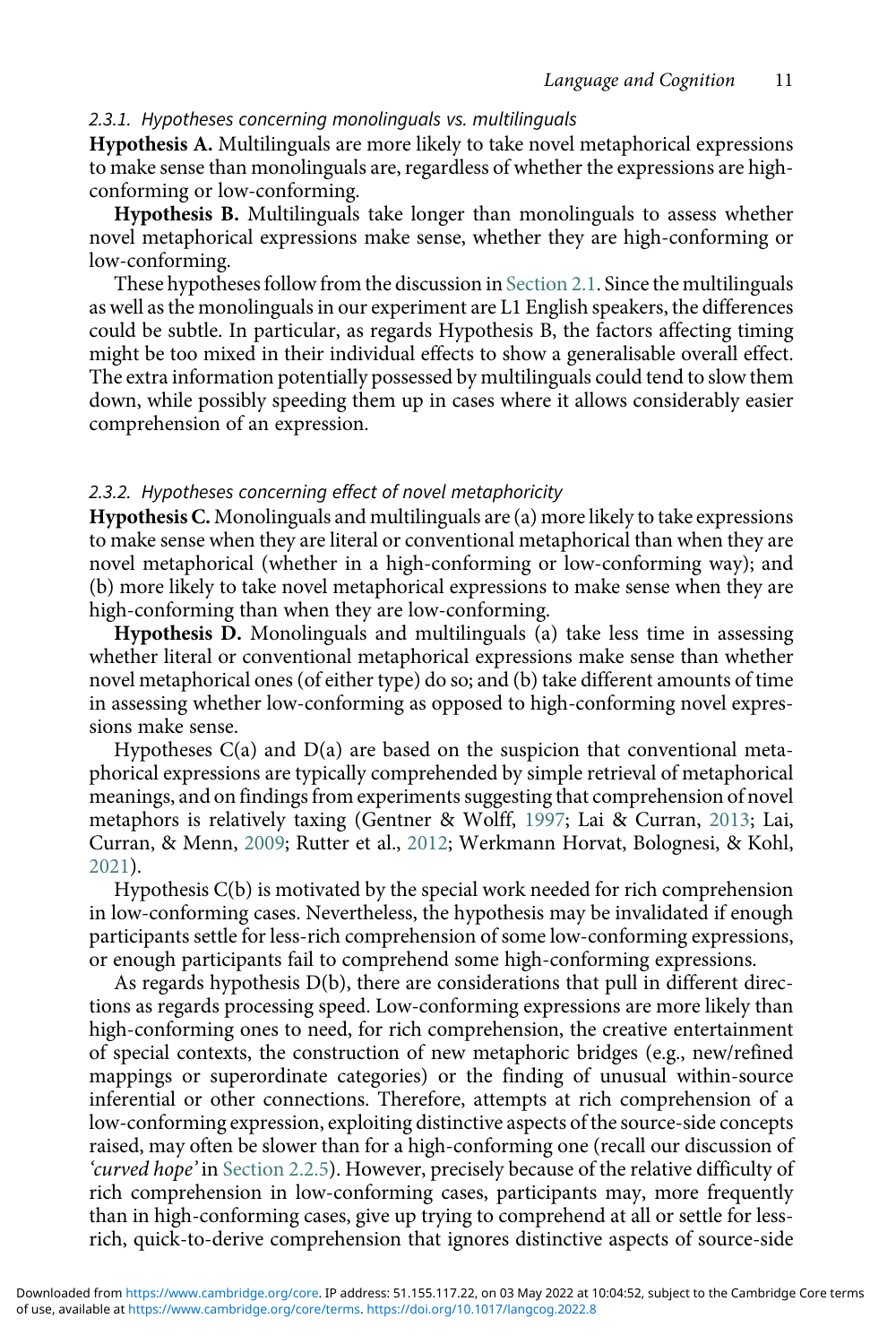concepts and eschews special contexts or new metaphoric bridges. A faster response than in high-conforming cases could even arise. Nevertheless, due to the assumed major differences in comprehension, we predict that there will be an overall speed difference. It was our aim to explore the direction of this difference in this study, as a basis for further studies.

# 3. Methods

The experiment, in which sentences containing literal and metaphorical expressions were presented to participants, was a self-paced reading study combined with a YES/NO meaningfulness judgement. We recorded answers to the meaningfulness judgement, the time it took to make the judgement and the time needed to read each region of the sentence.

This type of task was chosen because we were interested in seeing possible comprehension difficulties upon encountering a certain phrase, which this task allowed partly through measuring the reading time in certain sentence regions, as well as observing the polarity of the answer to the meaningfulness question and measuring the time taken to make the answer. We assume that reading time here acts as a proxy for processing difficulty, and therefore we assume that larger reading times can be interpreted as reflecting difficulty in finding meaning, since other effects that might cause processing difficulties are controlled for. Thus, we considered the notion of 'making sense' of an expression to involve not just the making of the meaningfulness judgement, but also processes undertaken while reading the sentence.

Notably, we did not ask participants to report meanings that they discerned for the sentences. As discussed further in Section 5.3, the main reason for this was that we did not wish to assume that participants were necessarily conscious of the meanings, or at any rate to have a clear and full enough conscious awareness of them to allow useful reporting of them under the pressure of an experiment (even though we imposed no time limit on answering the meaningfulness question). This generates some problems in interpreting results (see Section 5.3), but, on the other hand, it properly allows for the fact that some of our novel examples, especially but not exclusively some lowconforming ones, are difficult to assign a specific meaning to; and even when one does have a specific meaning consciously in mind, it can be difficult to express. Furthermore, given the relatively high indeterminacy of meaning of novel metaphor, a participant may detect a range of different meanings, and therefore face a difficult task if required to choose between them or to summarise them in the service of reporting a meaning. These points also mean that a meaningfulness 'judgment' by a participant might not be anything like a considered judgment (result of deliberation) but might simply be based on a feeling of comprehending or failing to comprehend.

All data, stimuli, analyses and supplementary materials are stored in an online repository on the Open Science Framework (OSF): [https://osf.io/ek4q8/?view\\_only](https://osf.io/ek4q8/?view_onlyfaa82d8334fd478cb8f99fd15f107597)= [faa82d8334fd478cb8f99fd15f107597](https://osf.io/ek4q8/?view_onlyfaa82d8334fd478cb8f99fd15f107597).

The research was reviewed by, and received ethics approval through, the University of Oxford Central University Research Ethics Committee (Ethics Approval Reference: R56945/RE001).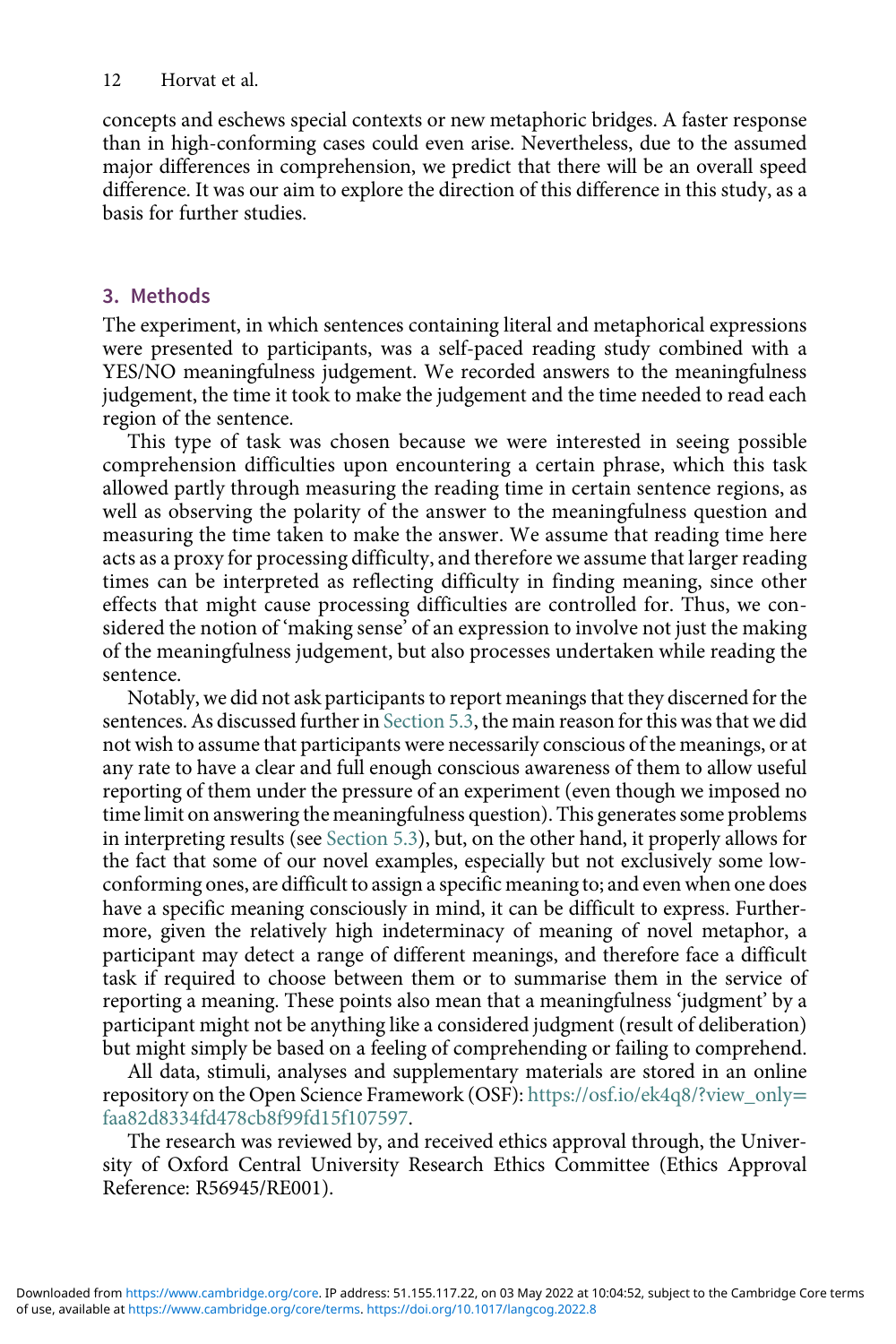# 3.1. Stimuli

#### 3.1.1. General characteristics

The metaphorical expressions were English adjective–noun pairs (A–N pairs; henceforth, referred to simply as pairs), as in 'firm belief' and 'hazy hope'. We assumed that the most likely metaphorical meanings would arise from the noun being taken literally, with only the combination with the adjective making the expression metaphorical. For instance, we assumed a 'shaky price' would be taken as meaning a financial price that is metaphorically shaky, not as a metaphorical price (e.g., diminution of health) that is (metaphorically) shaky. Hence, in the application of the notions of high conforming and low conforming to the novel pairs, the noun and adjective were assumed to indicate the target and source subject matters, respectively.

The critical stimuli consisted of 96 pairs (see [Table 1\)](#page-13-0), based on 24 different nouns (four for each of six target subject matters: mind, time, economics, weather, geography and food-and-drink). For each noun, there were four different pairs, for four different metaphoricity conditions: a literal pair and three metaphorical pairs – a conventional one (in an operationalised sense explained below), a high-conforming novel one and a low-conforming novel one. No adjective was used with more than one noun. For instance, the four pairs using idea were 'simple idea' (literal), 'bright idea' (conventional metaphorical), 'grey idea' (high-conforming novel metaphorical) and 'damp idea' (low-conforming novel metaphorical), and the four adjectives here appeared with no other noun.

|               |          | Adjectives    |                |              |  |
|---------------|----------|---------------|----------------|--------------|--|
| <b>Nouns</b>  | Literal  | Conventional  | High-conf      | Low-conf     |  |
| Idea          | Simple   | <b>Bright</b> | Grey           | Damp         |  |
| Pride         | Ethnic   | Foolish       | Wise           | Edible       |  |
| Hope          | False    | Faint         | Hazy           | Curved       |  |
| <b>Belief</b> | Sincere  | Firm          | Thick          | Fitted       |  |
| Year          | Rainy    | Golden        | <b>Brass</b>   | Locked       |  |
| Night         | Chilly   | Lengthy       | Fat            | Pointed      |  |
| Week          | Current  | Ouiet         | Muted          | Liquid       |  |
| Hour          | Crucial  | Peak          | <b>Bottom</b>  | Milky        |  |
| Loan          | Useful   | Flexible      | <b>Stiff</b>   | Purple       |  |
| Fee           | Rental   | Fixed         | Loose          | Pale         |  |
| Tax           | Local    | Heavy         | Slim           | Wet          |  |
| Price         | Fair     | Stable        | Shaky          | Melted       |  |
| Storm         | Wintry   | Raging        | Kicking        | Blond        |  |
| Cloud         | Ugly     | Angry         | <b>Furious</b> | Loyal        |  |
| Rain          | Freezing | Gentle        | Excited        | Witty        |  |
| Wind          | Warm     | Fierce        | Rude           | Married      |  |
| Creek         | Tiny     | Roaring       | Howling        | Drunk        |  |
| Hill          | Steep    | Lonely        | Troubled       | Tied         |  |
| River         | Shallow  | Lazy          | <b>Tired</b>   | <b>Dizzy</b> |  |
| Lake          | Salty    | Calm          | Eager          | Ripe         |  |
| Beer          | Fizzy    | Strong        | Tough          | Folded       |  |
| Tea           | Fragrant | Weak          | Fragile        | Keen         |  |
| Wine          | Tasty    | <b>Bold</b>   | Humble         | Silent       |  |
| Soup          | Instant  | Hearty        | Shy            | Shouting     |  |

<span id="page-13-0"></span>Table 1. Critical nouns and adjectives

of use, available at <https://www.cambridge.org/core/terms>.<https://doi.org/10.1017/langcog.2022.8> Downloaded from<https://www.cambridge.org/core>. IP address: 51.155.117.22, on 03 May 2022 at 10:04:52, subject to the Cambridge Core terms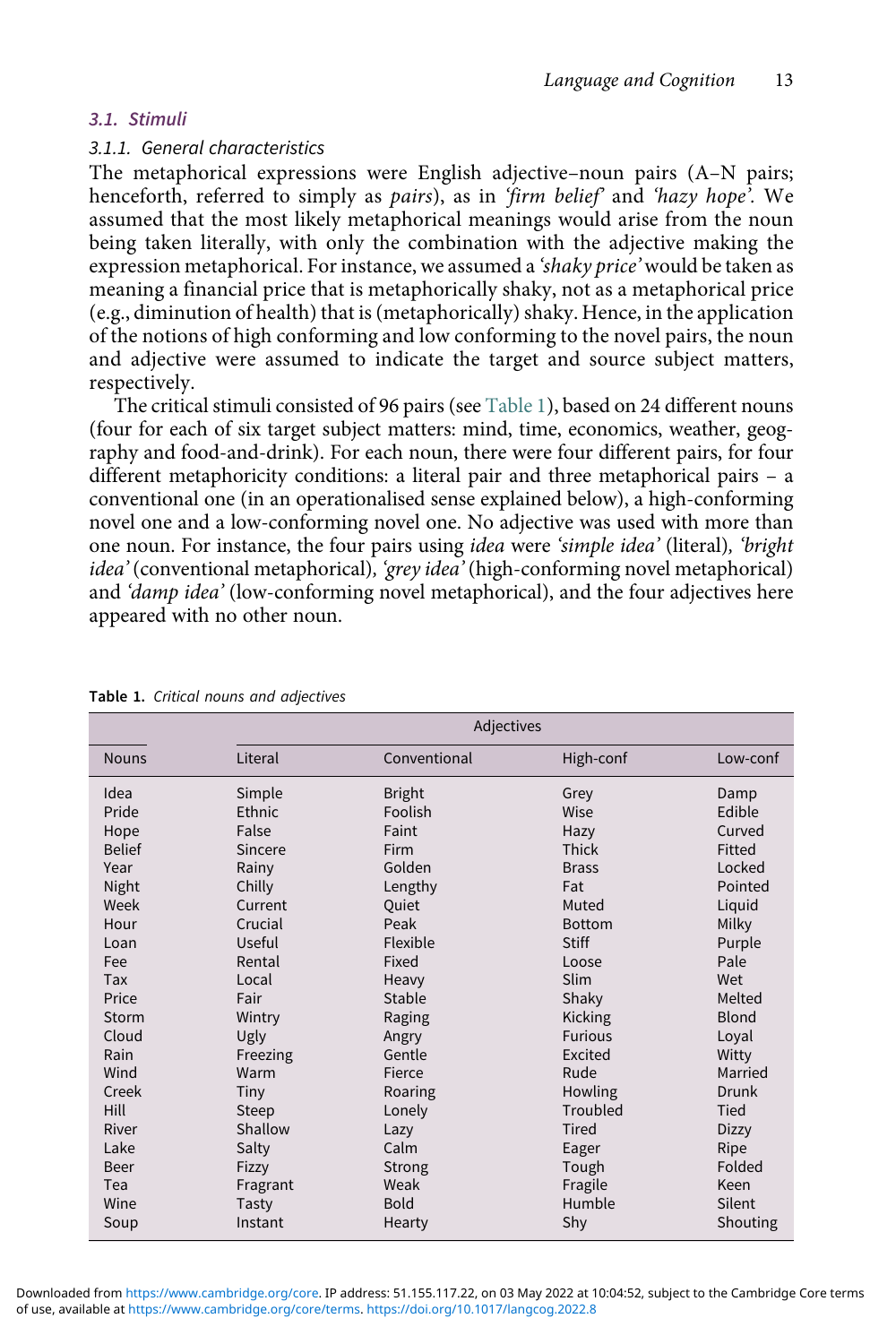Each of our 96 pairs was embedded in a short sentence. These critical sentences were read by participants in the self-paced reading task. The sentences were partitioned into four nonoverlapping lists, each of which contained 24 of the 96 critical sentences, plus 72 filler sentences containing only nouns and adjectives not used in the critical sentences. Each list contained all 24 critical nouns, hence each noun only once. A given noun appeared in different metaphoricity conditions in different lists. A given participant saw just one of the four lists. The metaphoricity conditions were evenly spread across each list (six critical sentences for each of the four conditions), and the 48 participants were evenly spread across the lists.

For each of the four pairs involving a given noun, the surrounding wording in the sentences containing the pairs was the same. See the examples in [Table 2](#page-14-0).

The reason for embedding the pairs in sentences was to provide reasonably natural syntactic contexts and to avoid possible special processing effects at the start and end of reading a word sequence. We acknowledge that including the adverb at the end of the sentence might affect participants' judgements about the A/N pair. However, the adverbs were always the same across the four conditions for any given noun, which somewhat controls for this effect. The final adverb was added to track possible spillover effects from reading the noun.

Note that the definitions of high-conforming and low-conforming novelty in Section 2.2.5 are predicated on the expression being presented out of context. The presentation of our pairs therefore departs slightly from such pure presentation. However, we endeavoured to keep the wording outside the pairs in the sentences semantically generic so that it would give participants relatively little help towards finding particular meanings for the pairs, under the above assumption that the participants would take the nouns literally. For instance, in [Table 2,](#page-14-0) the 'idea' is 'suggested quickly' and the 'loan' is 'got easily': whatever the nature of the idea, it might be suggested quickly under suitable circumstances, and whatever the nature of the loan, it might be got easily under suitable circumstances. The wording may direct participants towards certain interpretations, but we felt the sentences were a suitable compromise between the ideal of reasonably natural syntactic contexts and the ideal of null semantic contexts.

As shown in [Table 2,](#page-14-0) each sentence was divided into six regions. The presentation of each sentence was followed by the meaningfulness question, 'Does this sentence make sense?' with a forced choice between YES and NO.

The adjectives were balanced for frequency and length across the four conditions. A single-factor analysis of variance showed that there were no significant differences for frequency and length. See [Table 3](#page-15-0) for details.

| Condition    | Region 1 | Region 2  | Region 3 | Region 4<br>(Adj) | Region 5<br>(Noun) | Region 6<br>(Adv) |
|--------------|----------|-----------|----------|-------------------|--------------------|-------------------|
| Literal      | John     | suggested | a        | simple            | idea               | quickly           |
| Conventional | John     | suggested | a        | bright            | idea               | quickly           |
| High-conf    | John     | suggested | a        | grey              | idea               | quickly           |
| Low-conf     | John     | suggested | a        | damp              | idea               | quickly           |
| Literal      | Cath     | got       | a        | useful            | loan               | easily            |
| Conventional | Cath     | got       | a        | flexible          | loan               | easily            |
| High-conf    | Cath     | got       | a        | stiff             | loan               | easily            |
| Low-conf     | Cath     | got       | a        | purple            | loan               | easily            |

<span id="page-14-0"></span>Table 2. Examples of sentences

of use, available at <https://www.cambridge.org/core/terms>.<https://doi.org/10.1017/langcog.2022.8> Downloaded from<https://www.cambridge.org/core>. IP address: 51.155.117.22, on 03 May 2022 at 10:04:52, subject to the Cambridge Core terms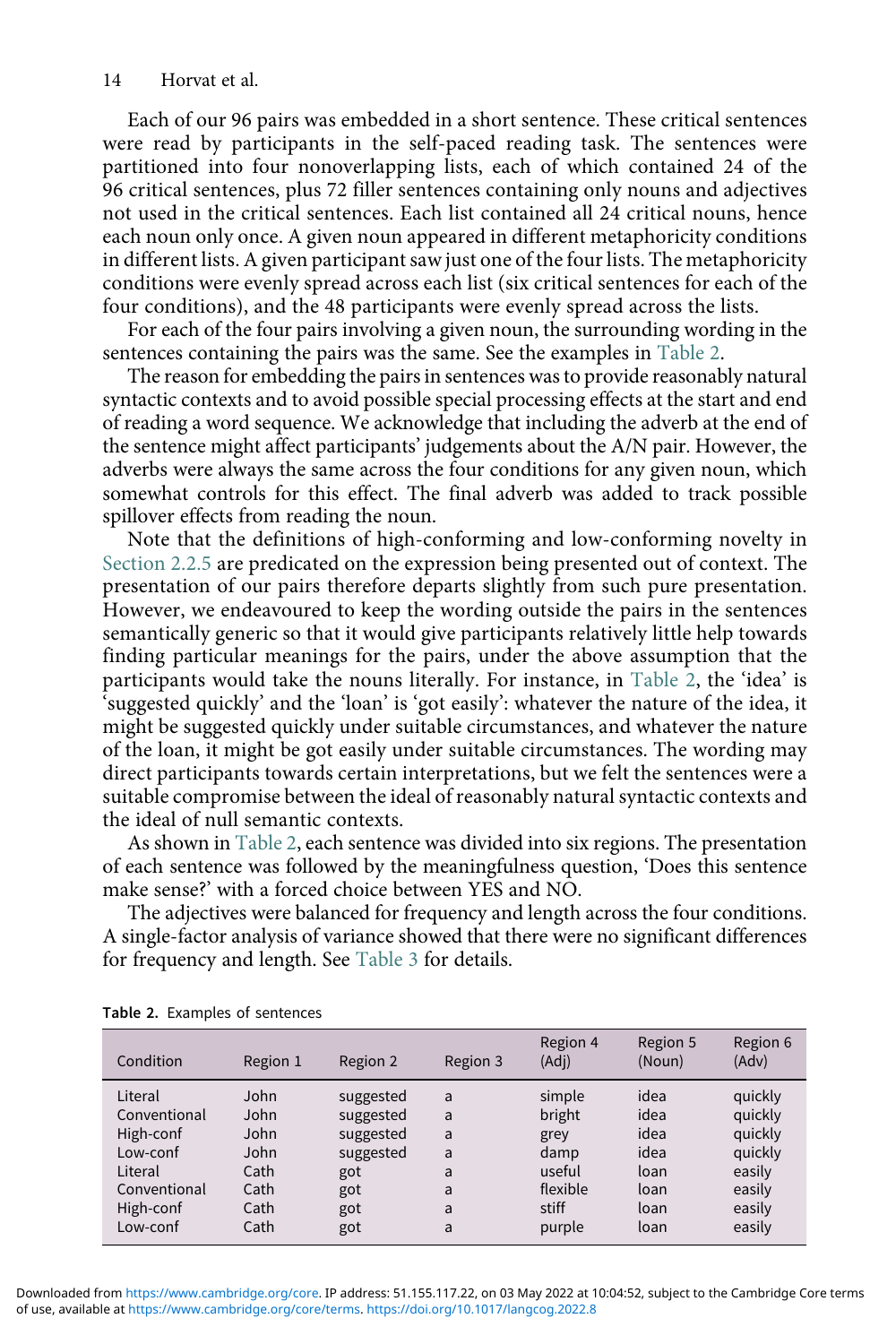|                | <b>CELEX</b> freq    | Length             |
|----------------|----------------------|--------------------|
| Mean lit       | 44.69 $(SD = 59.19)$ | $5.75(SD = 1.22)$  |
| Mean conv      | 43.01 $(SD = 40.66)$ | 5.54 $(SD = 1.18)$ |
| Mean high-conf | $29.78(SD = 25.76)$  | $5.29(SD = 1.36)$  |
| Mean low-conf  | $31.02(SD = 28.25)$  | $5.29(SD = 1.20)$  |
|                | $(3, 92) = 0.88$     | $(3, 92) = 0.76$   |
| p              | 0.452                | 0.519              |

<span id="page-15-0"></span>Table 3. Lexical measures for adjectives

#### 3.1.2. Literal and conventional metaphorical pairs

We checked the following when judging a pair to be literal: that our chosen dictionaries, $8$  taken collectively, gave a sense for the adjective and a sense for the noun such that: these senses were current, and not dependent on specialised knowledge; neither sense was listed as metaphorical, figurative, dialect, slang and so forth; the adjective's sense applied directly and easily to the noun's sense and the resulting composed meaning for the pair was directly usable in the sentence the pair was embedded in.

Our conventional pairs were not required to be conventional metaphorical terms in themselves, although some were. Rather, we dubbed a pair as a conventional metaphorical one for the purposes of our study when the *adjective* by itself had a current, nonspecialised conventional metaphorical sense that applied directly and easily to a current, nonspecialised literal sense for the noun, and delivered a composed meaning for the pair that was directly usable in the embedding sentence. We also required a minimum corpus frequency of 10 for operational reasons. We judged an adjective to have a particular conventional metaphorical meaning when that meaning was listed in one or more of our dictionaries and we judged it to be metaphorical. In a few cases, our judgment was aided by a sense being marked by the dictionary as metaphorical or figurative. In either case, we required the meaning to be transparent (in our judgment) in the sense of Section 2.2.1.

We included conventional pairs in our study because we were interested in seeing whether at least some conventional pairs, even though transparent, were easier and quicker to comprehend by our participants than the high-conforming novel pairs. If so, we would have evidence that the conventional pairs were being comprehended through simpler processing so that novel metaphoricity was actually having an effect.

It was partly to maximise the possibility of obtaining this evidence that we also included literal pairs and ensured that our conventional pairs were, overall, roughly as familiar as our literal pairs. We therefore counted corpus occurrences of the pairs in the 45-billion-token English Web Corpus (enTenTen) using SketchEngine. We found that our literal and conventional pairs occurred in similar numbers overall. A paired t-test showed that the difference between the literal and conventional conditions was nonsignificant (MLit = 2,844.5,  $SD = 4,290.45$ ;  $MCony = 1,898.08, SD = 2,778.01; t = 0.94; p = 0.355$ . Note that a literal or conventional pair in our study could be lexically novel in the sense that it did not occurr frequently. In particular, for a literal pair to be quickly and easily

<span id="page-15-1"></span><sup>&</sup>lt;sup>8</sup>The Chambers Dictionary, 2003, the Oxford English Dictionary Online, full version, accessed in 2020 and 2021, and Webster's Third New International Dictionary, unabridged, 1961.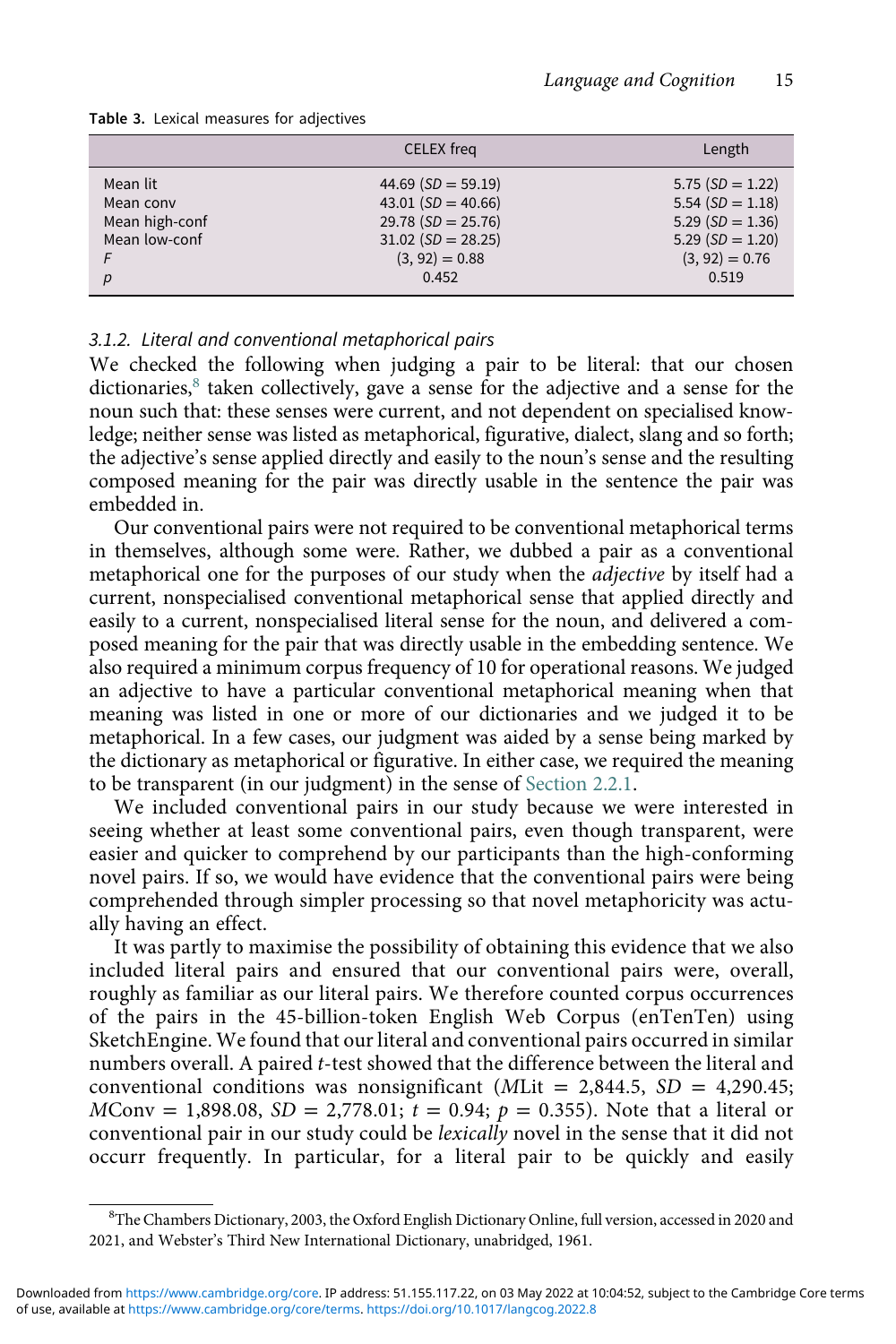comprehended by a hearer it was not necessary for it to ever have been encountered before by that hearer; a similar latitude also needed to apply to the conventional pairs.[9](#page-16-0) Therefore, the contrast in metaphorical novelty between (1) the literal and conventional pairs, on the one hand, and (2) the novel pairs, on the other hand, was not on the basis of lexical novelty, but on the basis that the pairs in did not contain metaphorical novelty: the literal pairs were intended to be nonmetaphorical, and the metaphoricity of a conventional pair was intended to be nonnovel metaphoricity arising from its adjective. Having said this, the literal and conventional pairs were in fact, overall, much more frequent in the corpus than the novel pairs, as will be explained in Section 3.1.3.

### 3.1.3. Novel metaphorical pairs and occurrence frequencies

A basic requirement for the novel pairs, as used in our sentences, was that they were not classed as literal or conventional metaphorical as above. We made a judgment about whether a novel pair (that was metaphorical in our judgment) was lowconforming or high-conforming on the basis of: (1) evidence afforded by conventional metaphorical expressions about the existence of familiar bridges (see Section 2.2.3); and (2) our judgments about what special contexts, if any, needed to be considered and what within-source inferencing or other connection tracing was needed. Some detailed examples of our decision making are given in the Supplementary Document.

As regards corpus frequency, we considered that metaphorical novelty would be most likely to be present if the pair was lexically rare. We therefore severely limited the number of allowed occurrences in the English Web Corpus (as determined by SketchEngine). In the low-conforming case, we did not allow there to be any occurrences in the corpus at all. In the high-conforming case, we considered that it was acceptable for there to be a few occurrences, because of the familiarity of bridges (e.g., mappings) used, the straightforwardness of within-source inferencing or other connection-following, and there being no need for considering unusual contexts. However, for safety, we still required occurrences to number below 10. Overall, the mean level of occurrence was  $M = 1.58$  (SD = 1.98). Note, however, that lowconforming and high-conforming novel pairs do not need to have these degrees of rarity in general.

Although our nonnovel pairs were not required to be frequently occurring, their frequencies in the English Web Corpus (accessed via SketchEngine) were in fact much higher overall than those of the novel pairs. The mean frequencies as above were: 2,844.5 for literal, 1,898.08 for conventional, 1.58 for high-conforming novel as noted above and of course zero for low-conforming novel.

Since the standard deviations in the literal and conventional cases were also large, the ranges of frequency need to be considered. The important comparison here is between the highest frequencies for high-conforming pairs and the lowest frequencies for literal and conventional ones. The high-conforming pairs had a maximum frequency of only eight occurrences, reached by one pair ('rude wind'), with all the remaining pairs at four occurrences or below. In fact, 10 of the 24 high-conforming

<span id="page-16-0"></span><sup>&</sup>lt;sup>9</sup>Of course, normally, the adjective will frequently have been used with its conventional metaphorical meaning in other phrases before. Recall also that we required at least 10 corpus occurrences, although this did not enforce a marked difference to the literal phrases as the minimum frequency of these turned out to be 6.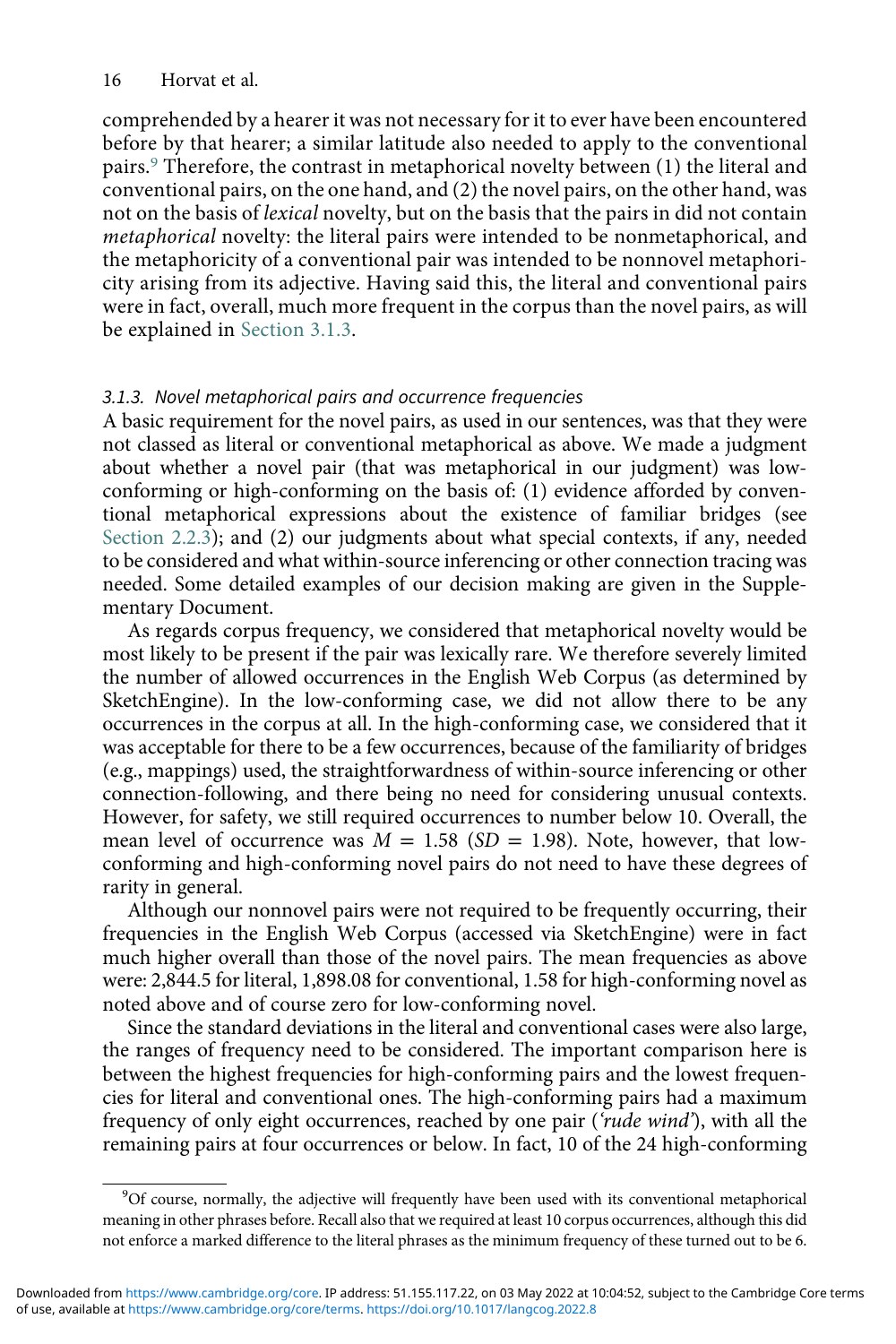pairs had no occurrences at all. By contrast, although we allowed conventional pairs to have a frequency as low as 10 (this number chosen operationally to ensure a break with high-conforming pairs; see the Supplementary Document for more information on this), the 24 conventional pairs in fact had a minimum frequency of 21 (*'lengthy* night'), with only 2 other pairs having 100 occurrences or fewer ('bold wine' with 44 and 'angry cloud' with 97 occurrences). The 24 literal pairs had a minimum frequency of 6 ('useful loan'), which is comparable to the maximum of 8 for highconforming pairs, but only 3 other literal pairs had 100 occurrences or fewer (24, 65 and 88 occurrences).

Although it has been fairly common in previous metaphor studies to assess the degree of conventionality or novelty of metaphorical pairs by acquiring ratings from participants (separate from those taking part in the main experiment), in this work, we moved away from this method. The main reason for this is that we could not expect nonexperts to assess whether a metaphorical pair was novel in a highconforming way or in a low-conforming way. With respect to the distinction between metaphorically novel and nonnovel pairs, we suggest that is more reliable to rely on (non)novelty as revealed by dictionary definitions than on participants' withinexperiment and conscious opinions about the matter. This is because such opinions might be unduly influenced by lexical novelty, whereas our notion of novelty only indirectly involves lexical novelty.

#### 3.1.4. Norming study concerning comprehension difficulty

We naturally expected L1 English speakers in general to find low-conforming novel A–N pairs to be more difficult to comprehend than high-conforming ones, and the latter to be more difficult than nonnovel (literal or conventional) ones.

Accordingly, as a further, indirect, check on our classification of our metaphorical pairs, we normed the pairs with L1 English speakers using Qualtrics, after all materials had been created and classified. We included literal pairs for completeness. We recruited 130 L1 English speakers (different from any in the main part of the experiment), who each saw all 96 pairs. They were asked to assess the comprehensibility of each pair, on a Likert scale. The instructions were:

'For each phrase mark how easy is it to understand the phrase on a scale from 1 to 7:

1 being the most difficult, 7 being the easiest'. [10](#page-17-0)

As [Table 4](#page-18-0) shows, there was a highly significant difference in participants' ratings of literal and conventional versus both high-conforming and low-conforming novel pairs, and in the ratings of high-conforming versus low-conforming pairs. The difference between literal and conventional was also significant although small (the literal pairs were slightly more comprehensible than the conventional ones).

<span id="page-17-0"></span><sup>&</sup>lt;sup>10</sup>We assumed that for ordinary English speakers, the word 'understand' would be more accessible and natural than the word 'comprehend' used in the text of the present paper. We take these words meanings to be closely similar.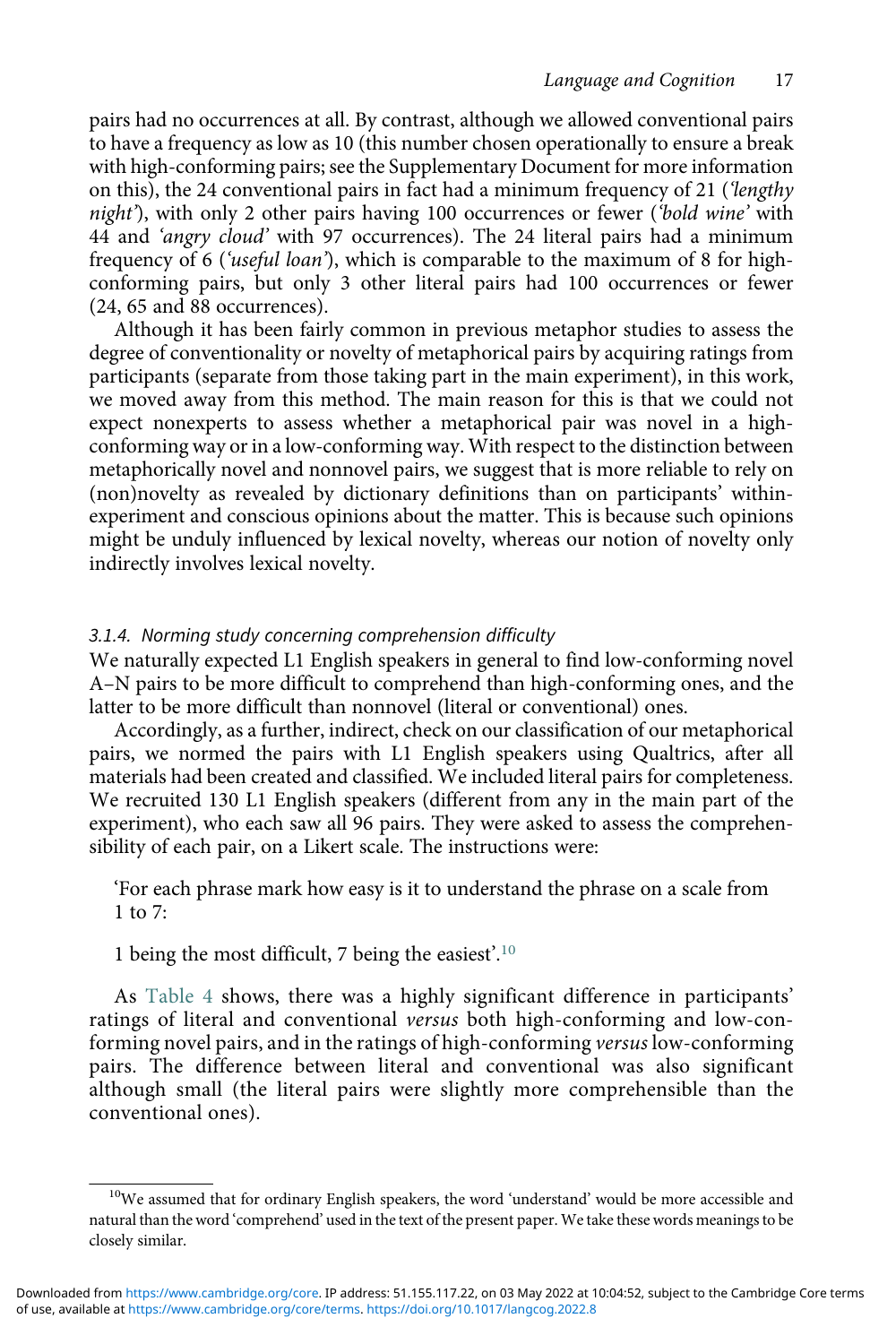| Conditions         | Mean                                                   | $P(T \le t)$ two-tail | t-Stat   | Cohen's d |
|--------------------|--------------------------------------------------------|-----------------------|----------|-----------|
| Lit vs. conv       | $lit = 6.62 (SD = 0.30)$<br>$conv = 6.32 (SD = 0.54)$  | 0.021                 | 2.48     | 0.68      |
| Lit vs. high-conf  | $lit = 6.62 (SD = 0.30)$<br>hi-c = $3.20(SD = 0.92)$   | < 0.0001              | $-17.23$ | 4.99      |
| Lit vs. low-conf   | $lit = 6.62 (SD = 0.30)$<br>$lo-c = 1.89 (SD = 0.35)$  | < 0.0001              | 57.68    | 14.51     |
| Conv vs. high-conf | $conv = 6.32 (SD = 0.54)$<br>hi-c = $3.20$ (SD = 0.92) | < 0.0001              | 14.29    | 4.13      |
| Conv vs. low-conf  | $conv = 6.32 (SD = 0.54)$<br>$lo-c = 1.89 (SD = 0.35)$ | < 0.0001              | 35.79    | 9.73      |
| High- vs. low-conf | hi-c = $3.20(SD = 0.92)$<br>$lo-c = 1.89 (SD = 0.35)$  | < 0.0001              | 7.34     | 1.88      |

<span id="page-18-0"></span>Table 4. Results of the norming study (paired T-test)

#### 3.2. The main experiment

#### 3.2.1. Participants

General characteristics and group classification. All 48 participants were L1 speakers of English, aged 18–55, recruited in Oxford, UK, right-handed, with normal or corrected-to-normal vision and no known language-related, neurological or hearing disorders. They were divided into two groups: those that spoke another language fluently ( $n = 24$ ), and those who did not ( $n = 24$ ). The latter group we call monolingual throughout the paper, whereas the former we call *multilingual*, which we take to include bilingual. The same group of participants participated in, and was similarly described in, Werkmann Horvat, Bolognesi, & Kohl ([2021](#page-35-12))). The number of participants was determined based on the number of the experimental stimuli lists and on previous studies where two groups of participants are compared (Chen & Husband, [2018](#page-34-21)), but also on the feasibility of recruiting participants with the desired language history.

Forming such groups of participants is a challenging task. One challenge in Europe is finding a true, minimalist monolingual, someone who has only ever been exposed to one language. Moreover, we recruited mainly Oxford University students, who have usually been exposed to at least one non-English language in their primary education. On the other hand, for multilingualism, we did not wish to take the maximalist line of requiring full, L1-like proficiency in one or more non-English languages.

We formed the groups based on self-report. All participants needed to report as being L1 English speakers. The multilinguals and monolinguals were then those who self-reported as, respectively, speaking at least one further language fluently or not doing so. In the advertisement recruiting the participants, we requested participants whose native language is English and who either spoke another language fluently or did not speak another language fluently.<sup>[11](#page-18-1)</sup>

<span id="page-18-1"></span><sup>&</sup>lt;sup>11</sup>We acknowledge that the term *native speaker* is complex and layered (Davies, [2003](#page-34-22)); nevertheless, we decided that this term sounds most familiar and straightforward for naïve speakers with no linguistic training. Therefore, in the questionnaires, they were asked about their native language(s), rather than their first language.

The term fluency was also used as a term that tends to be meaningful for naïve speakers, meaning the ability to use a given language independently and skilfully in a variety of contexts. This was the definition given to potential participants if they were not sure about what the term encompasses.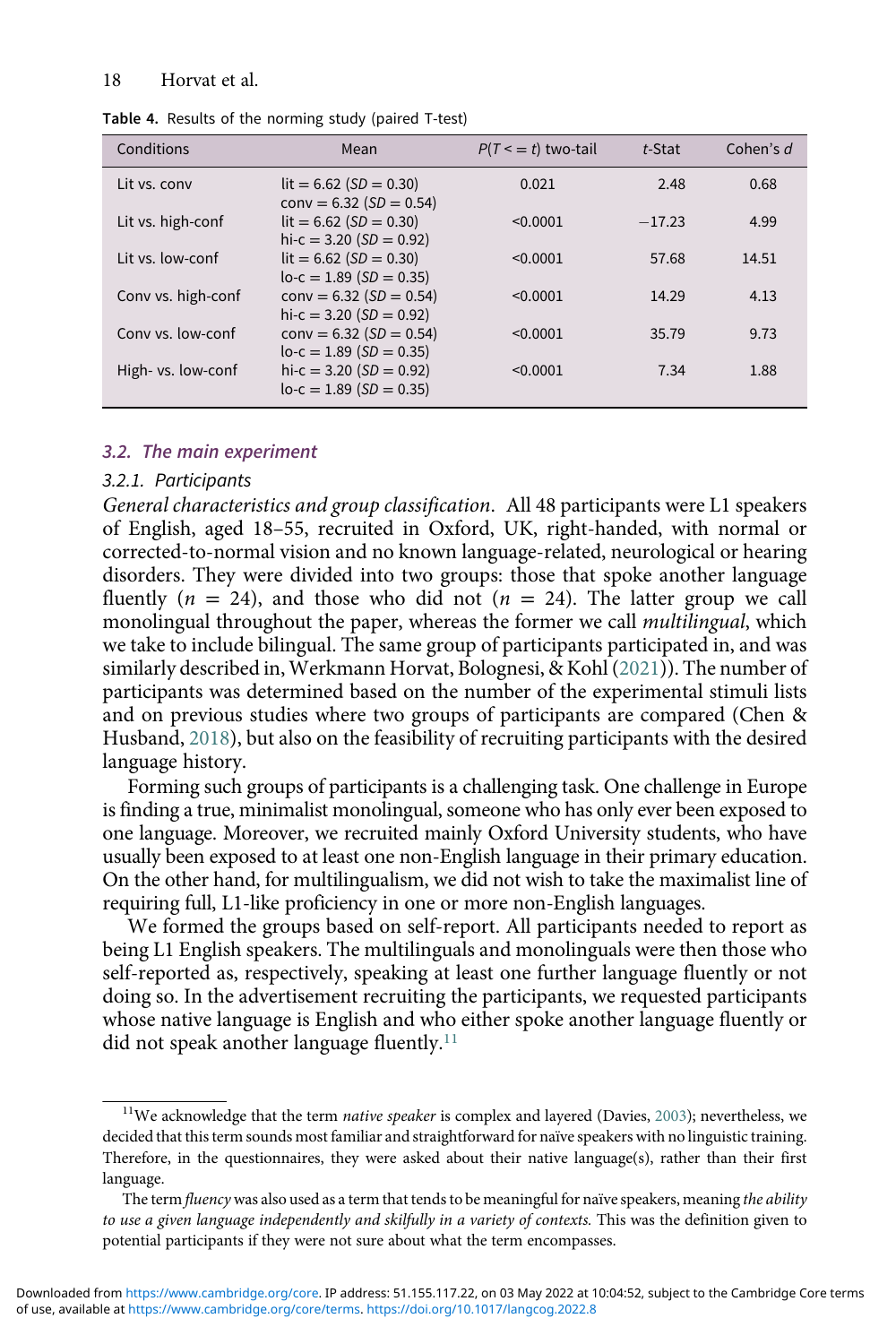Since our multilingual group included speakers of different languages, it was difficult to test the language knowledge of all participants. Although we acknowledge possible issues with self-reporting such as subjectivity and possible problems with comparability (Tomoschuk, Ferreira, & Gollan, [2019\)](#page-35-19), self-report questionnaires tend to be quick and practical, and also have been shown to correlate with more objective measures, for example, cloze task scores (Sabourin, Brien, & Burkholder, [2014](#page-35-20); Tomoschuk, Ferreira, & Gollan, [2019\)](#page-35-19).

According to the self-reporting, some multilinguals were balanced bilinguals, while some spoke more than one non-English language fluently. Thus, our multilinguals were very similar to what Butler ([2013](#page-33-21)) calls multilanguage users, who are either bilingual or fluent in more than two languages. This is appropriate to the current study, which is into how knowledge of at least one non-English language might affect comprehension.

Language questionnaires. To define our two groups, we administered a language questionnaire before the self-paced reading experiment. It was adapted from one used in the ERPLing Lab at the University of Ottawa (Sabourin et al., [2016](#page-35-21)).<sup>[12](#page-19-0)</sup>

In the monolingual group, the average age was 22 (min 18, max 46,  $SD = 6.86$ ), with 5 males and 19 females. All members identified English as their only native language, and as their parents' native language. Four identified their strongest L2 to be at an intermediate level, with the rest stating it was at a low or very low level. The average age at which they began learning their strongest L2 was 10.5 years, and the average daily use of it was 0.2 hours. The average number of non-English languages they reported knowing was 1.9.

As for the multilinguals, the average age was 28 (min 19, max 52,  $SD = 9.52$ ) with again 5 males and 19 females. All identified English as one native language, whereas 10 identified a further native language. Fourteen reported having a parent whose native language was not English or who was multilingual. All the multilinguals, except one, identified their strongest L2 (or in some cases their second L1) to be at advanced, near-native or native level. One reported two native languages but marked one as being at an intermediate level. Out of all the multilinguals, two participants reported knowing three languages at an advanced level. The average age of acquisition of strongest L2 was 5.5 years, with average daily use at 2.2 hours. On average, the multilinguals reported knowing 3.1 languages beyond English. Non-English languages that the participants reported knowing to an advanced level included: French (6); German (6); Mandarin (2); Portuguese (2); Spanish (2) and Arabic, Bahasa, Cantonese, Fuzhou, Korean and Russian (1 each).

#### 3.2.2. Procedure

The experiment was conducted in a soundproof room in the Language and Brain Laboratory at the University of Oxford. It used the Presentation® software, and the sentences were shown on a Dell Latitude 7480 laptop screen. The participants used a Logitech Gamepad F310 joystick to progress from one sentence to the next, and for each sentence pressed buttons to read through the words at their own pace and then answer the YES/NO meaningfulness question.

<sup>&</sup>lt;sup>12</sup>The questionnaire that was used can be found at: [https://osf.io/ek4q8/?view\\_only](https://osf.io/ek4q8/?view_onlyfaa82d8334fd478cb8f99fd15f107597)= [faa82d8334fd478cb8f99fd15f107597.](https://osf.io/ek4q8/?view_onlyfaa82d8334fd478cb8f99fd15f107597)

<span id="page-19-0"></span>of use, available at <https://www.cambridge.org/core/terms>.<https://doi.org/10.1017/langcog.2022.8> Downloaded from<https://www.cambridge.org/core>. IP address: 51.155.117.22, on 03 May 2022 at 10:04:52, subject to the Cambridge Core terms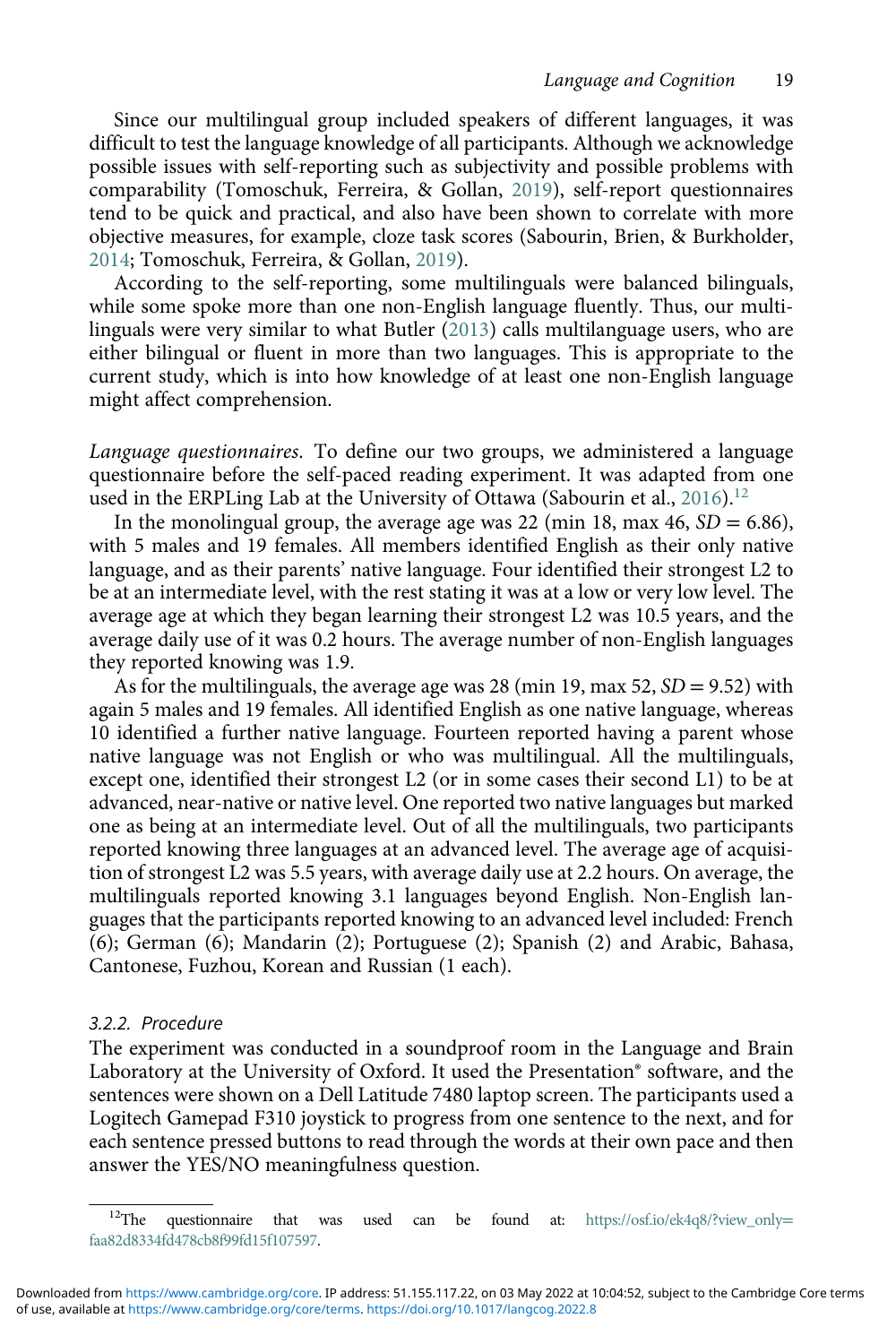The self-paced reading experiment lasted about 10 minutes, depending on the participants' speed. The instructions were:

The words will appear one by one, as you press the button A. This means that you are controlling the reading pace. After every read word, press A to see the next word. Continue with this until the end of the sentence. After that, a question will appear on the screen: Does this sentence make sense? You will have to press either a YES button or a NO button.

# 4. Results and statistical analysis

# 4.1. Analysis methods

We analysed the self-paced sentence-reading times, meaningfulness answers and times taken to give the meaningfulness answers of the two participant groups: monolinguals and multilinguals. There were four critical conditions for presented sentences: literal; conventional metaphorical; high-conforming novel metaphorical and low-conforming novel metaphorical.

There were six sentence regions (see [Table 2\)](#page-14-0) plus the YES/NO answer region. We analysed how long participants took to read the noun region (Region 5) and the adverb region (Region 6). We also analysed the times taken to answer the question Does this sentence make sense? (question/answer region RT, labelled as RTQ below), and the answers themselves (YES/NO). Regions 1–4 were not analysed: Regions 1–3 were the same across conditions (for any given noun), and in Region 4, only the adjective of the adjective–noun pair had appeared, so the pair's metaphoricity was not clear yet.

We excluded responses in the answer region where no answer button was pressed. This resulted in exclusion of 2.6% of data in the answer region. All fillers were excluded from the analysis. The data were analysed using a linear mixed-effects model for RTs and a general linear model with a binomial distribution for meaningfulness answers with the lme4 package, version 1.1-26 (Bates et al., [2015](#page-33-22)) in R, version 4.0.4. (R Development Core Team, 2011). The fixed effects were condition and group with random effects of participant and item. Initially, the models included by-participant varying intercepts and by-participant varying condition slopes, and by-item varying intercepts and by-item varying group slopes (Winter, [2019](#page-36-3)). For the noun and answer regions, the model failed to converge with random slopes, and therefore, it was simplified. In the adverb region, an error message suggested the model was overfitted, so the random slopes were also simplified. Contrasts between conditions were analysed using the emmeans R package, version 1.5.4 (Lenth, [2021](#page-35-22)), and F-tests for main effects were analysed using the lmerTest R package, version 3.1-3 (Kunzetsova, Brockhoff, & Christensen, [2017](#page-34-23); Lenth, [2021](#page-35-22)).

# 4.2. Results

[Figs. 1](#page-21-0) and [2](#page-21-1) display the average reaction times in different regions for the monolingual group [\(Fig. 1\)](#page-21-0) and for the multilingual group [\(Fig. 2\)](#page-21-1). The two graphs show partially different trends, which suggest slightly different processing patterns for the two groups.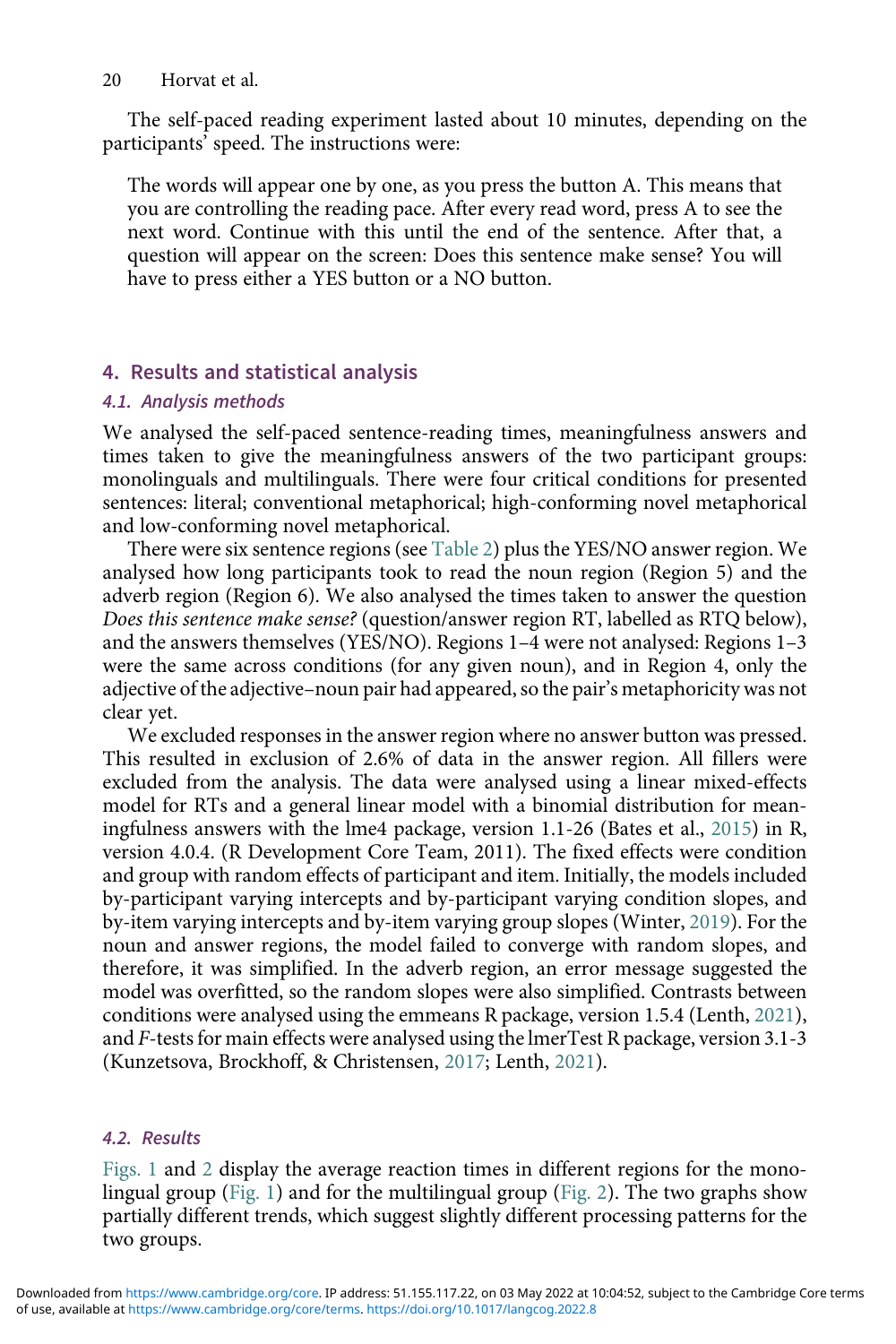<span id="page-21-0"></span>

Fig 1. Average RTs in different regions for the monolingual group (SE error bars).

<span id="page-21-1"></span>

Fig 2. Average RTs in different regions for the multilingual group (SE error bars).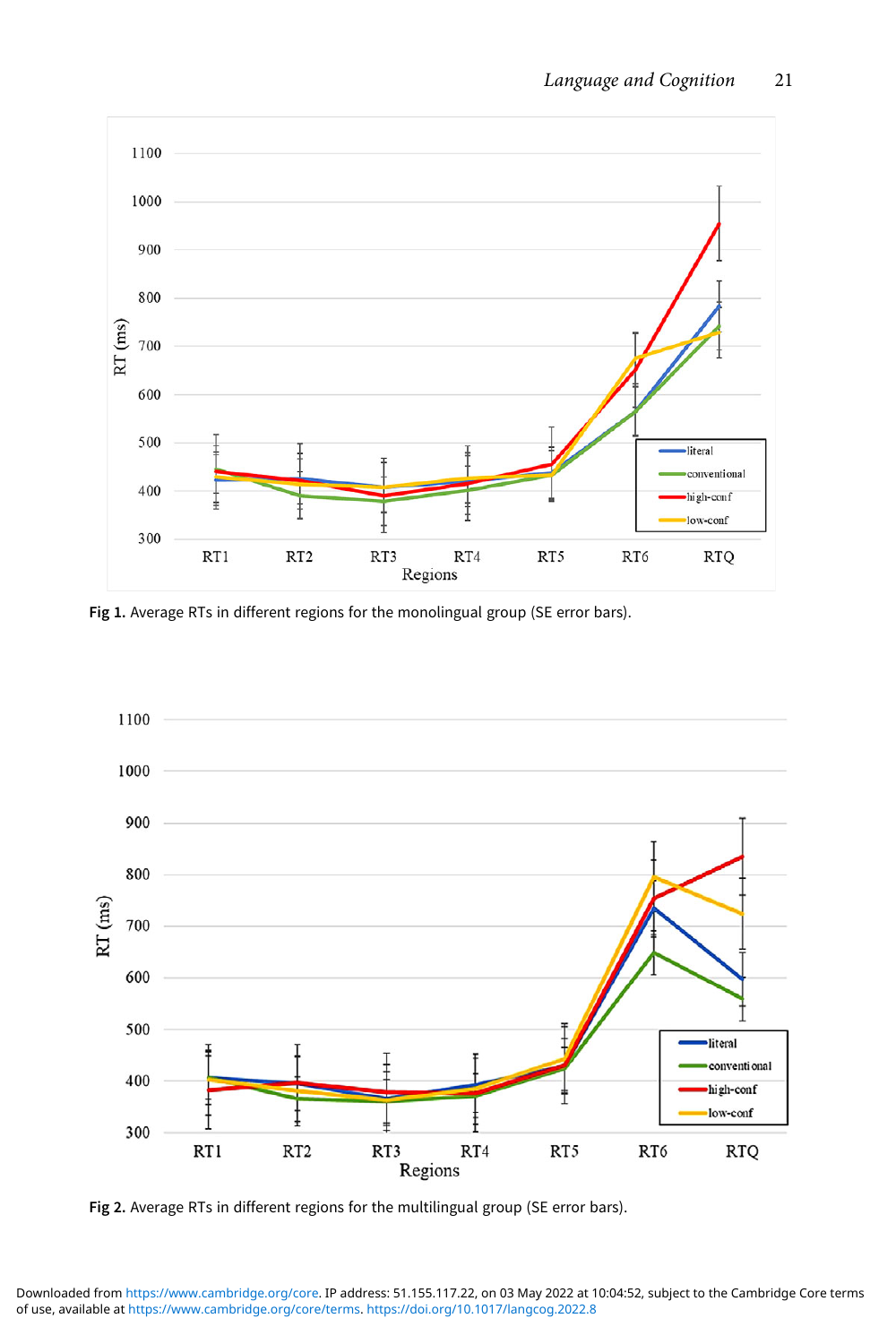In the noun region (Region 5), there were no significant main effects of condition  $(F(3, 1,080.9) = 0.50, p = 0.69)$  or group  $(F(1, 48) = 0.05, p = 0.83)$ . The interaction was also nonsignificant  $(F(3, 1,080.9) = 0.65, p = 0.58)$ . In other words, the different stimuli were processed in very similar ways, and the different groups performed in very similar ways.

In the spillover region, that is, the adverb region (Region 6), there was a significant main effect of condition  $(F(3, 1,080.8) = 4.71, p = 0.003)$ , but the main effect of group  $(F(1, 48) = 1.61, p = 0.21)$  and the interaction  $(F(3, 1080.8) = 0.51, p = 0.68)$  were nonsignificant. To identify the specific differences between processing times for the stimuli, we ran a post-hoc analysis for the significant main effect of condition. The Tukey's honestly significant difference test with the Kenward–Roger degrees for freedom method showed significant contrasts between high-conforming and conventional  $(t(1,087) = -2.58, p = 0.049)$  and between low-conforming and conventional (t(1,087) = -3.47,  $p = 0.003$ ), with high-conforming and low-conforming being slower in each case.<sup>[13](#page-22-0)</sup>

In the answer region, there was again a significant main effect of condition  $(F(3, 1,052.68) = 8.70, p < 0.001)$ , but no significant differences for group  $(F(1, 48.06) = 1.59, p = 0.21)$  or interaction  $(F(3, 1, 052.68) = 1.28, p = 0.28)$ , as in the previous case. In a post-hoc analysis for the significant main effect of condition, the Tukey test as above showed significant contrasts between high-conforming and literal ( $t(1,058) = 3.81$ ,  $p = 0.0009$ ), between high-conforming and conventional  $(t(1,058) = -4.83, p < 0.0001)$  and between high-conforming and low-conforming  $(t(1,059) = 3.11, p = 0.01)$ . All models' results are reported in [Table 5.](#page-23-0)

The percentages of YES and NO meaningfulness responses for groups and conditions are shown in [Table 6](#page-24-0). We ran a generalised linear model with a binomial distribution [\(Table 7](#page-24-1)). The model<sup>[14](#page-22-1)</sup> showed a significant main effect of condition  $(\chi^2(3, N = 1,118) = 479.38, p < 0.0001)$  and group  $(\chi^2(1, N = 1,117) = 15.86,$  $p < 0.0001$ ), while the overall interaction was nonsignificant ( $\chi^2(3, N = 1,114) = 3.06$ ,  $p = 0.38$ . \* p<0.05; \* \* p<0.01; \* \* \* <0.001.

Based on these main effects, we ran simple contrast tests with the Tukey method for p-value adjustment. The results are given on the log odds ratio scale. For condition, the only nonsignificant contrast was conventional-vs-literal ( $z = -1.45$ ,  $p = 0.47$ ). The other contrasts were highly significant: literal-vs-high-conforming  $(z = -9.51, p < 0.0001)$ , literal-vs-low-conforming  $(z = 14.19, p < 0.0001)$ , conventional-vs-high-conforming ( $z = 9.13$ ,  $p < 0.0001$ ), conventional-vs-low-conforming  $(z = 14.38, p < 0.0001)$  and low-conforming-vs-high-conforming  $(z = 7.68,$  $p < 0.0001$ ), with more YES answers in the high-conforming condition. For group, there was a significant monolingual-vs-multilingual contrast ( $z = -3.03$ ,  $p = 0.002$ ), with multilinguals more frequently answering YES.

As noted, the condition-group interaction was nonsignificant, and so one would not normally run a post-hoc test contrasting how the different groups performed on the different conditions. In this case, we feel it is justified to look at these contrasts, not with reference to interaction, but to see for which of the four conditions a difference

<span id="page-22-0"></span> $^{13}$ The contrast method for multiple comparisons was pairwise. For factor levels A (conventional), B (highconforming), C (literal) and D (low-conforming), emmeans pairs() function generates the comparisons A–B, A–C, A–D, B–C, B–D and C–D.<br><sup>14</sup>For main effects, we used R's anova (glm, test = "Chisq") function because it is recommended in the

<span id="page-22-1"></span>literature to use a chi-square instead of the F-distribution for binomial distributions (Baayen, [2008,](#page-33-23) p. 218).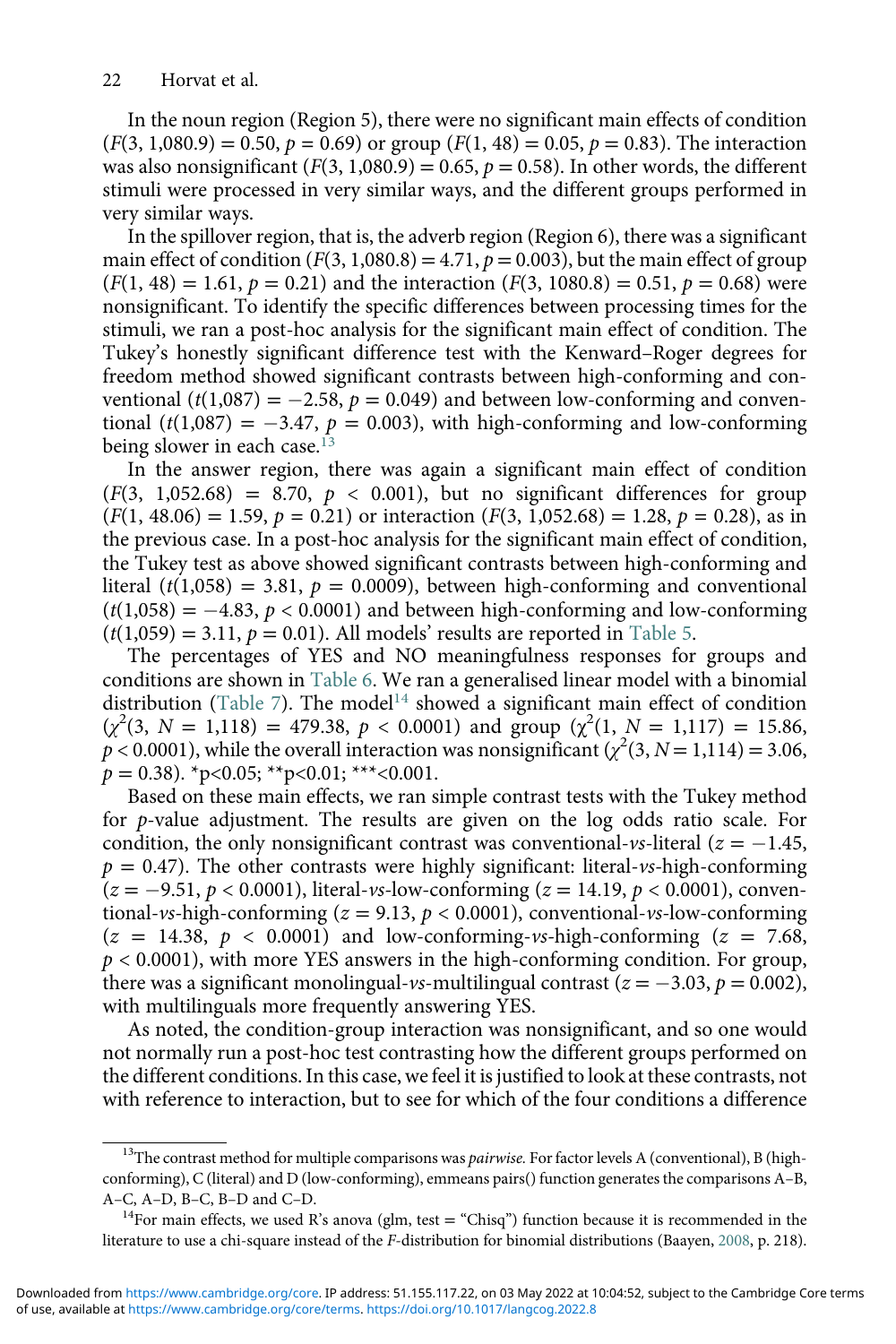| Region | Predictor                          | Estimate  | Std. error | df       | t value  | $Pr(>= t )$      |
|--------|------------------------------------|-----------|------------|----------|----------|------------------|
| Noun   | (Intercept)                        | 432.88    | 28.01      | 69.35    | 15.45    | $\leq 0.001***$  |
|        | Conditionhigh-c                    | 22.30     | 17.61      | 1,080.88 | 1.27     | 0.21             |
|        | Conditionliteral                   | 5.10      | 17.61      | 1,080.88 | 0.29     | 0.77             |
|        | Conditionlow-c                     | $-0.35$   | 17.61      | 1,080.88 | $-0.02$  | 0.98             |
|        | Groupmultilingual                  | $-8.98$   | 39.15      | 66.60    | $-0.23$  | 0.82             |
|        | Conditionhigh-c*Groupmultlingual   | $-15.25$  | 24.90      | 1,080.88 | $-0.61$  | 0.54             |
|        | Conditionliteral*Groupmultilingual | 0.75      | 24.90      | 1,080.88 | 0.03     | 0.98             |
|        | Conditionlow-c*Groupmultilingual   | 19.44     | 24.90      | 1,080.88 | 0.78     | 0.43             |
| Adverb | (Intercept)                        | 565.22    | 74.35      | 73.99    | 7.60     | $\leq 0.001***$  |
|        | Conditionhigh-c                    | 86.19     | 52.33      | 1,080.84 | 1.65     | 0.10             |
|        | Conditionliteral                   | $-0.22$   | 52.33      | 1,080.84 | $-0.004$ | 0.99             |
|        | Conditionlow-c                     | 110.04    | 52.33      | 1,080.84 | 2.10     | $0.04*$          |
|        | Groupmultilingual                  | 83.73     | 104.51     | 72.63    | 0.80     | 0.43             |
|        | Conditionhigh-c*Groupmultlingual   | 18.97     | 74.00      | 1,080.84 | 0.26     | 0.80             |
|        | Conditionlitera*Groupmultilingual  | 87.03     | 74.00      | 1,080.84 | 1.18     | 0.24             |
|        | Conditionlow-c*Groupmultilingual   | 37.23     | 74.00      | 1,080.84 | 0.503    | 0.61             |
| Answer | (Intercept)                        | 724.23    | 82.76      | 107.26   | 8.75     | $\leq 0.001$ *** |
|        | Conditionhigh-c                    | 243.72    | 76.12      | 1,051.82 | 3.20     | $0.001***$       |
|        | Conditionliteral                   | 65.96     | 76.12      | 1,051.60 | 0.87     | 0.39             |
|        | Conditionlow-c                     | 4.90      | 75.97      | 1,051.46 | 0.06     | 0.95             |
|        | Groupmultilingual                  | $-165.75$ | 115.14     | 103.68   | $-1.44$  | 0.15             |
|        | Conditionhigh-c*Groupmultlingual   | 35.31     | 107.88     | 1,052.30 | 0.33     | 0.74             |
|        | Conditionlitera*Groupmultilingual  | $-22.70$  | 107.74     | 1,051.49 | $-0.21$  | 0.83             |
|        | Conditionlow-c*Groupmultilingual   | 172.10    | 108.55     | 1,053.92 | 1.58     | 0.11             |

<span id="page-23-0"></span>Table 5. Linear mixed-effects model results (RTs) for the three regions of interest

 $*p<0.05$ ;  $*p<0.01$ ;  $***<0.001$ .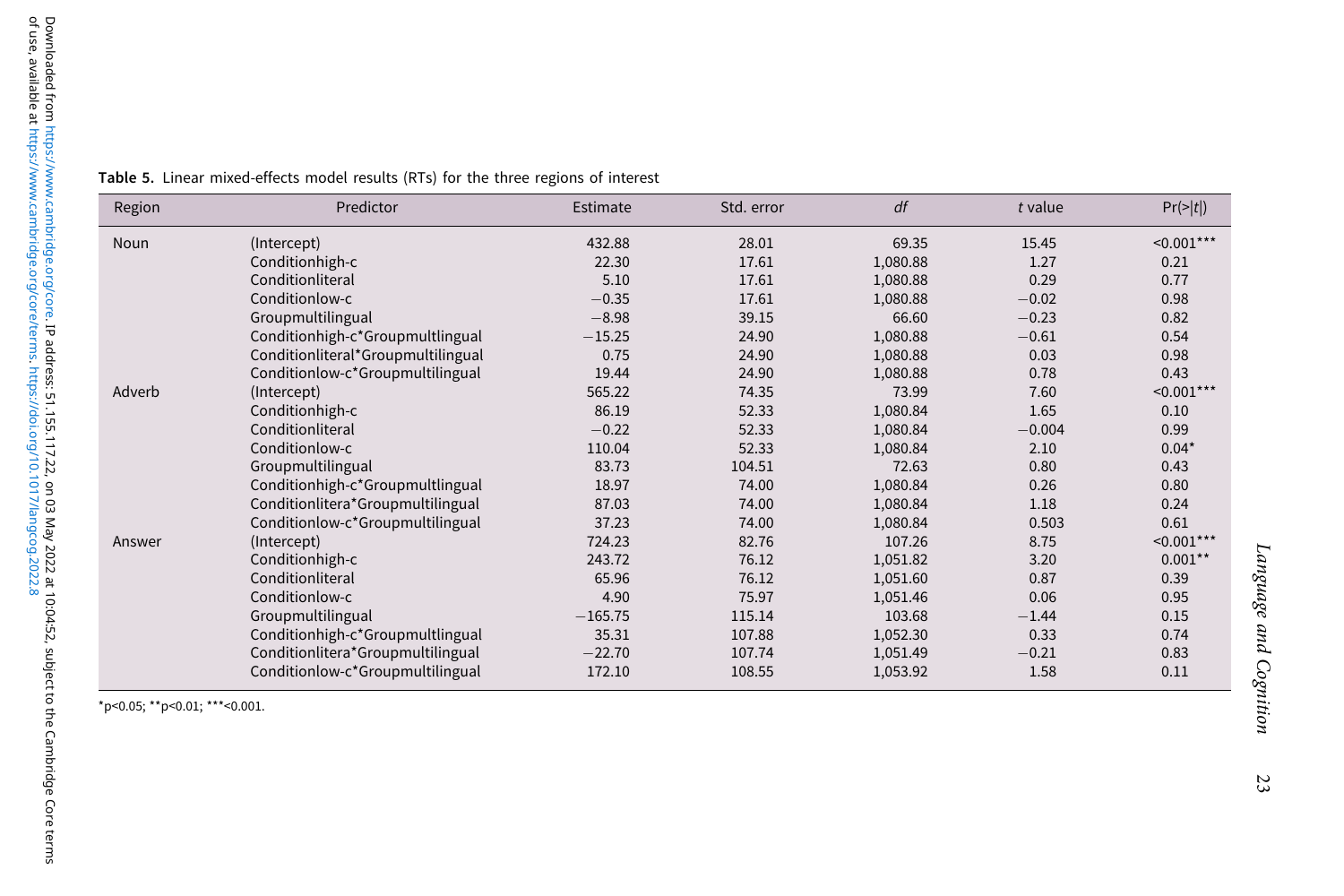|              |             | Monolingual | Multilingual |            |  |
|--------------|-------------|-------------|--------------|------------|--|
|              | <b>YES</b>  | <b>NO</b>   | <b>YES</b>   | <b>NO</b>  |  |
| Literal      | 92.20 (130) | 7.80(11)    | 94.29 (132)  | 5.71(8)    |  |
| Conventional | 88.81 (127) | 11.19(16)   | 90.91(130)   | 9.09(13)   |  |
| High-conf    | 43.97 (62)  | 56.03 (79)  | 59.71 (83)   | 40.29(56)  |  |
| Low-conf     | 7.80(11)    | 92.20 (130) | 27.82 (37)   | 72.18 (96) |  |

<span id="page-24-0"></span>Table 6. YES or NO meaningfulness answers in percentages for groups and conditions

Table 7. Generalised linear model for answers to the meaningfulness question

| Predictor                          | Estimate | Std. error | z value  | $Pr(>= z )$      |
|------------------------------------|----------|------------|----------|------------------|
| (Intercept)                        | 2.07     | 0.27       | 7.81     | $\leq 0.001$ *** |
| Conditionhigh-c                    | $-2.31$  | 0.32       | $-7.35$  | $\leq 0.001$ *** |
| Conditionliteral                   | 0.40     | 0.41       | 0.97     | 0.33             |
| Conditionlow-c                     | $-4.07$  | 0.37       | $-10.98$ | $\leq 0.001$ *** |
| Groupmultilingual                  | 0.23     | 0.39       | 0.59     | 0.56             |
| Conditionhigh-c*Groupmultlingual   | 0.40     | 0.46       | 0.88     | 0.38             |
| Conditionliteral*Groupmultilingual | 0.10     | 0.62       | 0.16     | 0.87             |
| Conditionlow-c*Groupmultilingual   | 0.81     | 0.51       | 1.59     | 0.11             |

<span id="page-24-1"></span>\*p<0.05; \*\*p<0.01; \*\*\*<0.001.

between how the monolinguals and multilinguals answers contributed significantly to the main effect of group. The Tukey post-hoc test shows that there are significant monolinguals-vs-multilinguals contrasts in both the high-conforming ( $z = -2.62$ ,  $p = 0.009$ ) and low-conforming ( $z = -3.23$ ,  $p = 0.001$ ) conditions, with multilinguals more frequently answering YES in both conditions (cf. [Table 6](#page-24-0)). In the literal  $(z = -0.69, p = 0.49)$  and conventional  $(z = -0.59, p = 0.58)$  conditions, there is no significant contrast between the groups.

# 5. Discussion

# 5.1. Comparison of results to the hypotheses

Overall, the results suggest that being multilingual makes an important difference to the comprehension of novel metaphor of both types (high-conforming and lowconforming), and that the distinction between these two types of novel metaphor is empirically important. In stating this, we should re-emphasise the point made in Section 2.2.5 that the classification in our study of metaphorical expressions as novel or conventional, and, when novel, as high-conforming or low-conforming, was influenced by the nature of English, and that the notions of monolingual and multilingual in our study were relative to English.

Before we consider our specific hypotheses (Section 2.3), we can see that the YES/NO meaningfulness answer profile across the different conditions was highly consistent with the norming study of perceived comprehension easiness (see [Table 4](#page-18-0)). As per [Table 6,](#page-24-0) for both monolinguals and multilinguals, most answers (90% or so) were YES for literal and conventional pairs, fitting the easiness of around 6.5 out of 7 in the norming. Roughly, half (40% for monolinguals, 57% for multilinguals) of the answers were YES for high-conforming, fitting with the medium easiness of 3.2/7 in the norming. Relatively, few answers (around 10% for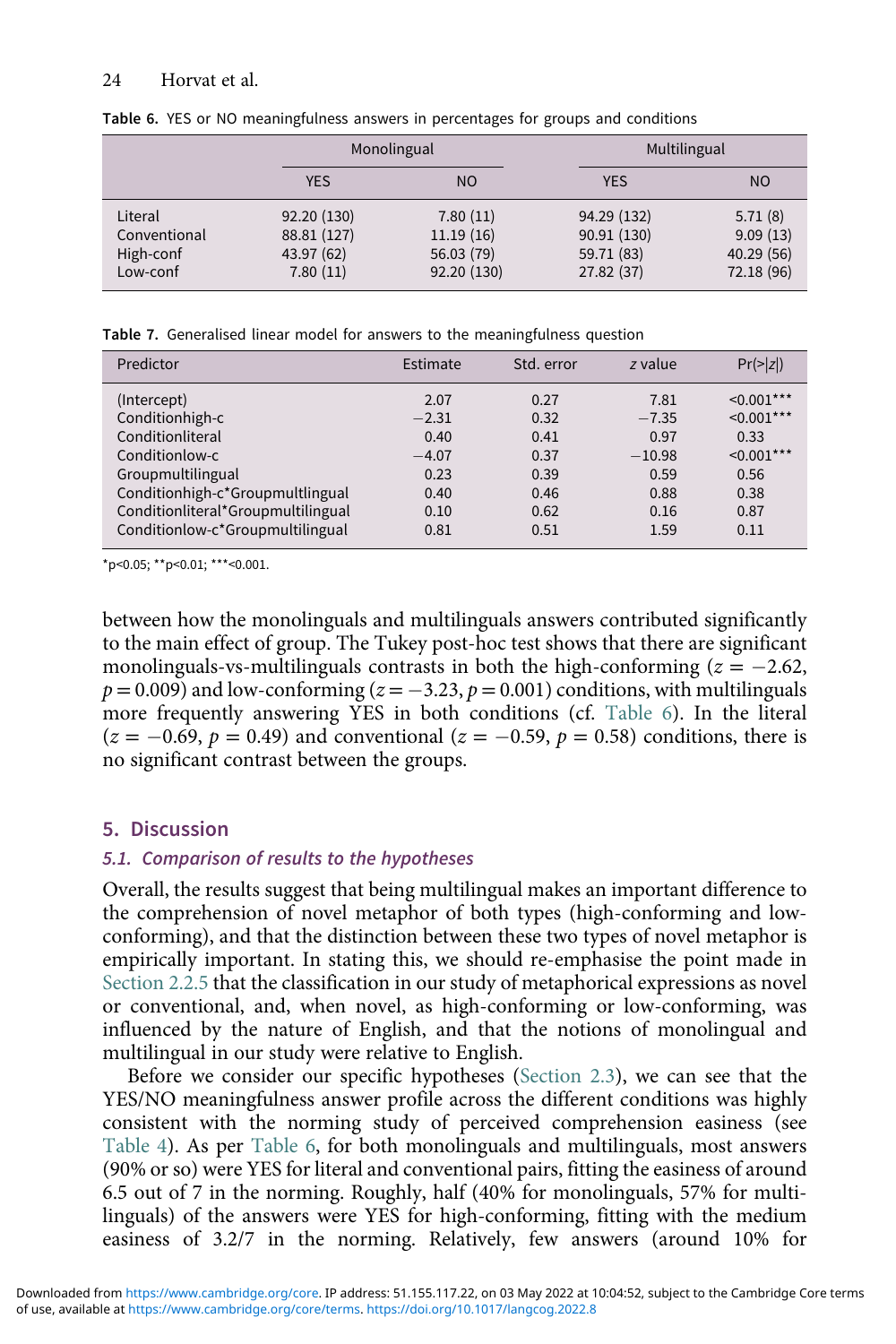monolinguals, 27% for multilinguals) were YES for low-conforming, fitting the low easiness of 1.9/7.

#### 5.1.1. Hypotheses A and B, concerning the effect of multilingualism

Hypotheses A and B concern the effect of multilingualism as opposed to monolingualism on meaningfulness judgements about novel metaphorical expressions (whether high-conforming or low-conforming).

Hypothesis A was supported. The hypothesis is that multilinguals are more likely than monolinguals to take novel metaphor (of either type) to make sense. The outcome is consistent with previous literature that suggests greater cognitive flexibility in multilinguals (see discussion in Section 2.1). Our results show not only that this advantage applies in the particular task of processing novel metaphor, but that it applies both to the processing types used for high-conforming expressions and to the partially different types for low-conforming ones. This therefore suggests that this flexibility in multilinguals is at least present in linguistic tasks, even if our results were taken not to contribute directly to evidence about general cognitive flexibility.

Hypothesis B is that multilinguals take longer than monolinguals to assess whether novel metaphorical expressions make sense, irrespective of whether these expressions are high-conforming or low-conforming. This was not supported. In our results, the time taken to give a YES/NO answer for novel metaphorical expressions did not differ significantly between the two groups. The same lack of significant difference applies to the noun-region or adverb-region reading times. The possible factors that might have played a distinctive role in multilinguals' reaction times were perhaps not strong enough to make a significant difference because both groups were composed of L1 English speakers, as previously suggested in Section 2.3.1.

#### 5.1.2. Hypotheses C and D, concerning the effect of metaphoricity condition

Hypotheses C and D concern the effect of novel metaphoricity on meaningfulness judgements (regardless of whether the judgements are by monolinguals or multilinguals).

Hypothesis C was supported. Part C(a) of the hypothesis is that novel expressions (of either type) are less likely to be taken to make sense than conventional and literal ones are, and indeed we found them to be significantly less likely to be so. According to Hypothesis C(b), high-conforming novel expressions are more likely to be taken to make sense than low-conforming ones are, and we did find them significantly more likely to be so. The support for Hypothesis C(b) underscores the importance of addressing different types of novelty, and, in particular, provides some support for the distinctive way we have done this.

Hypothesis  $D(a)$  is that people take less time to assess whether literal or conventional metaphorical expressions make sense than novel metaphorical ones (whether low- or high-conforming). Hypothesis D(b) is that people will take different amounts of time to assess whether low-conforming and high-conforming novel expressions make sense. We found relevant significant timing differences for the adverb region and the answer region, though not in the noun region, as follows.

The results for the answer region supported Hypothesis D(b) and partially supported Hypothesis D(a). High-conforming novel metaphorical expressions attracted significantly slower meaningfulness judgements than all other conditions, but there were no other significant differences. This supported our expectation that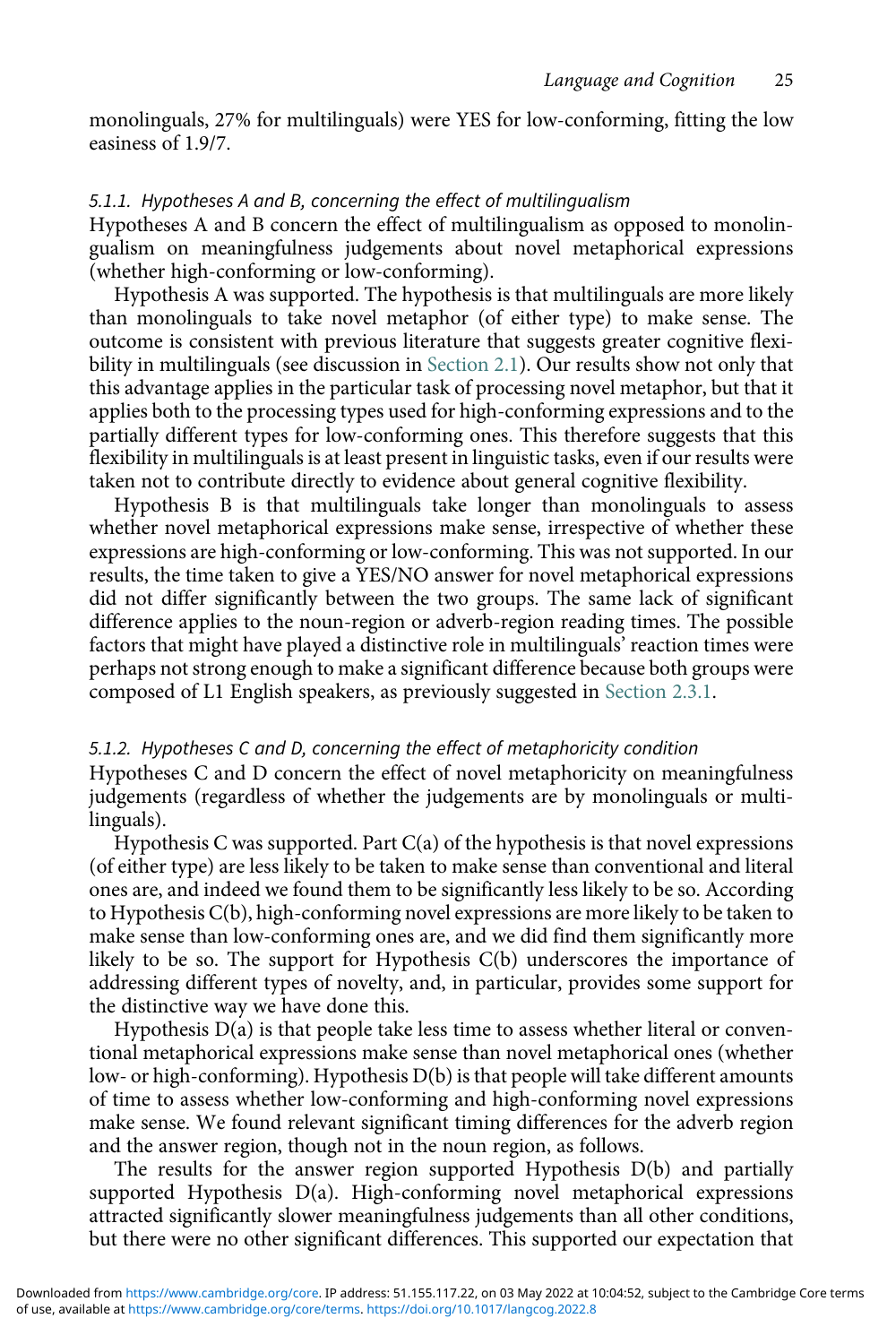high-conforming novel metaphorical expressions would be processed at a different speed not just from the nonnovel conditions (an aspect of part (a)), but also more interestingly from low-conforming novel metaphors (part (b)). It also answers our question (in Section 2.3.2) about whether high-conforming novel metaphors would be processed more quickly or more slowly than low-conforming novel metaphors. However, the answer-region results did not support the aspect of Hypothesis  $D(a)$ where we predicted that low-conforming novel metaphors would be processed at a different speed from literal and conventional metaphorical expressions.

The results for the adverb region show partially supportive results for  $D(a)$ , with high-conforming and low-conforming being significantly slower than conventional. However, the literal condition, surprisingly, did not differ significantly from the novel conditions. Hypothesis D(b) as applied to the adverb region was not supported, as there was no significant difference between the two novel conditions.

Despite the incompleteness of support for hypothesis D as applied to the adverb and answer regions, separately, the results for these regions taken together make it plausible that high-conforming novel expressions are more effort-involving than low-conforming ones, and that, in line with previous literature (see Section 2.3.1), novel expressions of both our types are more effort-involving than both literal and conventional expressions. This is promising for future research aimed at strengthening this plausibility, while raising specific issues needing further exploration, such as the speed of assessing the meaningfulness of low-conforming expressions versus literal and conventional ones.

As noted, in the answer region, high-conforming novel metaphors were processed significantly more slowly than low-conforming novel metaphors. One might have expected high-conforming novel metaphors to be faster to process, because they should not require new bridges (mappings, superordinate categories etc.), unusual within-source inferencing or other connection-following, or entertainment of special contexts. However, that only suggests a speed advantage over low-conforming expressions when rich comprehension is achieved in low-conforming as well as high-conforming cases. As suggested in the discussion of Hypothesis D in Section 2.3.2, many participants may have opted for less-rich comprehension in lowconforming cases, reducing or omitting work on new bridges, unusual within-source connection-following or special contexts. Indeed, many participants may have quickly rejected some low-conforming expressions as meaningless, rather than being more attentive and seeking rich meaning. The meaningfulness results show that participants took the pairs to made sense less often in the low-conforming cases.

# 5.2. The issue of condition/group interaction

Our results show no statistical interaction between metaphoricity condition and membership of the monolingual or multilingual group, whether as regards the polarity of meaningfulness judgements or the time taken to make them or read the sentences, despite the pattern of YES/NO answers in [Table 6.](#page-24-0) Indeed, we had no clear basis on which to hypothesise an interaction. Our main interest as regards differences between multilinguals and monolinguals was to establish that they exhibit both some difference in the low-conforming condition and some difference in the high-conforming condition, rather than to show that such differences on individual conditions did or did not themselves differ from each other.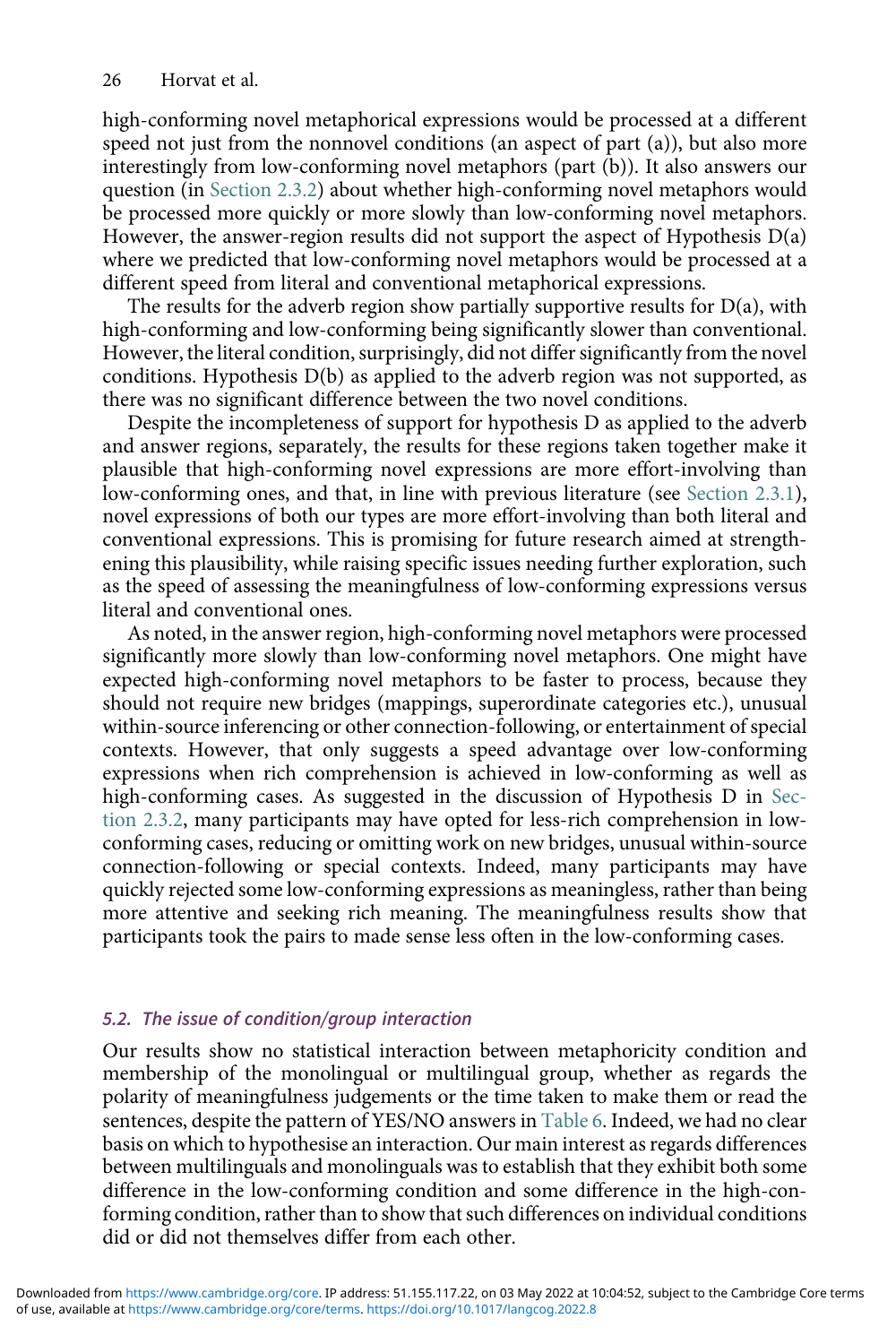Nevertheless, having observed that multilinguals and monolinguals performed very similarly to each other in both the literal and conventional conditions, while performing differently in the novel conditions, it would be interesting to see whether a future, larger study would show a statistically significant condition/group interaction, at least involving the nonnovel/novel difference, if not the difference between the two novel conditions. In our study, the significant contrasts on novel conditions were presumably not strong enough to drive an interaction effect towards significance, due to an extremely striking similarity between the literal and conventional conditions.

An interaction of mono/multilingualism with the two types of novelty might arise if knowing additional languages, in general, or knowing specific additional languages, has an effect on differences in processing high-conforming versus low-conforming expressions (with high/low conformity here still being from the English viewpoint). For instance, it could make the person familiar with more metaphoric bridges (mappings, superordinate categories etc.). This would probably make more of a difference to low-conforming expressions that could now benefit from these bridges than to high-conforming expressions. It would effectively turn some English-wise low-conforming expressions into high-conforming ones from a certain other language's viewpoint. Nevertheless, for a study to reveal this, it would need to be systematic about, for instance, which additional languages multilinguals know, and it would need to include some expressions that engage bridges that are peculiar to the additional languages.

#### 5.3. Some limitations of the current study

As with all linguistic materials in experiments, but especially when materials are novel and potentially puzzling, there is the complication of possible multiple interpretations. It was beyond the scope of the present study to filter out cases where participants constructed nonmetaphorical meanings for the pairs we classified as metaphorical, as we did not ask participants to state meanings that occurred to them. Nor, of course, could we check whether metaphorical meanings that they did discern exploited distinctive features of the adjectives' meanings, as was required for richest comprehension.

As noted in Section 3's preamble, our main reason for not asking participants to provide meanings for the pairs was that we did not assume that a participant's judgement that a sentence made sense would necessitate them having a particular meaning that was clear in their conscious mind and that therefore could be usefully reported during the experiment. A meaning could be largely absent from consciousness except in very broad strokes, or might be present but difficult to express; or there might be a range of alternative meanings that the participants would be hard pressed to choose from or to summarise. These possibilities are particularly salient for low-conforming expressions. For instance, it is difficult enough for us as metaphor researchers to state what a '*curved hope*' might be, even given considerable time to think about it, let alone for a non-metaphor researcher to be able to formulate a meaning during an experiment. An additional reason for not asking for meanings was that we wished to avoid the theoretically highly contentious process of judging whether stated meanings were reasonable, metaphorical ones.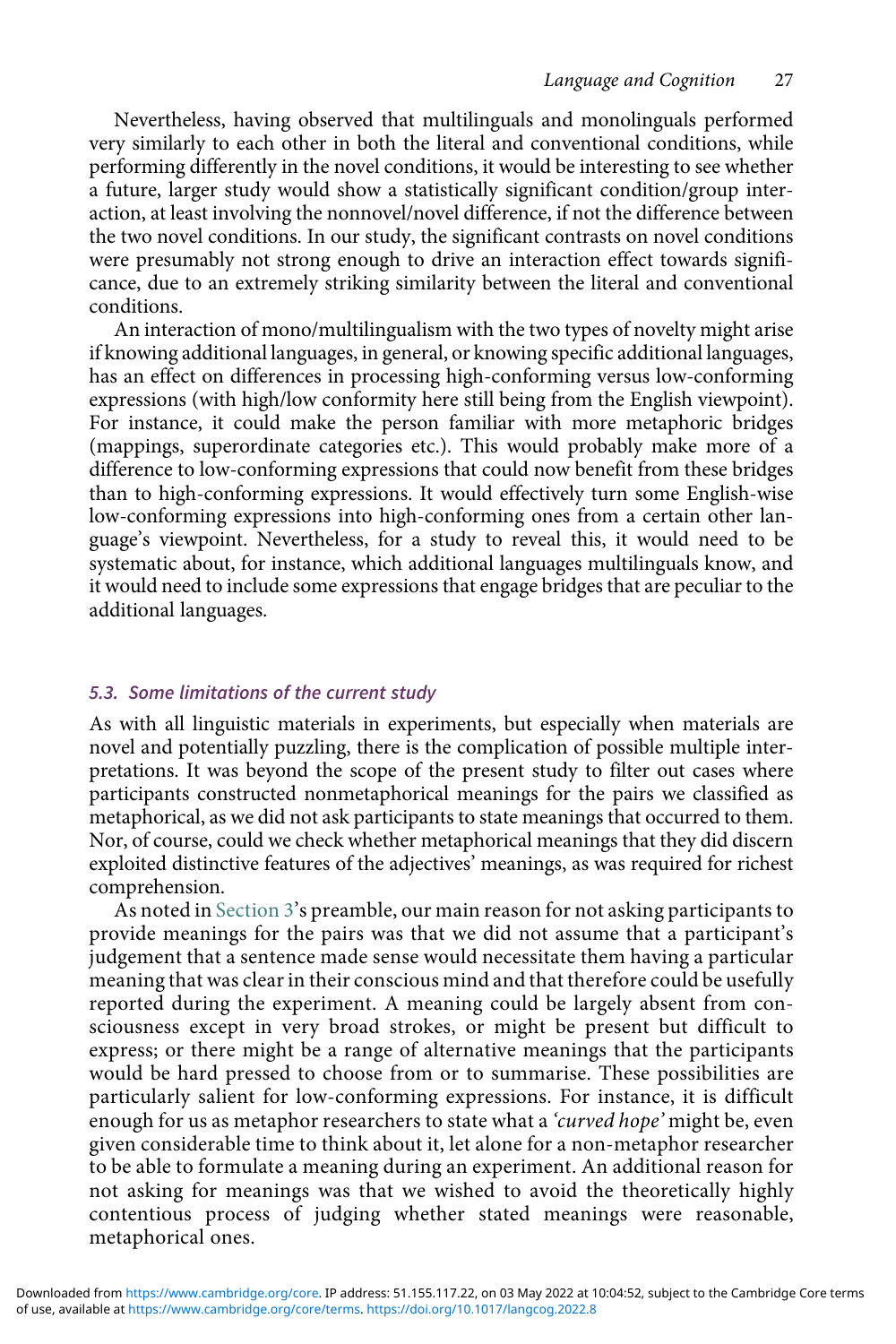Furthermore, in the case of our novel materials, it was inappropriate to use the common technique in metaphor studies of asking participants for lists of features or for their choices from lists of features or meanings provided by experimenters. This was because of the subtlety and structural complexity of possible interpretations, especially as different interpretations could have been divided largely by matters of degree. For instance, a 'curved hope' (one of our low-conforming novel examples) could be taken to mean a hope that was somewhat more precisely defined and pleasing than a 'hazy hope' (the corresponding high-conforming example), rather than differing from a hazy hope in a more black-and-white way.

A related limitation is that in our interpretation of the results in Section 5.1, we have taken YES answers on meaningfulness to mean the participants did have a genuine feeling of comprehension (whether or not because of consciously discerning clear, specific meanings), rather than feeling that they failed to comprehend but nevertheless wishing to save face by not appearing ignorant. However, note that if such face-saving were frequent enough to substantially invalidate our interpretations, we would have an interesting potential phenomenon of multilinguals engaging in it more than monolinguals, and of high-conforming expressions attracting it more often than low-conforming ones. Such possibilities are interesting targets for future research.

Because of the various limitations, and also for reasons of sample size, we were not able to make confident, separate analyses of reaction times for cases when participants said YES and cases where they said NO. It would naturally be beneficial in future work to try to surpass this limitation and the previously noted ones.

The findings from our study suggest that high-conforming novel phrases are comprehended more slowly than low-conforming ones. It would be intriguing in future work to filter out, in the low-conforming case, the YES responses that are based on less-rich, quick-to-derive meanings that do not exploit distinctive aspects of the phrases, thereby proceeding as if the expressions were high-conforming. If a speed advantage for low-conforming over high-conforming still remained after such filtering of YES answers, it might indicate that, for instance, the within-source inferencing or other connection-following and the use of familiar metaphoric bridges (mappings, superordinate categories etc.) in low-conforming cases tend to be less careful than in, or to hit obstacles earlier than in, actual high-conforming cases.

#### 5.4. Further general discussion: cognitive flexibility and multilinguals

Our experimental results indicate that multilinguals tend to accept novel metaphors more than monolinguals do, which is in line with previous research on the 'cognitive flexibility' of multilinguals. Although we acknowledge the controversial nature of this claimed flexibility (Lehtonen et al., [2018;](#page-35-2) Paap & Greenberg, [2013;](#page-35-3) Papageorgiou et al., [2019](#page-35-4)), our findings suggest that differences in the way monolinguals and multilinguals process linguistic input exist, and need to be investigated, analysed and interpreted with different methods and tools.

Although the vague and generic labels 'cognitive advantage' or 'cognitive flexibility' may be easily misinterpreted, more fine-grained labels and specific effects of multilingualism on language processing remain an open and fertile field of investigation. Our current contribution goes in this direction, suggesting a specific sector in which monolinguals and multilinguals appear to perform in different ways, that is, a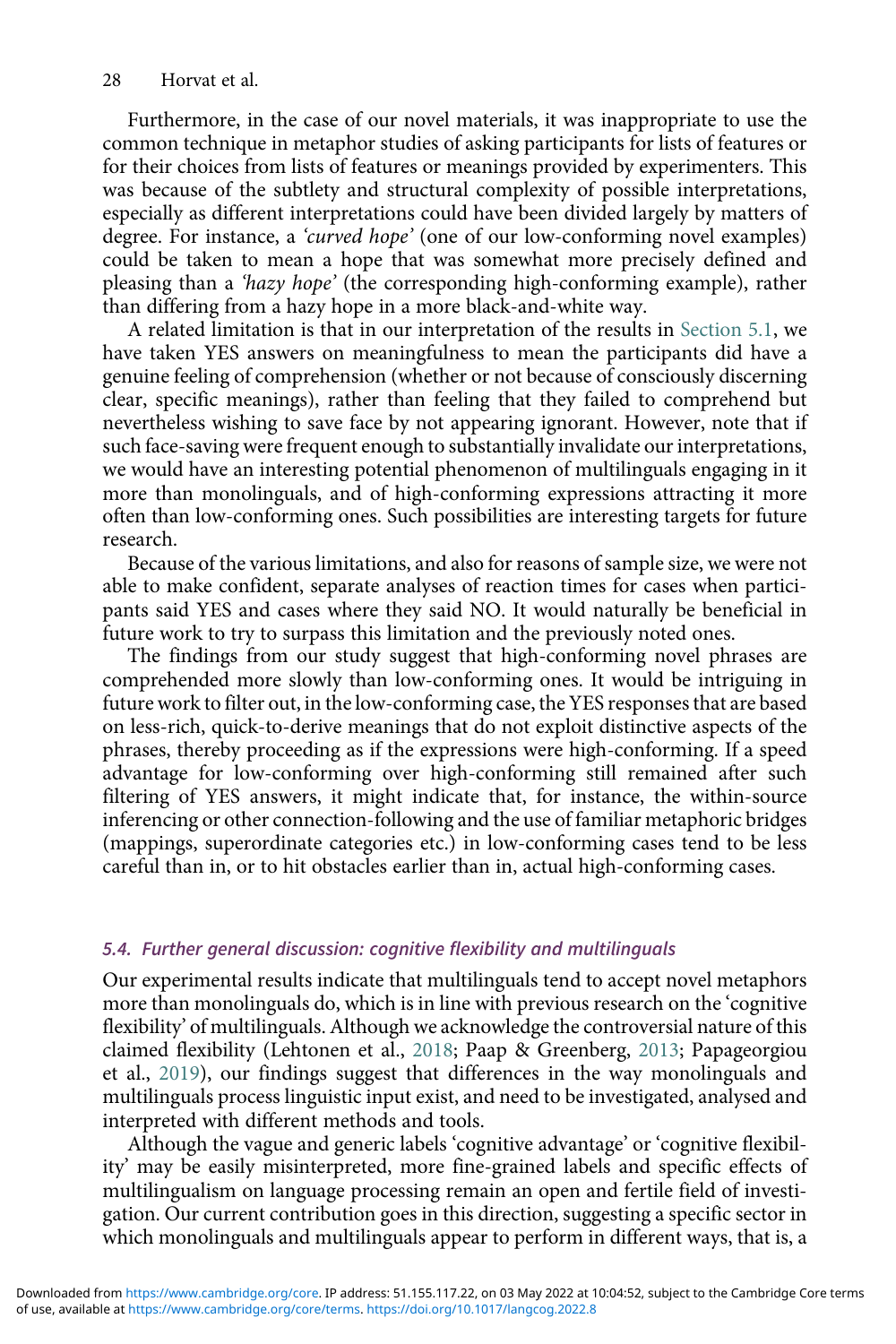possible linguistic flexibility: namely, in comprehending two different types of novel metaphors. This suggests that, if there is a cognitive advantage to multilingualism, it may relate more closely to divergent thinking (Runco & Acar, [2012\)](#page-35-5) than to other kinds of flexibility that may be less closely related to novel metaphor comprehension.

# 5.5. Further general discussion: novelty and user relativity

There are a number of things to note concerning our approach to metaphor novelty. (We should stress that we continue with this article's focus on what novelty amounts to from the hearer's point of view. See Hidalgo-Downing [\(2020](#page-34-24)) for an overview of metaphoric creativity and novelty, one that encompasses speakers and hearers, context-sensitivity and multimodality.)<sup>[15](#page-29-0)</sup> On the one hand, we have downplayed the role of lexical novelty: we have presumed in our study that an expression is, as a practical matter, more likely to be novel in our sense if it has only appeared rarely in corpora, but lexical novelty is not in fact part of our conception of metaphoric novelty. Moreover, in principle, an expression could have been frequently used with a particular meaning, but this meaning nevertheless may not have become entrenched in the sense of being simply retrievable from memory. Equally, in principle, it could happen that a very *infrequently* used expression could have a metaphorical meaning that becomes quickly entrenched for some special reason.

Furthermore, there is a hearer-relativity issue whereby different L1 hearers of a language may approach a given metaphorical expression in different ways. This is ultimately why we have defined our types of novelty on the basis of how hearers might process the expressions at hand, rather than trying to define them in a more traditional, hearer-neutral way.

The characterisations of our types of novelty are not strongly based on any specific theory of metaphor, but only require a very general notion of bridges between subject matters, together with the notion of drawing inferences within the source subject matter or following other sorts of connection within it, and the possibility that a hearer creatively (though perhaps unconsciously) entertains a special context when no helpful context is provided that points to a specific meaning. At the same time, our approach emphasises the point that the particular, detailed way in which an expression is novel as metaphor is ultimately a theoryrelative issue. For instance, one theory might argue that a metaphor is novel because it requires new bridge construction, whereas another might say that a metaphor is novel because it requires unusual within-source inferencing, and a yet a third theory might say it requires both. In addition, these matters are, as we have already pointed out, language-relative. For example, literal translation of a metaphorical expression from one language to another can change whether it is metaphorically novel or not, or the precise way in which it is novel, partly because different bridges between source and target might be familiar to hearers. However, this issue itself interacts with what metaphor theory is postulated, because, for instance, the less

<span id="page-29-0"></span><sup>&</sup>lt;sup>15</sup>Note that Hidalgo-Downing there lists 'novel metaphors' separately from 'creative elaborations of conventional metaphors' and 'elaborating and expanding source domains'. We take her to be using 'novel metaphors' to mean new ways of putting target and source subjects in correspondence – new bridges in our terms. Her other two categories are also types of novelty in our own view.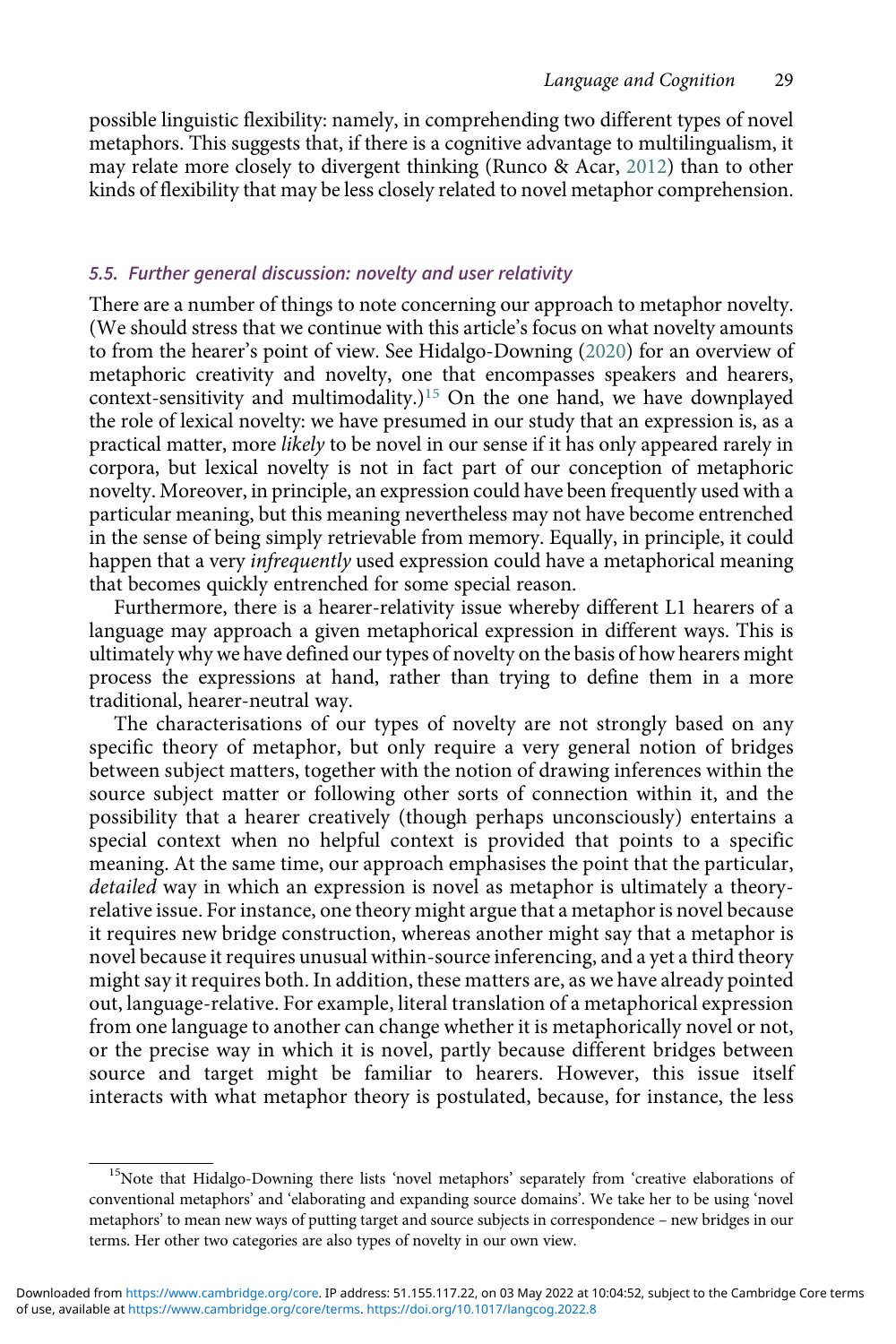socio-culturally specific the types of bridge proposed by a given theory are, the less they might tend to vary between languages.

Our approach may shed new light on the different ways in which we might go beyond theories such as the career of metaphor theory as in Bowdle & Gentner ([2005](#page-33-15)). In particular, this theory suggests a relatively straightforward gradation between conventional and novel metaphors, reflecting two different processing strategies: metaphor comprehension by means of construction of cross-domain mappings from scratch between source and target domains for the more novel metaphors, and metaphor comprehension by means essentially of the categorisation approach (if mere retrieval of meaning is not adequate) for the more conventional metaphors. Such a clear-cut distinction between metaphor types and processing strategies may need to be abandoned in favour of a more sophisticated set of distinctions and a rich array of different mixes of types of processing. Our distinction between different types of novelty addresses the fact that different levels of richness can be found for a given metaphorical expression, according in part to different extents to which the hearer exploits or ignores distinctive aspects of source-side concepts raised. Such a tendency to exploit or to ignore these aspects affects the extent to which the hearer on a specific comprehension occasion needs to, is inclined to, or is able to conjure up new mappings or other types of bridge between source and target, perform unusual within-source inferencing or other connection-following or entertain special contexts. These factors in turn can interact with each other. We therefore assume that one cannot distinguish types of novelty on any simple ground such as the binary distinction between requiring or not requiring new bridges, or measuring degree of novelty on any simple, unitary basis.

Despite these complications, we found that the high/low-conformity distinction did make a significant difference to meaningfulness judgements and the timing of comprehension attempts. A fertile area for further research would be to try to tease apart the different roles here of familiar-bridge availability, of possibilities for within-source inferencing or other connection-following, and of entertainment of special contexts. Moreover, in reality, there is a spectrum of degrees of conformity between what we have called high and low conformity, so it would be beneficial to investigate the dependence of timings and meaningfulness judgments on the whole range of degrees. How to measure the degrees would itself need to be a focus in such work.

Although we have sought to be as theory-neutral as possible in our study, our approach does chime especially well with potential metaphor comprehension theories that are eclectic and flexible in that: existing bridges can be used as they are, or refined when necessary; new bridges can be created when necessary; bridges may be of different types (e.g., mappings or superordinate categories) for different purposes (unless it can be shown that just one type works well under all circumstances); within-source connections of various types can be followed and the mixing and ordering of these various types of processing is flexible, dynamically arising and highly responsive to circumstances such as the context in which the discourse takes place, the linguistic context surrounding the expression currently being comprehended, and the purposes, interests, world/language experience and condition (mood, level of interest, alertness, distractedness, intellectual capacity etc.) of the hearer. From this point of view, the most promising metaphor theories are those that embed the question of metaphor within the question of semantic/ pragmatic processing more broadly, or indeed cognition as a whole, such as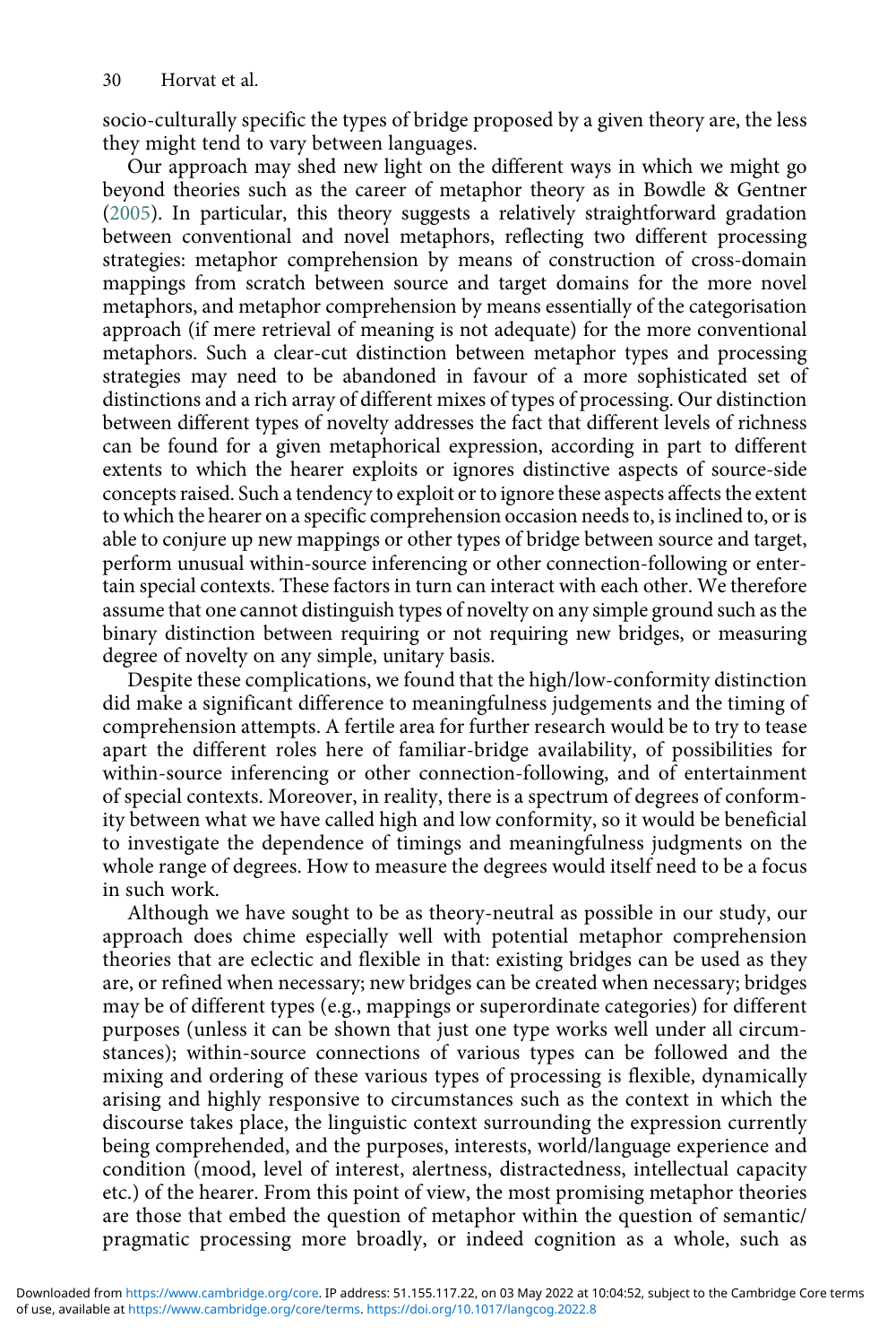blending theory (Fauconnier & Turner, [1998,](#page-34-17) [2008](#page-34-18)), the cognitive-operation approach of Ruiz de Mendoza and colleagues (Ruiz de Mendoza, [2020;](#page-35-23) Ruiz de Mendoza & Galera, [2014\)](#page-35-16), proposals within Relevance Theory, especially when incorporating inference about the literal, source-side scenario suggested by the expression at hand (Carston & Wearing, [2011\)](#page-33-20) and the view of metaphor as dynamic/ecological performance (Gibbs Jr., [2019\)](#page-34-25).

We now more explicitly address hearer relativity. It has long been generally recognised that the more novel a metaphor is, the more open-ended is the range of meanings that the hearer can justifiably and relevantly extract, and that different hearers and different circumstances can favour different meanings. In particular, individual differences in cognitive ability can have an effect on metaphor comprehension – see especially Stamenković, Ichien, & Holyoak ([2020](#page-35-24)), whose study concentrated on literary metaphors, ones thus tending to the novel, such as 'Nerves after a quarrel are frozen leaves in winter'. These authors note, however, that relatively few studies have explored this matter of individual ability differences. Relatedly, we argue that the hearer relativity of metaphoricity in general, and of conventional and novel metaphoricity in particular, needs to be more explicitly recognised when talking about conventional and novel metaphors from the hearer point of view. (Compare the comment by Hidalgo-Downing, [2020,](#page-34-24) that a linguistic expression will not be metaphoric or creative per se, but instead this will depend on how and in what context the expression is used.) It is not that, objectively, some expressions are or are not metaphorical, or are or are not conventional as metaphor or are or are not of this or that type of novelty as metaphor. Rather, the central point is that under particular circumstances, hearers process expressions in particular metaphoric ways, and these can involve (to differing extents) lexical retrieval, the creation or activation of old or new bridges, old or new within-source inferencing, and so forth. From this, as a practically useful but nevertheless crude and derivative abstraction, one can say that some expressions are conventional metaphorical ones because they have been frequently used with a particular fixed meaning (or, more probably in fact, with a cluster of highly context-sensitive but closely related meanings). However, such expressions might at any point be treated by a hearer in a way that partially or entirely ignores such meanings, and seeks meaning(s) afresh, although this does not preclude the hearer from landing on a meaning similar to established ones. Going back to the discussion in Section 2.2.1, such potential divergence from established meanings, or doing something more than just retrieving an established meaning, may normally occur due to pressure arising from an unusual linguistic or world context or accompanying multimodal communication, but equally may be a more general phenomenon. Or, it could sometimes be just because of the particular hearer's current condition or even random whim. On the other hand, an expression that has rarely before been used metaphorically and that potentially has rich meaning could be validly treated by a given hearer in a relatively crude way, and distinctive aspects of possible meaning may be ignored.

Therefore, categories such as 'conventional', 'novel' and 'creative' metaphors could usefully be renamed as 'conventionally amenable', 'novelty-enabling' or 'creativity-inspiring' or some such, when we are considering the hearer side of communication. 'High conforming' and 'low conforming' could more accurately be renamed as 'closely conformable' and 'distantly conformable'. It is, in the end, at best a preliminary and approximate venture to conduct experiments exploring hearers' treatment of novel or conventional expressions as if these categories had specifiable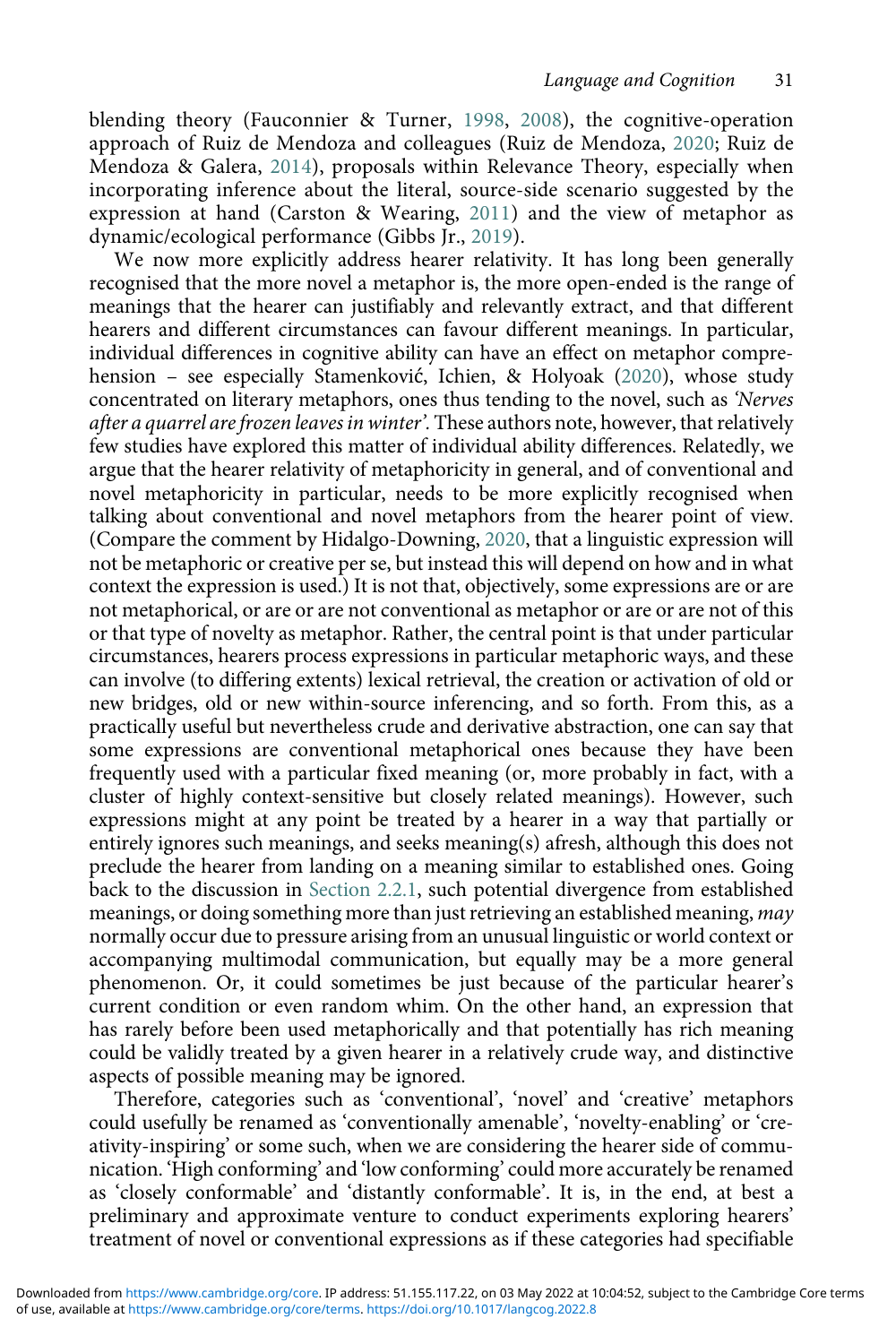nonhearer-relative natures that govern how hearers comprehend them. Instead, the direction of governing is more the opposite. There are different types of metaphoric processing available to hearers in a circumstance-specific way, and the way these are used on a given occasion governs the designation of a particular hearer's processing as involving metaphoricity or not, novelty or not and a particular type of novelty or not, on that occasion. The patterns of such processing across different hearers and over time govern the assignment of heuristically useful, but over-simplified and derivative, labels, such as conventional, novel etc., to metaphorical expressions themselves.

# 6. Conclusion

This study looked at two distinct, but connected, research areas: the nature of metaphorical novelty, and the ability of multilinguals as contrasted with monolinguals to comprehend novel metaphorical language. Our experimental results indicate that multilinguals tend to accept novel metaphors more than monolinguals do, which is in line with previous empirical indications of other sorts of 'cognitive flexibility' of multilinguals, and thus tending to show that multilinguals do have some such flexibility advantage despite some controversy on this point.

We addressed novel metaphor of two types, carved out from the opposing ends of what is in reality a complex spectrum of novelty. One of the types was highconforming novelty, where distinctive meaning based on distinctive features of the source items can straightforwardly be found without having to invent new mappings or other bridges between source and target subject matters, and without having to entertain special contexts or do unusual inferencing or other following of connections within the source subject matter. The other type was low-conforming novelty, where rich comprehension requires marked use of such types of processing. This particular way of distinguishing types of novelty may be of value to other researchers. Our results also suggest that, although people find high-conforming novel metaphorical phrases easier to comprehend than low-conforming ones, they spend more time on the former. This may suggest that in the presence of low-conforming novelty, where special processing is needed, people tend to give up quickly.

The language-cognition relationship may be influenced by the nature and on-thefly condition of the individual participants, the historical and geographical context, the existence of familiar source/target bridges (mappings etc.) in the cognitive underpinnings of the other languages that they speak and other contingent factors. Indeed, given the complex and dynamic nature of the relationship between language and cognition, much further research, both theoretical and empirical, is suggested by our study.

Acknowledgments. We would like to thank the members of the Language and Brain Laboratory in Oxford for their assistance and advice. We would also like to thank Eirini Mavritsaki, Phil Smith, Sarah Turner and Greg Woodin for their help with a related pilot study.

Funding statement. This work was supported by the Arts and Humanities Research Council (Open World Research Initiative: Creative Multilingualism) under Grant AH/N004701/1.

Conflicts of interest. We declare no conflicts of interest.

Data availability statement. All data, stimuli, analyses and supplementary materials are stored in an online repository on the OSF: https://osf.io/ek4q8/?view\_only=[faa82d8334fd478cb8f99fd15f107597](https://osf.io/ek4q8/?view_onlyfaa82d8334fd478cb8f99fd15f107597).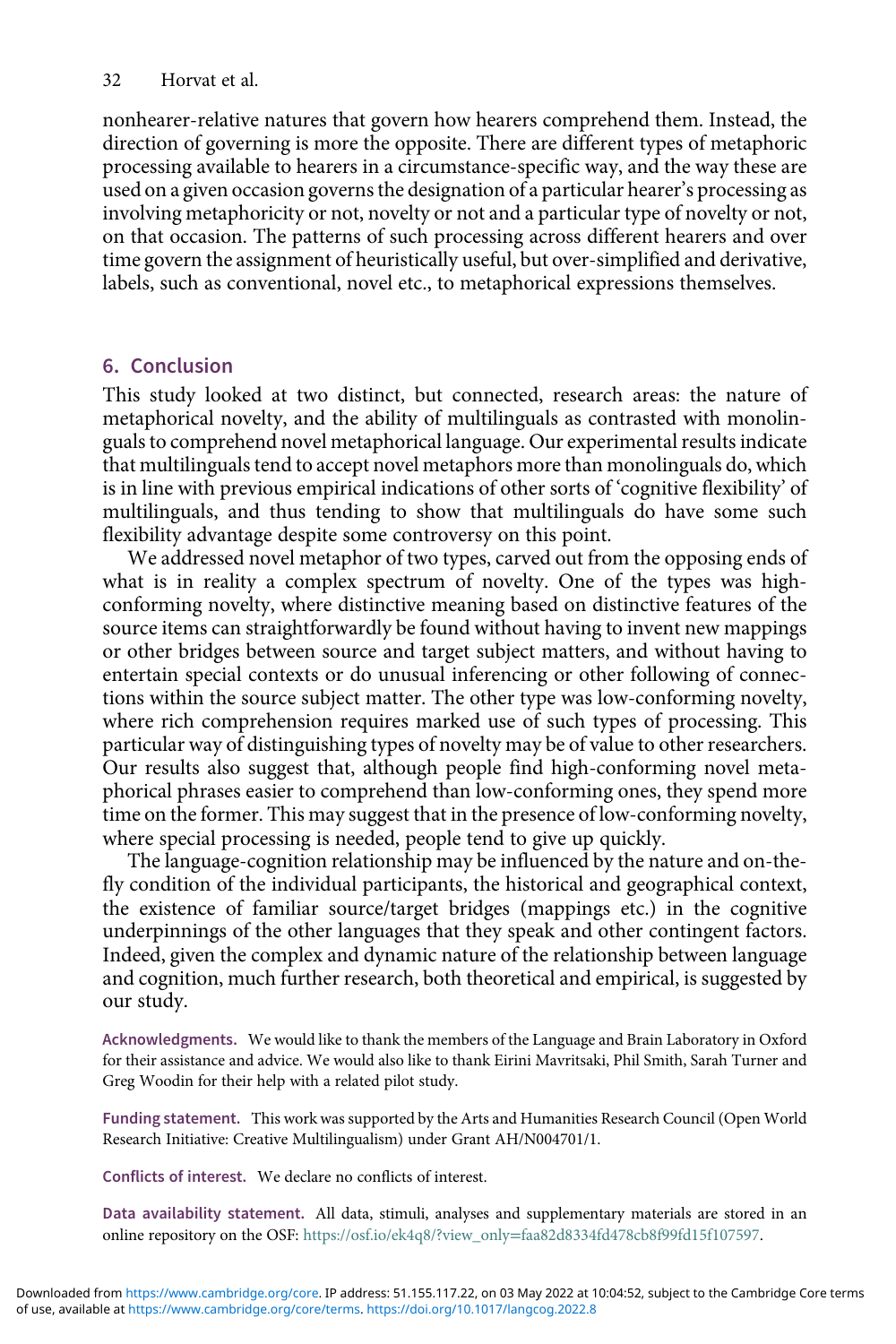# References

- <span id="page-33-23"></span>Baayen, R.H. (2008). Analyzing linguistic data: A practical introduction to statistics using R. Cambridge: Cambridge University Press.
- <span id="page-33-14"></span>Bambini, V., Canal, P., Resta, D. & Grimaldi, M. (2019). Time course and neurophysiological underpinnings of metaphor in literary context. Discourse Processes 56(1), 77–97.
- <span id="page-33-1"></span>Barnden, J. A. (2015). Open-ended elaborations in creative metaphor. In T. R. Besold, M. Schorlemmer & A. Smaill (eds), Computational creativity research: Towards creative machines, 217–42. Atlanta: Atlantis Press.
- <span id="page-33-18"></span>Barnden, J. A. (2016). Communicating flexibly with metaphor: A complex of strengthening, elaboration, replacement, compounding and unrealism. Review of Cognitive Linguistics. Published under the Auspices of the Spanish Cognitive Linguistics Association 14(2), 442–73.
- <span id="page-33-17"></span>Barnden, J. A. (2020). Metaphor thoughtfully. In A. Baicchi (ed.), Figurative meaning construction in thought and language, 13–43. Amsterdam: John Benjamins.
- <span id="page-33-19"></span>Barnden, J.A. & Lee, M.G. (2001). Application of the ATT-Meta metaphor-understanding system to an example of the metaphorical view of MIND PARTS AS PERSONS. Technical Report CSRP-01-09, School of Computer Science, The University of Birmingham, U.K., 2001.
- <span id="page-33-22"></span>Bates, D., Mächler, M., Bolker, B. & Walker, S. (2015). Fitting linear mixed-effects models using lme4. Journal of Statistical Software 67(1), 1–48. <https://doi.org/10.18637/jss.v067.i01>
- <span id="page-33-8"></span>Beeman, M. (1998). Coarse semantic coding and discourse comprehension. In M. Beeman & C. Chiarello (eds), Right hemisphere language comprehension: Perspectives from cognitive neuroscience, 255–84. Hillsdale, NJ: Lawrence Erlbaum Associates.
- <span id="page-33-2"></span>Bialystok, E. (2001a). Bilingualism in development: Language, literacy, and cognition. Cambridge: Cambridge University Press.
- <span id="page-33-3"></span>Bialystok, E. (2001b). Metalinguistic aspects of bilingual processing. Annual Review of Applied Linguistics 21, 169–81.
- <span id="page-33-0"></span>Bialystok, E. (2011). Reshaping the mind: The benefits of bilingualism. Canadian Journal of Experimental Psychology/Revue Canadienne de Psychologie Expérimentale 65(4), 229–35.
- <span id="page-33-9"></span>Bialystok, E., Craik, F. I., Green, D. W. & Gollan, T. H. (2009). Bilingual minds. Psychological Science in the Public Interest 10(3), 89–129.
- <span id="page-33-5"></span>Bialystok, E. & Martin, M. M. (2004). Attention and inhibition in bilingual children: Evidence from the dimensional change card sort task. Developmental Science 7(3), 325–39.
- <span id="page-33-4"></span>Bialystok, E., Poarch, G., Luo, L. & Craik, F. I. (2014). Effects of bilingualism and aging on executive function and working memory. Psychology and Aging 29(3), 696–705.
- <span id="page-33-6"></span>Birdsell, B. (2018a). Conceptual wandering and novelty seeking: Creative metaphor production in an L1 and L2. Journal of Cognitive Science 19(1), 35–51.
- <span id="page-33-13"></span><span id="page-33-7"></span>Birdsell, B. (2018b). Creative metaphor production in a first and second language and the role of creativity. Unpublished PhD dissertation, University of Birmingham.
- Blasko, D. G. & Briihl, D. S. (1997). Reading and recall of metaphorical sentences: Effects of familiarity and context. Metaphor and Symbol 12(4), 261–85.
- <span id="page-33-12"></span>Blasko, D. G. & Connine, C. M. (1993). Effects of familiarity and aptness on metaphor processing. Journal of Experimental Psychology: Learning, Memory, and Cognition 19(2), 295–308.
- <span id="page-33-21"></span><span id="page-33-15"></span>Bowdle, B. F. & Gentner, D. (2005). The career of metaphor. Psychological Review 112(1), 193–216.
- Butler, Y. G. (2013). Bilingualism/multilingualism and second-language acquisition. In T. K. Bhatia & W. C. Ritchie (eds.) The handbook of bilingualism and multilingualism, 109–36. Hoboken, NJ: John Wiley & Sons.
- <span id="page-33-10"></span>Cacciari, C., Bolognini, N., Senna, I., Pellicciari, M. C., Miniussi, C. & Papagno, C. (2011). Literal, fictive and metaphorical motion sentences preserve the motion component of the verb: A TMS study. Brain and Language 119(3), 149–57.
- <span id="page-33-20"></span><span id="page-33-11"></span>Cardillo, E. R., Watson, C. E., Schmidt, G. L., Kranjec, A. & Chatterjee, A. (2012). From novel to familiar: Tuning the brain for metaphors. Neuroimage 59(4), 3212–21.
- <span id="page-33-16"></span>Carston, R. & Wearing, C. (2011). Metaphor, hyperbole and simile: A pragmatic approach. Language and Cognition 3(2), 283–312.
- Casasanto, D. & Gijssels, T. (2015). What makes a metaphor an embodied metaphor? Linguistics Vanguard 1 (1), 327–37.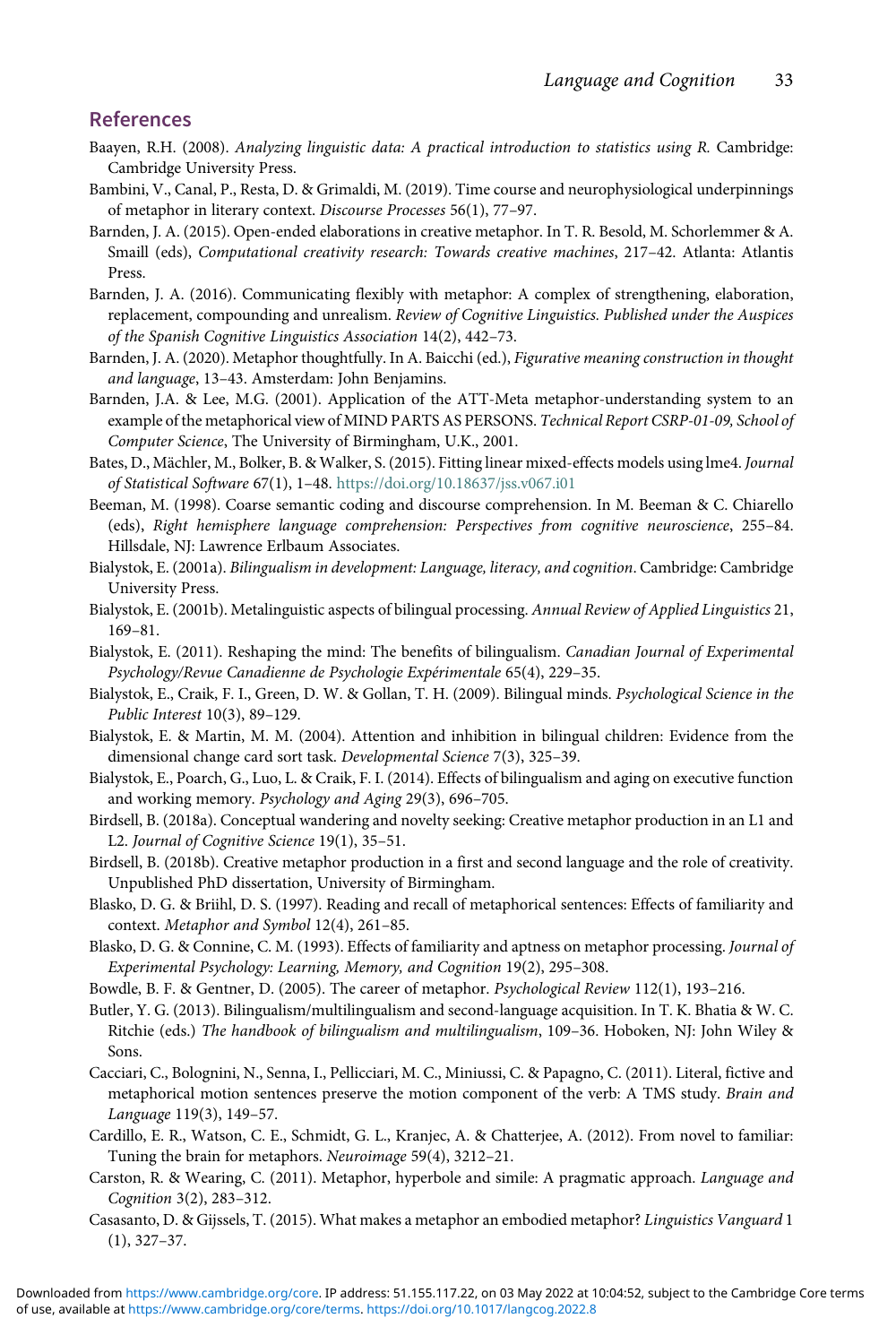- <span id="page-34-21"></span>Chen, S. Y. & Husband, E. M. (2018). Contradictory (forward) lifetime effects and the non-future tense in Mandarin Chinese. Proceedings of the Linguistic Society of America 3(6), 1–14.
- <span id="page-34-7"></span>Columbus, G., Sheikh, N. A., Côté-Lecaldare, M., Häuser, K., Baum, S. R. & Titone, D. (2015). Individual differences in executive control relate to metaphor processing: An eye movement study of sentence reading. Frontiers in Human Neuroscience 8, 1057.
- <span id="page-34-22"></span><span id="page-34-2"></span>Davies, A. (2003). The native speaker: Myth and reality. Clevedon: Multilingual Matters.
- de Bruin, A., Bak, T. H. & Della Sala, S. (2015). Examining the effects of active versus inactive bilingualism on executive control in a carefully matched non-immigrant sample. Journal of Memory and Language 85, 15–26.
- <span id="page-34-3"></span>de Bruin, A., Dick, A. S. & Carreiras, M. (2021). Clear theories are needed to interpret differences: Perspectives on the bilingual advantage debate. Neurobiology of Language 2(4), 433–51.
- <span id="page-34-4"></span>de Bruin, A., Treccani, B. & Della Sala, S. (2015a). Cognitive advantage in bilingualism: An example of publication bias? Psychological Science 26(1), 99–107.
- <span id="page-34-5"></span>de Bruin, A., Treccani, B. & Della Sala, S. (2015b). The connection is in the data: We should consider them all. Psychological Science 26(6), 947–49.
- <span id="page-34-18"></span><span id="page-34-17"></span>Fauconnier, G. & Turner, M. (1998). Conceptual integration networks. Cognitive Science 22(2), 133–87.
- Fauconnier, G. & Turner, M. (2008). Rethinking metaphor. In R. W. Gibbs Jr. (ed.), The Cambridge handbook of metaphor and thought, 53–66. Cambridge: Cambridge University Press.
- <span id="page-34-10"></span>Gentner, D. (1988). Metaphor as structure mapping: The relational shift. Child Development 59(1), 47–59. <https://doi.org/10.2307/1130388>
- <span id="page-34-11"></span>Gentner, D. & Wolff, P. (1997). Alignment in the processing of metaphor. Journal of Memory and Language 37(3), 331–55.
- <span id="page-34-25"></span><span id="page-34-8"></span>Gibbs Jr., R. W. (2019). Metaphor as dynamical–ecological performance. Metaphor and Symbol 34(1), 33–44.
- Giora, R., Fein, O., Kronrod, A., Elnatan, I., Shuval, N. & Zur, A. (2004). Weapons of mass distraction: Optimal innovation and pleasure ratings. Metaphor and Symbol 19(2), 115–41. [https://doi.org/10.1207/](https://doi.org/10.1207/s15327868ms1902_2) [s15327868ms1902\\_2](https://doi.org/10.1207/s15327868ms1902_2)
- <span id="page-34-16"></span><span id="page-34-15"></span>Glucksberg, S. (1998). Understanding metaphors. Current Directions in Psychological Science 7(2), 39–43.
- Glucksberg, S. (2001). Understanding figurative language: From metaphor to idioms. Oxford: Oxford University Press. Retrieved from [https://www.oxfordscholarship.com/view/10.1093/acprof:oso/](https://www.oxfordscholarship.com/view/10.1093/acprof:oso/9780195111095.001.0001/acprof-9780195111095) [9780195111095.001.0001/acprof-9780195111095](https://www.oxfordscholarship.com/view/10.1093/acprof:oso/9780195111095.001.0001/acprof-9780195111095).
- <span id="page-34-14"></span><span id="page-34-12"></span>Grady, J. E. (1997). Theories are buildings revisited. Cognitive Linguistics (Includes Cognitive Linguistic Bibliography) 8(4), 267–90.
- Hampe, B. (2017). Embodiment and discourse: Dimensions and dynamics of contemporary metaphor theory. In B. Hampe (ed.), Metaphor: embodied cognition and discourse, 3-23. Cambridge: Cambridge University Press.
- <span id="page-34-24"></span>Hidalgo-Downing, L. (2020). Introduction: Towards an integrated framework for the analysis of metaphor and creativity in discourse. In L. Hidalgo-Downing & B. Kraljevic-Mujic (eds), Performing metaphoric creativity across modes and contexts, 1–17. Amsterdam: John Benjamins.
- <span id="page-34-9"></span><span id="page-34-0"></span>Holyoak, K. J. & Stamenković, D. (2018). Metaphor comprehension: A critical review of theories and evidence. Psychological Bulletin 144(6), 641–71.
- <span id="page-34-1"></span>Jacques, S. & Zelazo, P. D. (2001). The Flexible Item Selection Task (FIST): A measure of executive function in preschoolers. Developmental Neuropsychology 20(3), 573–91.
- <span id="page-34-6"></span>Jarvis, S. (2003). Probing the effects of the L2 on the L1: A case study. Effects of the Second Language on the First 3, 81–102.
- Kecskés, I. & Papp, T. (2000). Metaphorical competence in trilingual language production. In J. Cenoz & U. Jessner (eds), English in Europe: The acquisition of a third language, 99–120. Clevedon: Multilingual Matters.
- <span id="page-34-23"></span><span id="page-34-19"></span>Kunzetsova, A., Brockhoff, P. & Christensen, R. (2017). lmerTest package: Tests in linear mixed effect models. Journal of Statistical Software 82, 1–26.
- <span id="page-34-20"></span>Lai, V. T. & Curran, T. (2013). ERP evidence for conceptual mappings and comparison processes during the comprehension of conventional and novel metaphors. Brain and Language 127(3), 484–96.
- <span id="page-34-13"></span>Lai, V. T., Curran, T. & Menn, L. (2009). Comprehending conventional and novel metaphors: An ERP study. Brain Research 1284, 145–55.
- Lakoff, G. & Johnson, M. (1980). Metaphors we live by, 1st ed. Chicago: University of Chicago Press.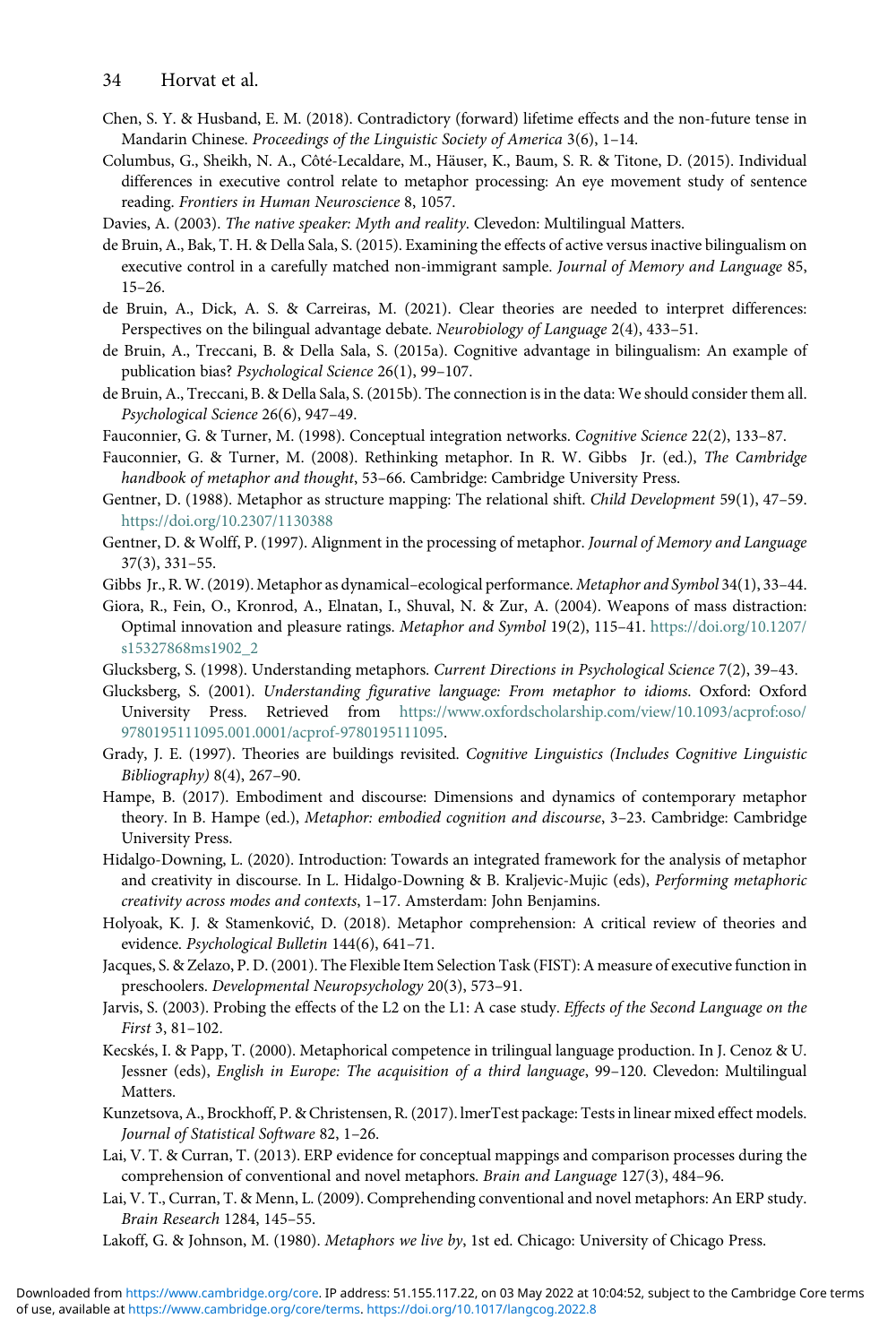- <span id="page-35-14"></span>Lakoff, G. & Johnson, M. (1999). Philosophy in the flesh: The embodied mind and its challenge to western thought. New York: Basic Books.
- <span id="page-35-17"></span>Lakoff, G. & Turner, M. (2009). More than cool reason: A field guide to poetic metaphor. Chicago: University of Chicago press.
- <span id="page-35-2"></span>Lehtonen, M., Soveri, A., Laine, A., Järvenpää, J., De Bruin, A. & Antfolk, J. (2018). Is bilingualism associated with enhanced executive functioning in adults? A meta-analytic review. Psychological Bulletin 144(4), 394–425.
- <span id="page-35-22"></span>Lenth, R. (2021). emmeans: Estimated marginal means, aka least-squares means. R package version 1.6.0. (2021).
- <span id="page-35-6"></span>Littlemore, J. (2001). Metaphoric competence: A language learning strength of students with a holistic cognitive style? Tesol Quarterly 35(3), 459–91.
- <span id="page-35-7"></span>Littlemore, J. (2010). Metaphoric competence in the first and second language. In M. Putz & L. Sicola (eds), Cognitive processing in second language acquisition. Converging Evidence in Language and Communication Research, Vol. 13, 293–316. Amsterdam: John Benjamins.
- <span id="page-35-8"></span>Littlemore, J. & Low, G. (2006a). Metaphoric competence, second language learning, and communicative language ability. Applied Linguistics 27(2), 268–94.
- <span id="page-35-11"></span><span id="page-35-9"></span>Littlemore, J. & Low, G. D. (2006b). Figurative thinking and foreign language learning. Palgrave Macmillan.
- Littlemore, J., Pérez-Sobrino, P., Houghton, D., Shi, J. & Winter, B. (2018). What makes a good metaphor? A cross-cultural study of computer-generated metaphor appreciation. Metaphor and Symbol 33(2), 101–22. <https://doi.org/10.1080/10926488.2018.1434944>
- <span id="page-35-0"></span>Martin-Rhee, M. M. & Bialystok, E. (2008). The development of two types of inhibitory control in monolingual and bilingual children. Bilingualism 11(1), 81–93.
- <span id="page-35-10"></span>Mashal, N. & Faust, M. (2009). Conventionalisation of novel metaphors: A shift in hemispheric asymmetry. Laterality 14(6), 573–89.
- <span id="page-35-13"></span>Müller, C. (2009). Metaphors – Dead and alive, sleeping and waking: A dynamic view. Chicago: University of Chicago Press. Retrieved from <https://www.degruyter.com/view/product/535157>.
- <span id="page-35-1"></span>Murphy, V. A. & Pine, K. J. (2003). L2 influence on L1 linguistic representations. In V. Cook (ed.), *Effects of* the second language on the first, 142–67. Bristol and Blue Ridge Summit: Multilingual Matters.
- <span id="page-35-3"></span>Paap, K. R. & Greenberg, Z. I. (2013). There is no coherent evidence for a bilingual advantage in executive processing. Cognitive Psychology 66(2), 232–58.
- <span id="page-35-4"></span>Papageorgiou, A., Bright, P., Periche Tomas, E. & Filippi, R. (2019). Evidence against a cognitive advantage in the older bilingual population. Quarterly Journal of Experimental Psychology 72(6), 1354–63.
- <span id="page-35-23"></span>Ruiz de Mendoza, F. J. (2020). Understanding figures of speech: Dependency relations and organizational patterns. Language and Communication 71, 16–38.
- <span id="page-35-16"></span>Ruiz de Mendoza, F. J. & Galera, A. (2014). Cognitive modeling. A linguistic perspective. Amsterdam and Philadelphia: John Benjamins.
- <span id="page-35-5"></span>Runco, M. A. & Acar, S. (2012). Divergent thinking as an indicator of creative potential. Creativity Research Journal 24(1), 66–75.
- <span id="page-35-18"></span>Rutter, B., Kröger, S., Hill, H., Windmann, S., Hermann, C. & Abraham, A. (2012). Can clouds dance? Part 2: An ERP investigation of passive conceptual expansion. Brain and Cognition 80(3), 301–10.
- <span id="page-35-20"></span>Sabourin, L., Brien, C. & Burkholder, M. (2014). The effect of age of L2 acquisition on the organization of the bilingual lexicon: Evidence from masked priming. Bilingualism: Language and Cognition 17(3), 542–55.
- <span id="page-35-21"></span>Sabourin, L., Leclerc, J.-C., Lapierre, M., Burkholder, M. & Brien, C. (2016). The language background questionnaire in L2 research: Teasing apart the variables. Paper presented at the Proceedings of the 2016 Annual Conference of the Canadian Linguistic Association, Calgary, AB.
- <span id="page-35-15"></span>Sperber, D. & Wilson, D. (2008). A deflationary account of metaphors. In R. Gibbs (ed.) The Cambridge handbook of metaphor and thought, 84–105. Cambridge: Cambridge University Press.
- <span id="page-35-24"></span>Stamenković, D., Ichien, N. & Holyoak, K. J. (2020). Individual differences in comprehension of contextualized metaphors. Metaphor and Symbol 35(4), 285–301.
- <span id="page-35-19"></span>Tomoschuk, B., Ferreira, V. S. & Gollan, T. H. (2019). When a seven is not a seven: Self-ratings of bilingual language proficiency differ between and within language populations. Bilingualism: Language and Cognition 22(3), 516–36.
- <span id="page-35-12"></span>Werkmann Horvat, A., Bolognesi, M. & Kohl, K. (2021). Creativity is a toaster: Experimental evidence on how multilinguals process novel metaphors. Applied Linguistics 42(5), 823–47.